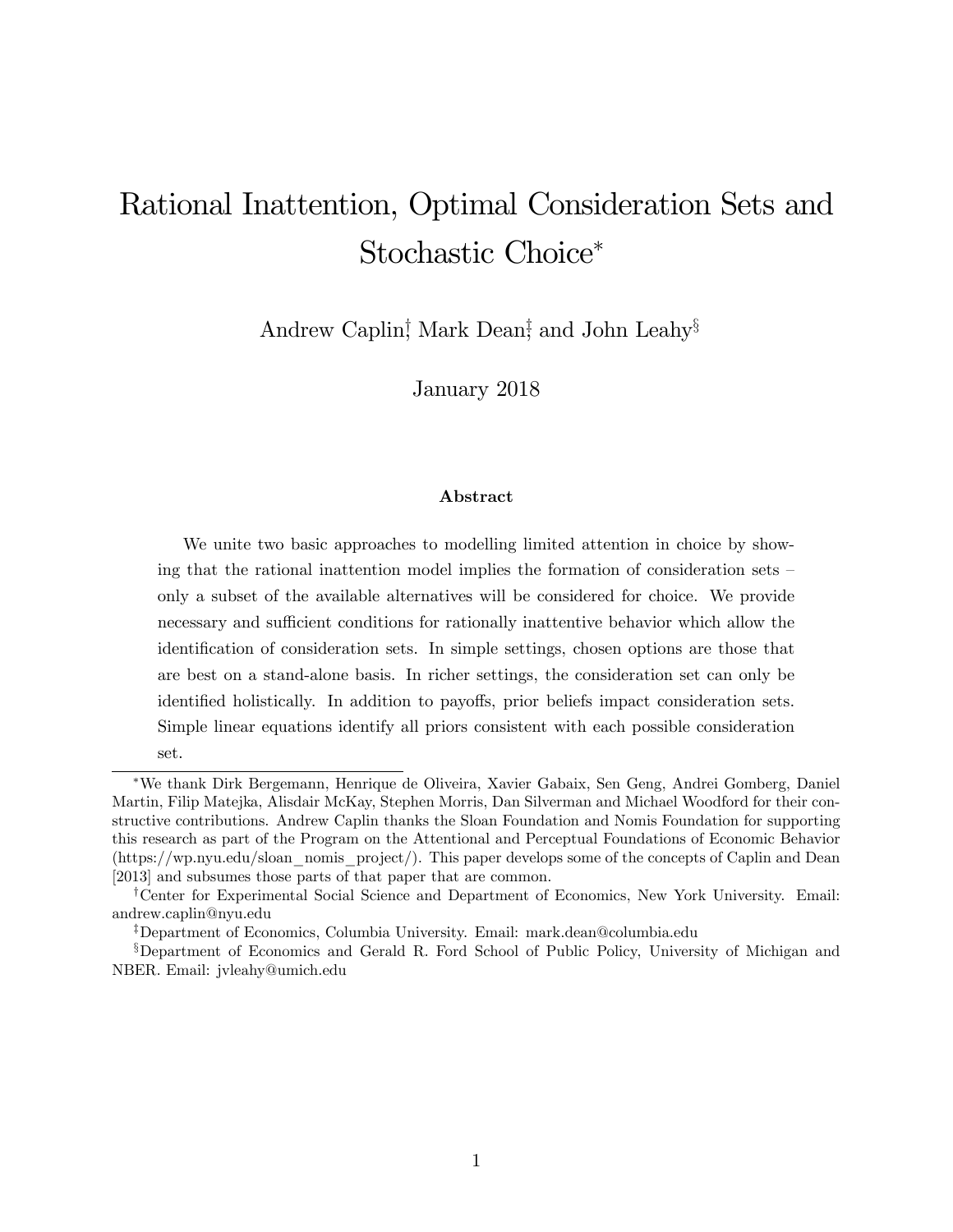# 1 Introduction

Attention is a scarce resource. The impact of attentional limits has been identified in many important economic settings,<sup>1</sup> leading to widespread efforts to model the effect of such constraints.

One key implication of limited attention is that a decision maker may consider only a subset of the available alternatives, ignoring all others. The concept of 'consideration sets' has a long history in the marketing literature, which extensively demonstrates their importance.<sup>2</sup> More recently, economists have begun to understand the importance of consideration sets for many areas of study - including revealed preference analysis, the price setting behavior of firms, and demand estimation.<sup>3</sup>

A second implication of attentional constraints is that choice may be stochastic: a decision maker may make different choices in seemingly identical situations. Random choice has been demonstrated in a wide variety of experimental settings.<sup>4</sup> The relationship between stochasticity and attention constrained choice has been emphasized by the ërational inattention' approach of Sims [2003], in which the decision maker (DM) chooses information optimally given their decision problem, with costs based on the Shannon mutual information between prior and posterior beliefs (henceforth the Shannon model).

In this paper we unite these two approaches, and present a theory of optimal consideration set formation based on rational inattention. We show that an implication of the Shannon model in discrete choice settings is that, typically, many options will never be chosen, and will receive no consideration.<sup>5</sup> The set of considered alternatives arises endogenously, based on prior beliefs and attention costs. Moreover, the same parameters determine a pattern of stochastic choice ëmistakesí amongst considered alternatives, in line with experimental findings.<sup>6</sup> Unlike current models, our approach therefore provides a tractable, parsimonious model of both endogenous consideration set formation and choice mistakes within the consideration set.

<sup>&</sup>lt;sup>1</sup>For example, shoppers may buy unnecessarily expensive products due to their failure to notice whether or not sales tax is included in stated prices (Chetty  $et \ al.$  [2009]). Buyers of second-hand cars focus their attention on the leftmost digit of the odometer (Lacetera  $et \ al.$  [2012]). Purchasers limit their attention to a relatively small number of websites when buying over the internet (Santos et al. [2012]).

<sup>2</sup>For example Hoyer [1984], Hauser and Wernerfelt [1990] and Roberts and Lattin [1991].

<sup>&</sup>lt;sup>3</sup>See for example Ching *et al.* [2009], Eliaz and Spiegler [2011], Caplin *et al.* [2011], Masatlioglu *et al.* [2012], De Clippel et al. [2014] and Manzini and Mariotti [2014].

<sup>&</sup>lt;sup>4</sup>See for example Mosteller and Nogee [1951], Reutskaja *et al.* [2011] and Agranov and Ortoleva [2017].  ${}^{5}$ In a manner we make precise in Section 3. See also Jung *et al.* [2015].

 ${}^{6}$ See for example Geng [2016].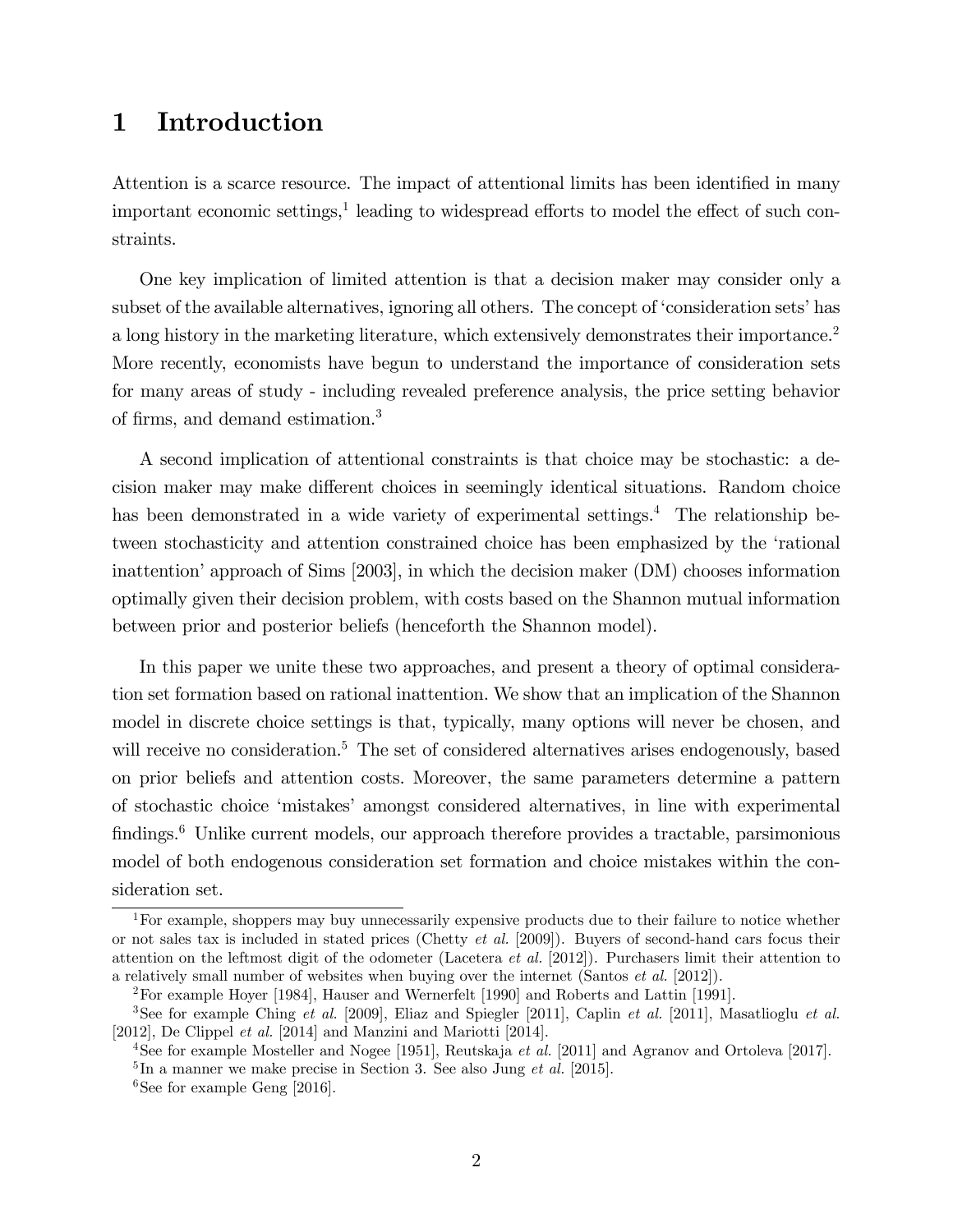In order to develop our model, we introduce a set of necessary and sufficient first order conditions for the Shannon model. These build on the necessary conditions of Matejka and McKay [2015] (henceforth MM), who characterize the pattern of stochastic choice implied by the Shannon model amongst alternatives which are chosen with positive probability. We introduce a set of easy-to-check inequality constraints which determine the set of chosen actions, and so also the set of actions which are never chosen (see also Stevens [2014]). These conditions are crucial to the solution of the Shannon model in any application - not only those we consider in this paper: generally not all actions with be taken at the optimum, and there will be many suboptimal patterns of behavior which satisfy MM's conditions.

Using our necessary and sufficient conditions, we consider behavior in three variants of the standard consumer problem. In each case, the consumer must choose one of a set of available alternatives. The value of each alternative is ex ante uncertain, but that uncertainty can be reduced by allocating attention and incurring the associated subjective costs. The three decision making environments vary in the assumed correlation structure between the valuations of different alternatives.

In our first application the consumer must choose between a number of alternatives, one of which is of high quality and the remainder of which are of low quality. The identity of the high quality alternative is unknown ex ante, but can be learned by the consumer. In this setting, the Shannon model implies that consideration sets are determined by a threshold strategy: consumers will consider only alternatives which have a prior probability of being high quality which is above an endogenously determined threshold. Alternatives below this threshold will never be chosen even though there is a chance that this set includes the high quality good. Amongst considered alternatives, attention is allocated in such a way that ex post all choices are identical: the probability of any alternative being of high quality conditional on being chosen is the same, regardless of prior belief.

In our second environment we assume that the valuation of different alternatives is independent. In this setting, consideration set formation is again driven by a cutoff strategy. However, the ranking of alternatives is now determined by the expectation of a convex transformation of the payoffs. This transformation reflects the gains to information acquisition: the ability to take an action when its payoff is relatively high and avoid it when its payoff is low. Given this convex transformation, the composition of consideration sets can change in rich and non-monotonic ways as information costs change. We provide an example in which the consumer must choose either a safe alternative, the value of which is known ex ante, or one of a set of risky alternatives, the value of which must be learned. The safe alternative only appears in the consideration set at very high information costs - when it allows the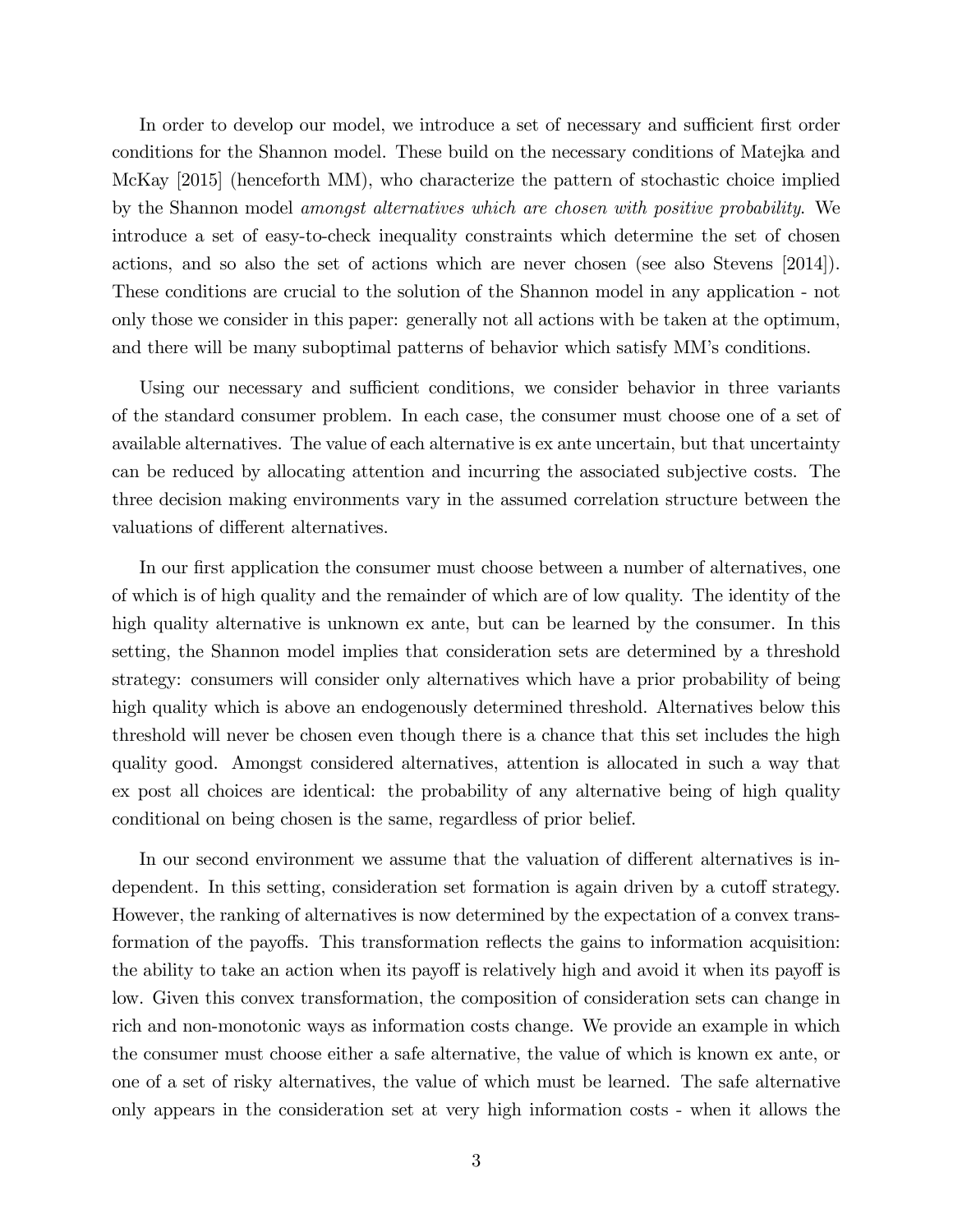consumer to be uninformed, or very low information costs - when it is chosen if all the risky alternatives turn out to be of low quality. For information costs in an intermediate range, the consideration set consists only of the risky alternatives. We further demonstrate that, if prizes are denominated in monetary terms, the make up of the consideration set is jointly determined by the information costs and risk aversion of the consumer: risky alternatives will only be used if the consumer has low attention costs or low risk aversion.

In our third environment, we look at the most general case of arbitrary correlation between the valuations of different alternatives - for example of the type that might occur in the choice of financial products. In this case, no simple cutoff rule determines the consideration set. This is due to the fact that even risk neutral consumers have a hedging motive in this environment: the value of an action depends on its payoff relative to other actions in each state. Given this hedging motive, the consideration set will depend on the complete range of available alternatives. We show that our conditions imply a simple test of whether a new alternative will be considered if it is introduced to an existing market, and identify the lowest cost way of ensuring such an alternative will be chosen.

An essential feature of rational inattention is that choice depends on prior beliefs. In our model this means that, even if we fix the payoffs to all available actions, the consideration set depends on the prior. We show that our necessary and sufficient conditions produce a system of linear inequalities that can be used to identify all priors consistent with each possible consideration set.

Section 5 discusses the relationship of our work to existing models of consideration set formation. Recent papers have typically taken consideration sets as primitives for the consumer (in the same way that preferences are primitives), therefore sidestepping the issue of how the set of considered items is determined. These papers then focus on identifying the consideration set from choice behavior (Masatlioglu et al. [2012], Manzini and Mariotti [2014]) or on understanding firm behavior conditional on such sets (Eliaz and Spiegler [2011]). Moreover, these models assume that decision makers deterministically maximize preferences on the consideration set.<sup>7</sup> Yet recent evidence (e.g. Geng [2016]) shows that choice may be stochastic even amongst considered alternatives. As with Manzini and Mariotti [2014], our work provides a link between the study of consideration sets and the recent literature aimed at understanding stochastic choice data (e.g. Agranov and Ortoleva [2017], Manzini and Mariotti [2016], Apesteguia et al. [2017]). An earlier literature in marketing discussed models of endogenous consideration set formation (e.g. Hauser and Wernerfelt [1990], Roberts

<sup>7</sup>Though see for example Goeree [2008].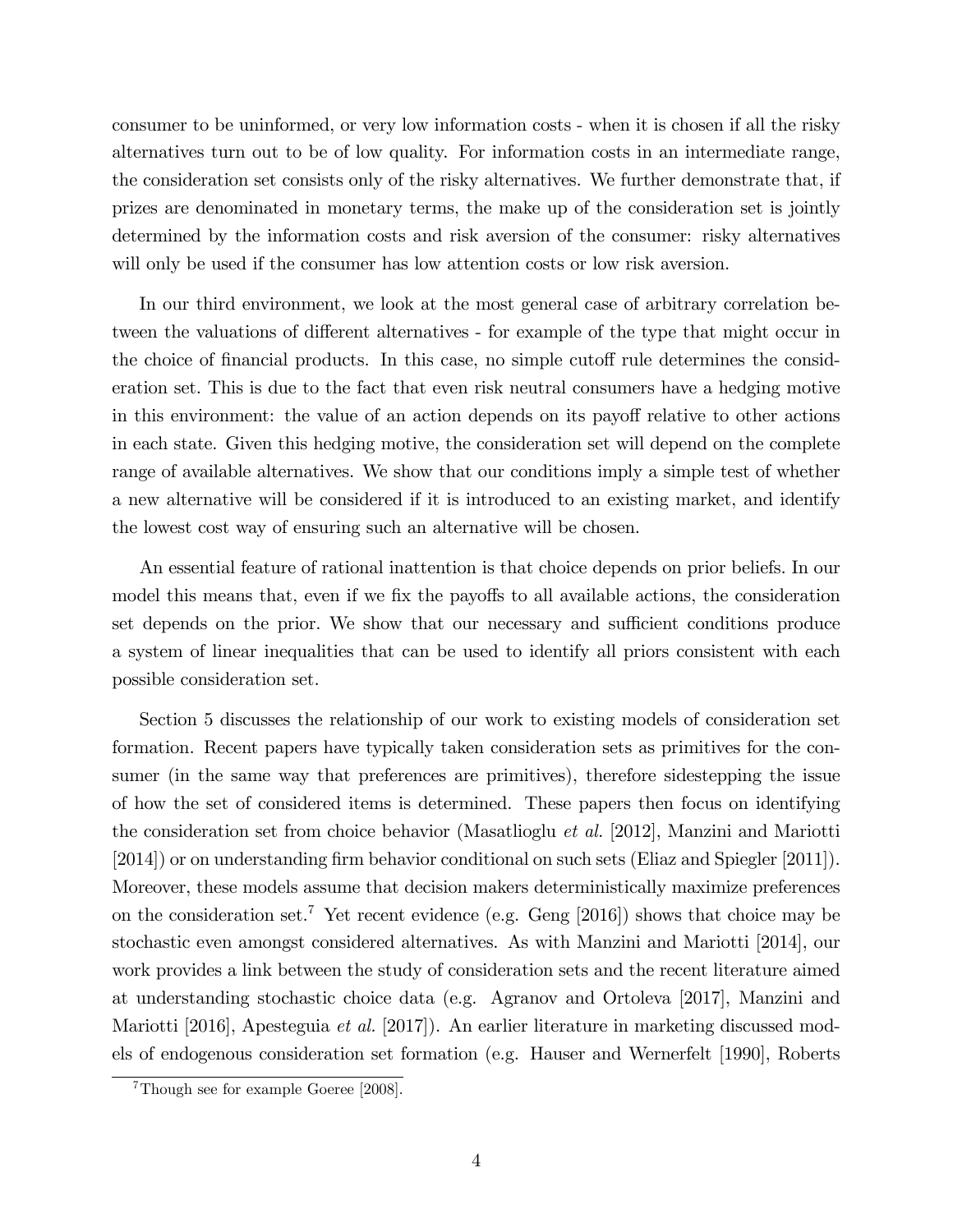and Lattin [1991]). However, these have typically had to focus on very stylized cases for the sake of tractability: sequential choice of information in more complex settings quickly become intractable (see for example Gabaix et al. [2006]).

Section 2 introduces the Shannon model and our necessary and sufficient conditions. Section 3 describes our three applications to consumer search. Section 4 introduces the linear equations that allow priors to be partitioned according to the rationally inattentive consideration set. Section 5 reviews the existing literature, and section 6 concludes.

# 2 The Shannon Model

We consider a consumer who faces a decision problem which consists of a number of different alternatives from which they must make a choice. The value of each alternative is determined by the underlying state of the world. Prior to choice, the decision maker can receive information about the state of the world in the form of an information structure, which consists of a set of signals, and a stochastic mapping between the true state of the world and these signals. More accurate signals will lead to better choices, but are more costly, with costs based on the Shannon mutual information between prior and posterior beliefs. This is the model of 'rational inattention' introduced by Sims [2003].

### 2.1 The Decision Problem

There are finitely many states of the world  $\Omega$ , with  $\omega \in \Omega$  denoting a generic state. An action is a mapping from states of the world to utilities. We use  $A$  to denote the set of actions, and  $u : \mathcal{A} \times \Omega \to \mathbb{R}$  to identify the utility of each action in each state. A decision problem  $(\mu, A)$  consists of a prior distribution  $\mu \in \Delta(\Omega)$  over these states of the world and a finite subset of options  $A \subseteq \mathcal{A}$  from which the decision maker must choose.

It is well known that one can solve the Shannon model by treating the decision problem as one of choosing the probability of each action in each state, rather than the choice of information structure (see for example MM Corollary 1). Thus, given the decision problem  $(\mu, A)$ , the decision maker chooses the probability of receiving option  $a \in A$  in each state  $\omega$ : i.e., for a given A they choose a  $P : \Omega \to \Delta(A)$ , with  $P(a|\omega)$  denoting the probability of choosing action a in state  $\omega$ , and  $\mathcal P$  the set of all such state dependent stochastic choice functions.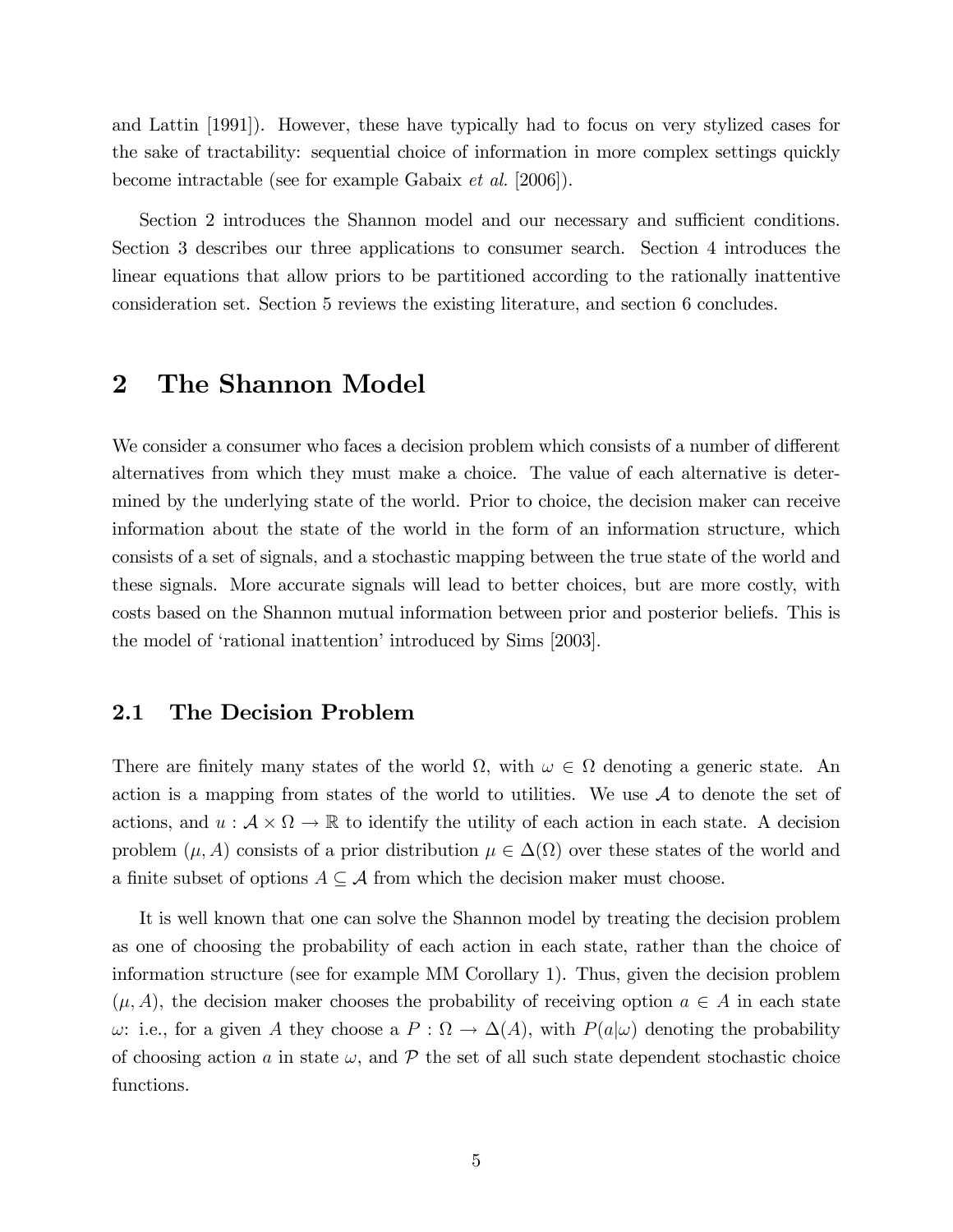The value of  $P \in \mathcal{P}$  is given by the expected value of the actions chosen, minus information costs. These costs are based on the Shannon mutual information between states and actions - i.e. the difference between the expected entropy of the conditional and unconditional choice distributions.<sup>8</sup> Intuitively, having choice distributions which vary a lot with the state requires costly information. MM Corollary 1 shows that the optimization problem of a consumer facing a decision problem  $(\mu, A)$  can be written as follows:

The Decision Problem Choose  $P \in \mathcal{P}$  in order to maximize

$$
\sum_{\omega \in \Omega} \mu(\omega) \left( \sum_{a \in A} P(a|\omega) u(a, \omega) \right)
$$
  

$$
-\lambda \left[ \sum_{\omega \in \Omega} \mu(\omega) \left( \sum_{a \in A} P(a|\omega) \ln P(a|\omega) \right) - \sum_{a \in A} P(a) \ln P(a) \right]
$$
  

$$
\sum_{\omega \in \Omega} \mu(\omega) \left( \sum_{a \in A} P(a|\omega) \ln P(a|\omega) \right)
$$
 (1)

where  $P(a) = \sum_{\omega \in \Omega} \mu(\omega) P(a|\omega)$ .

The first term is the expected payoff due to the set of state contingent choice probabilities. The second term is the cost of information which is equal to the mutual information between states and actions multiplied by the parameter  $\lambda$ , which describes the marginal cost of information.

### 2.2 Necessary and Sufficient Conditions

MM show that the optimal policy must satisfy the following condition for all actions  $a \in A$ such that  $P(a) > 0$ :

$$
P(a|\omega) = \frac{P(a)z(a,\omega)}{\sum_{b \in A} P(b)z(b,\omega)}\tag{2}
$$

where  $z(a,\omega) \equiv \exp(u(a,\omega)/\lambda)$ . This condition states that the optimal policy "twists" the choice probabilities towards states in which the payoffs are high.

While the conditions (2) are necessary, they are not sufficient. For example, for any option a, the stochastic choice function  $P(a|\omega) = 1$  for all  $\omega$  satisfies these conditions. This is not surprising since this is the optimal policy when only option  $a$  is available and the necessary conditions depend on the choice set only in the sense that all of the choices in the sum in the denominator must be available.

<sup>&</sup>lt;sup>8</sup>The entropy of a distribution p on  $\Omega$  is given by  $-\sum_{\omega\in\Omega}p(\omega)\ln p(\omega)$ . Broadly speaking a high degree of entropy means that there is a lot of uncertainty.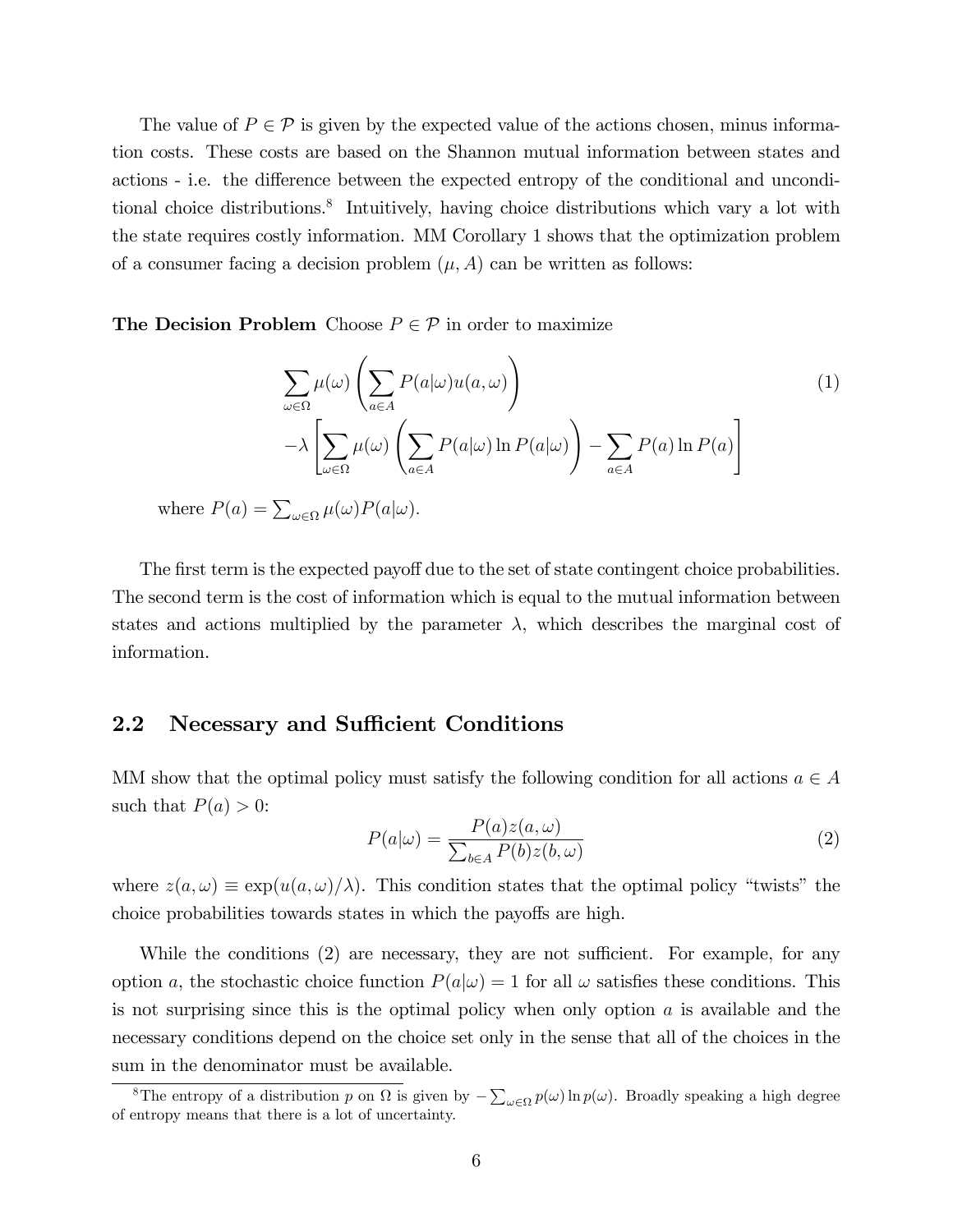The key limitation of these conditions is that, while they determine stochastic choice amongst alternatives which are chosen with positive probability, they do not identify which alternatives belong to this set. Doing so is important because, as we shall see, there will generally be many unchosen actions in a given decision problem. We will describe the set of actions which are chosen with positive probability as the consideration set, and for every  $P \in \mathcal{P}$  we will use  $B(P)$  to denote the associated consideration set - i.e.

$$
B(P) = \{a \in A | P(a) > 0\}.
$$

Using this definition we can state the central proposition of the paper, which provides necessary and sufficient conditions for  $P$  to be a solution to the rational inattention problem. This only requires solving for the unconditional probabilities of the options,  $P(a)$ , as the state contingent choice probabilities,  $P(a|\omega)$ , are completely determined by these unconditional probabilities and the MM conditions in equation (2).

**Proposition 1** The policy  $P \in \mathcal{P}$  is optimal if and only if:

$$
\sum_{\omega \in \Omega} \frac{z(a,\omega)\mu(\omega)}{\sum_{b \in A} P(b)z(b,\omega)} \le 1,
$$
\n(3)

for all  $a \in A$ , with equality if  $a \in B(P)$ ; and if for all such actions and states  $\omega$ ,  $P(a|\omega)$ satisfies equation  $(2)$ .

**Proof.** First, note that we can use the MM conditions for  $P(a|\omega)$  to rewrite the objective function from equation (1) in terms of the unconditional probabilities  $P(a)$ ,

$$
\sum_{\omega \in \Omega} \sum_{a \in A} \mu(\omega) P(a|\omega) (u(a, \omega) - \lambda \ln P(a|\omega)) + \lambda \sum_{a \in A} P(a) \ln P(a)
$$
  
= 
$$
\sum_{\omega \in \Omega} \sum_{a \in A} \mu(\omega) P(a|\omega) \left( u(a, \omega) - \lambda \ln \left[ \frac{P(a)z(a, \omega)}{\sum_{b \in A} P(b)z(b, \omega)} \right] \right) + \lambda \sum_{a \in A} P(a) \ln P(a).
$$

We can rewrite the term in parentheses as

$$
u(a,\omega) - \lambda \ln \left[ \frac{P(a)z(a,\omega)}{\sum_{b \in A} P(b)z(b,\omega)} \right]
$$
  
=  $u(a,\omega) - \lambda \ln P(a) - \lambda \ln z(a,\omega) + \lambda \ln \sum_{b \in A} P(b)z(b,\omega)$   
=  $-\lambda \left[ \ln P(a) - \ln \sum_{b \in A} P(b)z(b,\omega) \right].$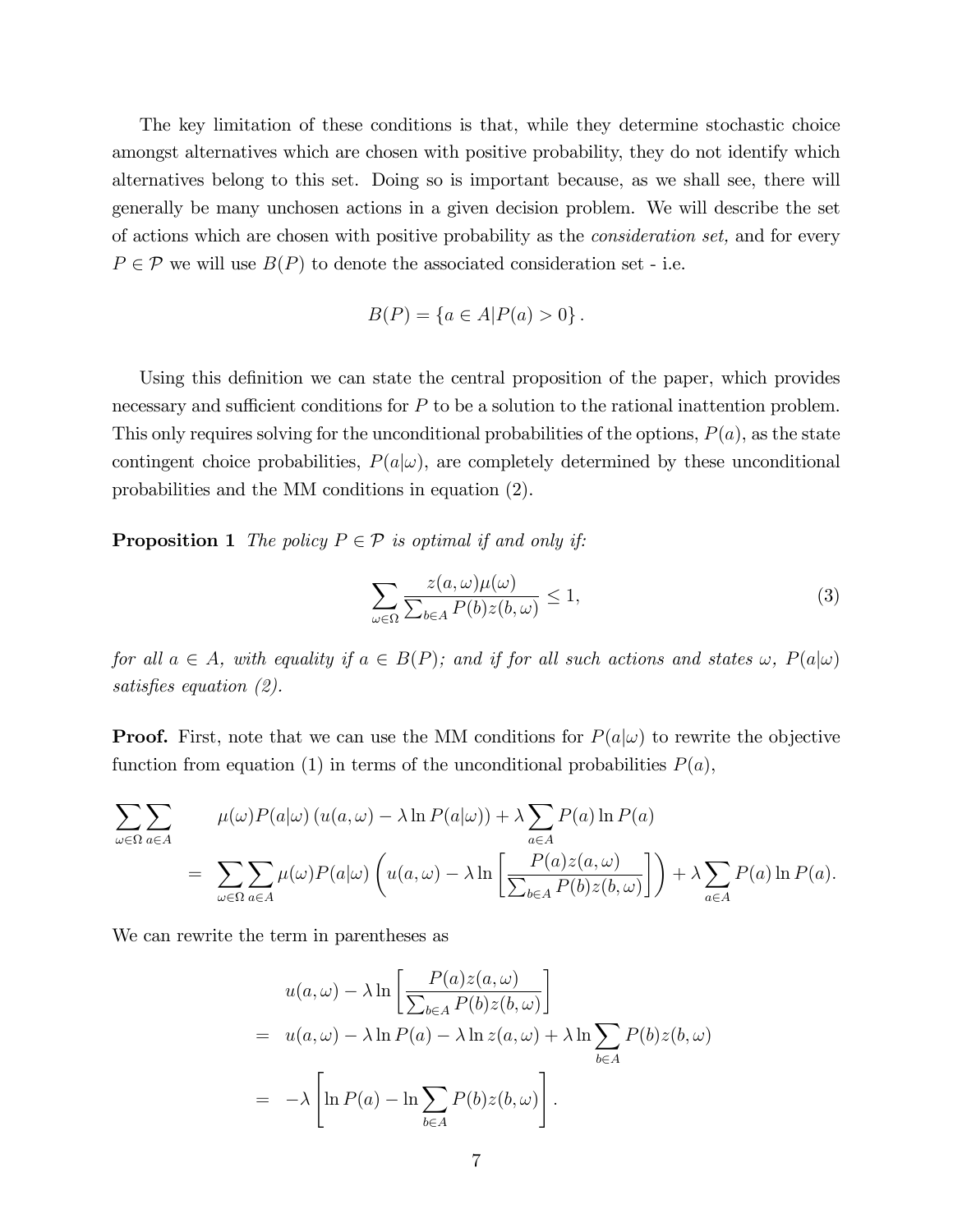Substituting this back in to the objective function gives

$$
-\lambda \sum_{\omega \in \Omega} \sum_{a \in A} \mu(\omega) P(a|\omega) \ln P(a) + \lambda \sum_{\omega \in \Omega} \sum_{a \in A} \mu(\omega) P(a|\omega) \ln \sum_{b \in A} P(b) z(b, \omega) + \lambda \sum_{a \in A} P(a) \ln P(a).
$$

The first and last terms cancel out, and the logarithm in the middle term is not a function of a, leaving

$$
\sum_{\omega \in \Omega} \lambda \ln \left( \sum_{b \in A} P(b) z(b, \omega) \right) \mu(\omega).
$$

This new objective is concave in  $P(b)$  and the constraints on  $P(b)$  are linear. Hence the Kuhn-Tucker conditions are necessary and sufficient. We can write a Lagrangian for the problem:

$$
\max_{P \in \mathcal{P}} \sum_{\omega \in \Omega} \lambda \ln \left( \sum_{b \in A} P(b) z(b, \omega) \right) \mu(\omega) - \varphi \left( \sum_{b \in A} P(b) - 1 \right) + \sum_{b \in A} \xi^b P(b) \tag{4}
$$

where  $\varphi$  is the Lagrangian multiplier on the constraint that the unconditional probabilities  $P(b)$  must sum to 1, and  $\xi^b$  is the multiplier on the non-negativity constraint for  $P(b)$ .

The associated first order condition with respect to  $P(a)$  is

$$
\lambda \sum_{\omega \in \Omega} \frac{z(a, \omega)}{\left(\sum_{b \in A} P(b) z(b, \omega)\right)} \mu(\omega) - \varphi + \xi^a = 0.
$$

The complementary slackness condition is  $\xi^a P(a) = 0$  and  $\xi^a \ge 0$ .

If  $P(a) > 0$  then

$$
\sum_{\omega \in \Omega} \lambda \frac{z(a,\omega)}{\sum_{b \in A} P(b) z(b,\omega)} \mu(\omega) = -\varphi.
$$

Multiplying by  $P(a)$  and summing over a gives

 $\lambda = -\varphi.$ 

So if  $P(a) > 0$ 

$$
\sum_{\omega \in \Omega} \frac{z(a,\omega)}{\sum_{b \in A} P(b) z(b,\omega)} \mu(\omega) = 1.
$$

If  $P(a) = 0$  then  $\xi^a \ge 0$ 

$$
\sum_{\omega \in \Omega} \frac{z(a,\omega)}{\sum_{b \in A} P(b)z(b,\omega)} \mu(\omega) = 1 - \frac{\xi^a}{\lambda} \le 1.
$$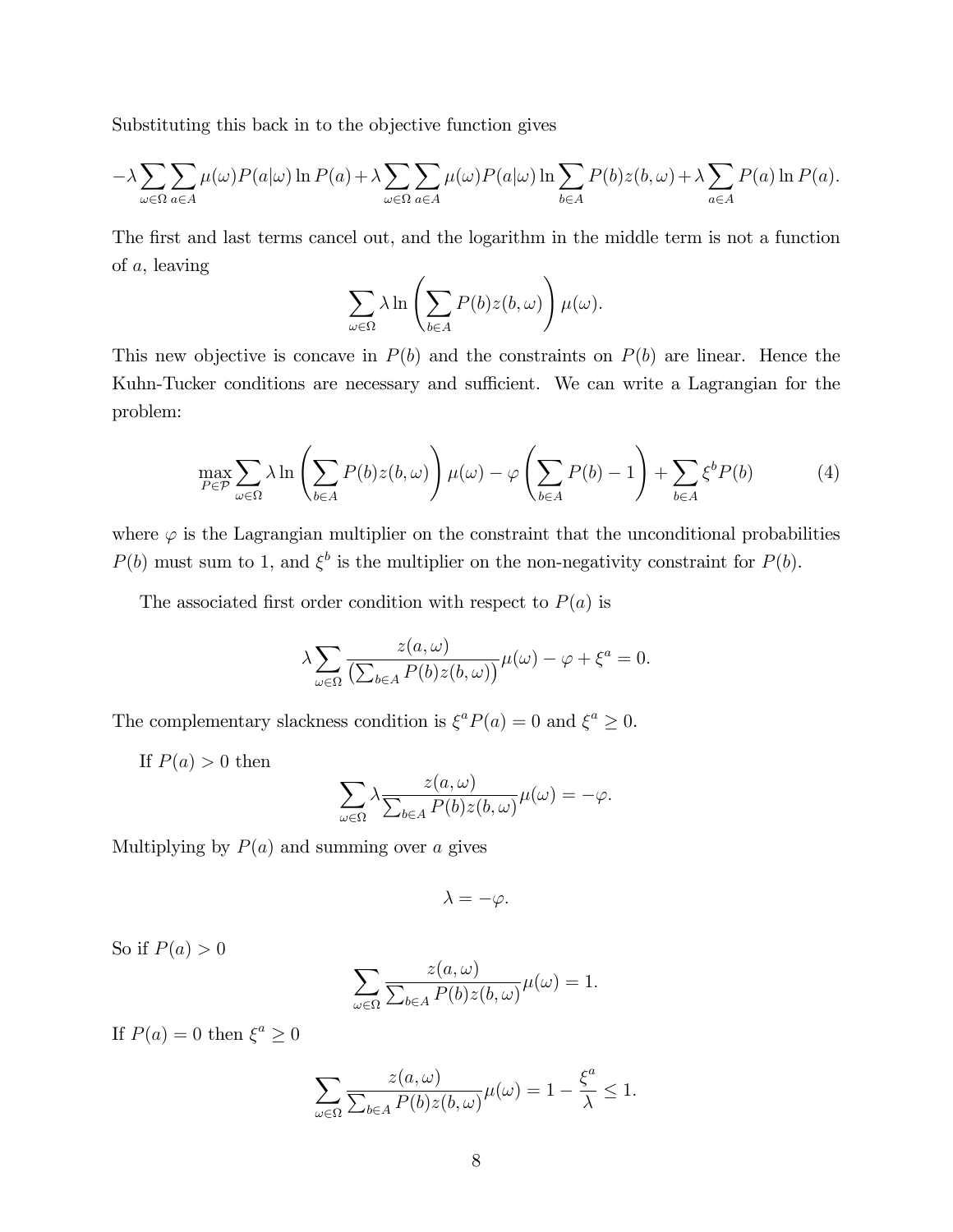These are the necessary and sufficient conditions for an optimum.  $\blacksquare$ 

We can gain some intuition for these conditions by considering the Blahut-Arimoto algorithm (see Cover and Thomas [2012]). The algorithm proceeds by first choosing  $P(a|\omega)$  given a guess for the  $P(a)$  and then generating a new  $P(a)$  given  $P(a|\omega)$ . Since it can be shown that the objective function in equation (1) rises with each step, the algorithm converges. The solution to the first step is MM's necessary conditions

$$
P_{n+1}(a|\omega) = \frac{P_n(a)z(a,\omega)}{\sum_{b \in A} P_n(b)z(b,\omega)}.
$$

The solution to the second step invokes Bayes rule:  $P_{n+1}(a) = \sum_{\omega \in \Omega} P_{n+1}(a|\omega) \mu(\omega)$ . Putting these together,

$$
P_{n+1}(a) = \left(\sum_{\omega \in \Omega} \frac{z(a,\omega)\mu(\omega)}{\sum_{b \in A} P_n(b)z(b,\omega)}\right) P_n(a).
$$

The term in brackets is the left side of  $(3)$  and determines if  $P(a)$  rises or falls. The algorithm can have one of two steady states. Either  $P(a) > 0$  and the term in brackets is equal to one, a case that includes  $P(a) = 1$ , or the term in brackets is less than one and  $P(a) = 0$  and can fall no further. (2) represents a twist in state dependent choice in the direction of the high payoff states. (3) ensures that these twists average out to one. If they don't then the probability of an action needs to be raised or lowered accordingly.

The condition in Proposition 1 resembles, but is stronger than that of Corollary 2 in MM, which states that, if  $P \in \mathcal{P}$  is optimal, then (3) must hold with equality for  $a \in B(P)$ . The difference is that our Proposition 1 provides necessary *and sufficient* conditions for a policy to be optimal, because it provides conditions on both chosen and unchosen acts. Generally there will be many  $P \in \mathcal{P}$  which satisfy the equality condition of MM Corollary 2, yet are not optimal, meaning that on its own this condition is of limited practical use in solving the Shannon model. We illustrate the importance of the sufficiency portion of Proposition 1 in section 3.1.3.

### 2.3 A Posterior-Based Approach

It is insightful to recast the solution of the Shannon model in terms of the implied posterior beliefs. Note any set of stochastic choices  $P \in \mathcal{P}$  imply posterior belief  $\gamma^a \in \Delta(\Omega)$  at any  $a \in B(P)$ . By Bayes' rule,

$$
\gamma^{a}(\omega) = \frac{P(a|\omega)\mu(\omega)}{P(a)},
$$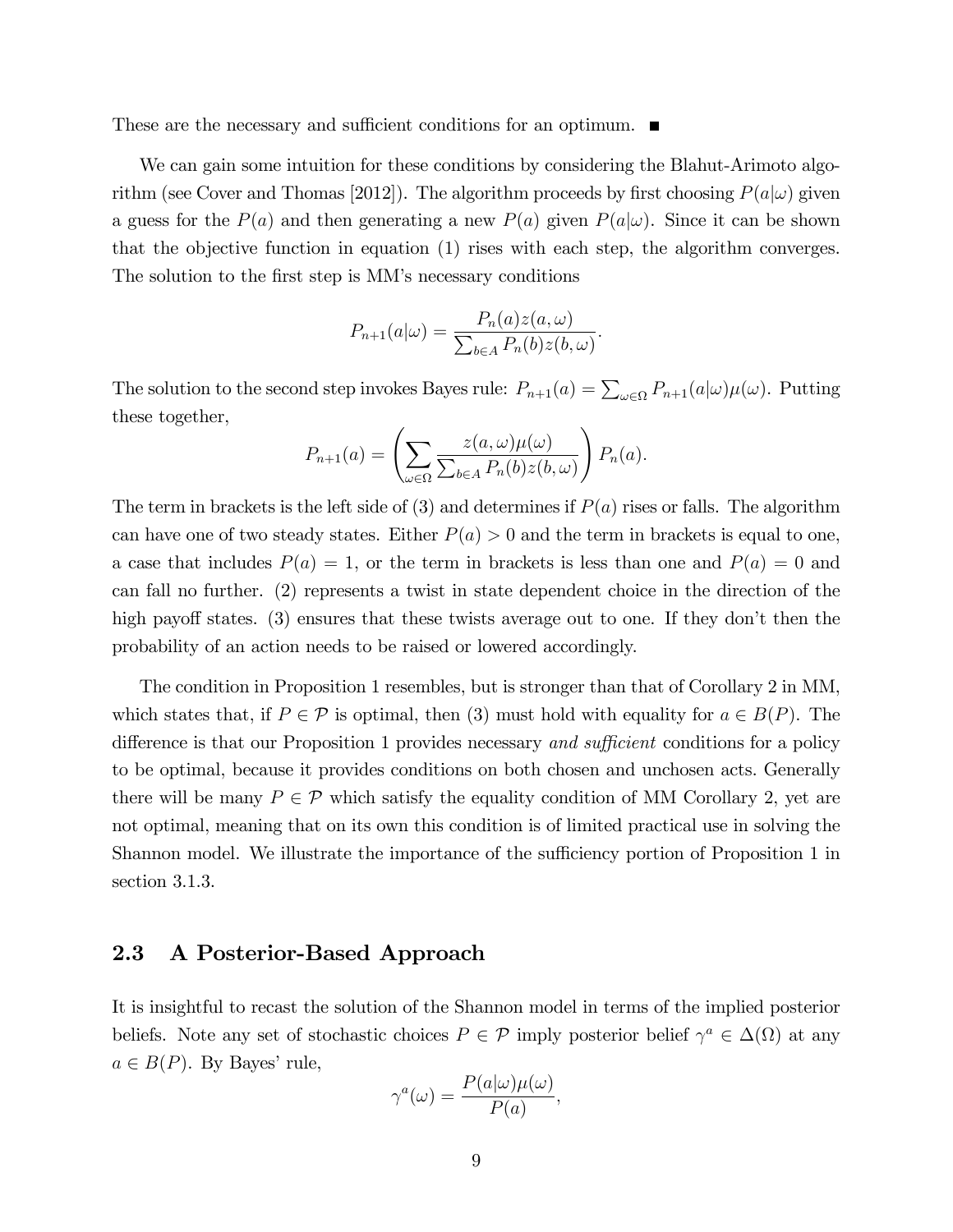where  $\gamma^a(\omega)$  is the probability of state  $\omega$  given the choice of a. There is a one-to-one mapping between the set of state dependent stochastic choices  $P \in \mathcal{P}$  and the set of unconditional choice probabilities and posterior beliefs  $\{\{P(a)\}_{a\in A}, \{\gamma^a\}_{a\in B(P)}\}$ . We can rewrite the necessary and sufficient conditions of Proposition 1 in terms of these objects.

**Proposition 2** Consider the choice problem  $(A, \mu)$  and policy  $\{P(a)\}_{a \in A}$  and  $\{\gamma^a\}_{a \in B(P)}$ . The policy is optimal if and only if  $\sum_{a \in A} P(a) \gamma^a(\omega) = \mu(\omega)$  and

1. Invariant Likelihood Ratio (ILR) Equations for Chosen Options: given  $a, b \in$  $B(P)$ , and  $\omega \in \Omega$ ,

$$
\frac{\gamma^a(\omega)}{z(a,\omega)} = \frac{\gamma^b(\omega)}{z(b,\omega)}.
$$

2. Likelihood Ratio Inequalities for Unchosen Options: given  $a \in B(P)$  and  $c \in$  $A \backslash B(P)$ ,

$$
\sum_{\omega \in \Omega} \left[ \frac{\gamma^a(\omega)}{z(a,\omega)} \right] z(c,\omega) \le 1.
$$
 (5)

**Proof.** It follows immediately from (2) that, for  $a \in B(P)$ 

$$
\frac{\gamma^a(\omega)}{z(a,\omega)} = \frac{\mu(\omega)}{\sum_{b \in A} P(b) z(b,\omega)}.
$$

The necessary and sufficient conditions (3) become

$$
\frac{\gamma^a(\omega)}{z(a,\omega)} = \frac{\gamma^b(\omega)}{z(b,\omega)}\tag{6}
$$

when options  $a$  and  $b$  are chosen and

$$
\sum_{\omega \in \Omega} z(c, \omega) \frac{\gamma^a(\omega)}{z(a, \omega)} \le 1 \tag{7}
$$

when option a is chosen and option c is not.  $\blacksquare$ 

The name 'Invariant Likelihood Ratio' stems from the obvious rewriting of the equality condition

$$
\frac{\gamma^a(\omega)}{\gamma^b(\omega)} = \frac{z(a,\omega)}{z(b,\omega)}
$$

which shows that the ratio of the posterior probability of a given state following the choice of action  $a$  and  $b$  depends only on the (normalized) relative payoffs of the two actions in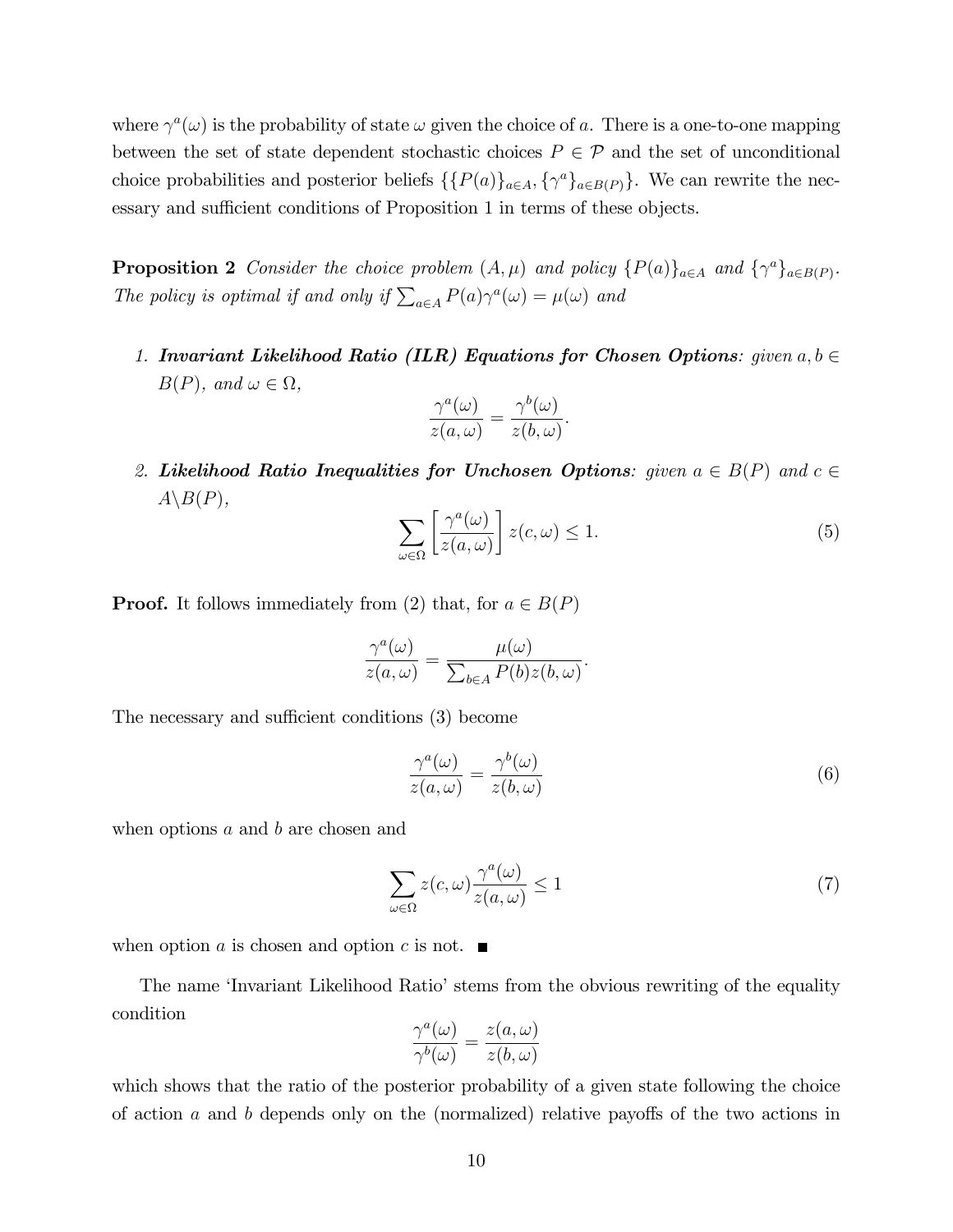that state, not prior beliefs, the payoffs of these actions in other states or the payoff of other actions.<sup>9</sup>

Intuition for the ILR condition can be gleaned from the geometric approach introduced in Caplin and Dean [2013] and discussed further in section 3.3.1. This associates with the posterior  $\gamma^a$  a 'net utility'

$$
N(\gamma^{a}) = \sum_{\omega \in \Omega} [\gamma^{a}(\omega)u(a, \omega) - \lambda \gamma^{a}(\omega) \ln \gamma^{a}(\omega)]
$$

which captures both the benefits and costs of using such a posterior when choosing action  $a$ . As demonstrated in section 3.3.1, a necessary condition for optimality is that the slope of the net utility function is the same for each chosen action at its associated posterior. Consider a simple case in which there are two states  $\omega_1$  and  $\omega_2$ , and two actions a and b. The posterior  $\gamma^a$  can be defined solely through  $\gamma^a(\omega_1)$ , as  $\gamma^a(\omega_2) = 1 - \gamma^a(\omega_1)$ . The slope of the net utility function is therefore given by

$$
\frac{\partial N(\gamma^a)}{\partial \gamma^a(\omega_1)} = u(a,\omega_1) - u(a,\omega_2) - \lambda \left[ \ln \gamma^a(\omega_1) - \ln \gamma^a(\omega_2) \right],
$$

and the condition that the net utility functions have the same slope implies

$$
[u(a,\omega_1) - \lambda \ln \gamma^a(\omega_1)] - [u(a,\omega_2) - \lambda \ln \gamma^a(\omega_2)]
$$
  
= 
$$
[u(b,\omega_1) - \lambda \ln \gamma^b(\omega_1)] - [u(b,\omega_2) - \lambda \ln \gamma^b(\omega_2)].
$$

While there are, in principle, many ways for this equation to be satisfied, one sufficient condition is for it to hold 'state by state',

$$
u(a,\omega) - \lambda \ln \gamma^{a}(\omega) = u(b,\omega) - \lambda \ln \gamma^{b}(\omega) \text{ for all } \omega \in \Omega,
$$

which is precisely the ILR condition. Proposition 2 establishes that this is indeed the correct solution.

The ILR condition can also be thought of as capturing a 'constant returns to scale' feature of the Shannon model. Consider changing a decision problem by 'splitting' a particular state in two yet keeping the underlying payoff structure, so all actions pay off identically in the two new states. In principal this could make it harder or easier for the DM to learn about these

<sup>&</sup>lt;sup>9</sup>Note that, for any  $a \in B(A)$  and  $\omega \in \Omega$  the Shannon mode implies  $\gamma^a(\omega) > 0$  so this ratio is always well defined.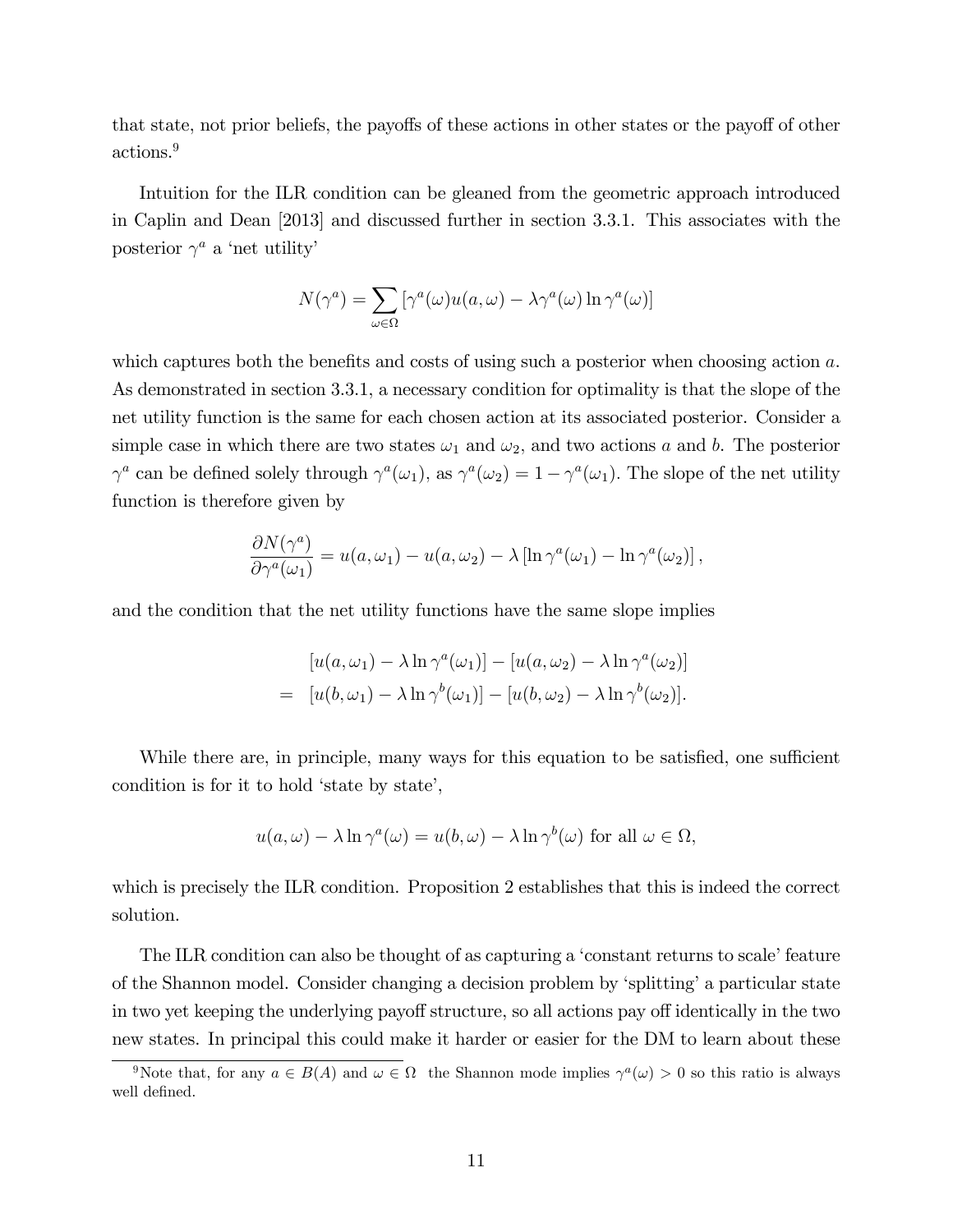states. What the ILR condition captures is that the Shannon model predicts that behavior is invariant to such changes: only the payoffs in each state matter. This property, which Caplin  $et \ al.$  [2017] formalize in an axiom called 'Invariance Under Compression', is what identifies the Shannon model within a broader class of information cost functions. For example, costs based on Tsallis entropy (Tsallis [1988]) could lead decision makers to become more or less accurate in response to the splitting of states, depending on the parameterization, thus violating the ILR condition (see Caplin et al. [2017]).

### 2.4 Uniqueness

Given our interest in consideration sets, it is of value later to impose conditions for uniqueness of the optimal strategy. These conditions imply that the optimal consideration set  $B(P)$  is also unique.

**Remark 1** Caplin and Dean [2013], Theorem 2, establishes that affine independence of the normalized payoff vectors  $\{z(a) \in \mathbb{R}^{\Omega} | a \in A\}$  ensures uniqueness of the optimal strategy. Since linear independence implies affine independence, it too is sufficient.

# 3 Endogenous Consideration Set Formation

The necessary and sufficient conditions of Proposition 1 are key to the identification of optimal choices, something that is not possible with the MM solution alone. They also highlight a particular feature of such solutions: the available actions can be divided into a consideration set of alternatives which are chosen with positive probability in every state of the world, and an excluded set of alternatives which are never chosen in any state. This provides a link between the Shannon model and models of choice with consideration sets which have long been popular in the marketing literature (see for example Hoyer [1984], Hauser and Wernerfelt [1990] and Roberts and Lattin [1991]).

In this section we explore this link further by applying the Shannon model to three variants of the consumer problem, and characterizing the resulting consideration sets in each case. We interpret the set A as representing the set of goods for sale, one of which the consumer will end up buying. The states of the world relate to the quality of each of the various goods.

The necessary and sufficient conditions are non-linear and closed form solutions are not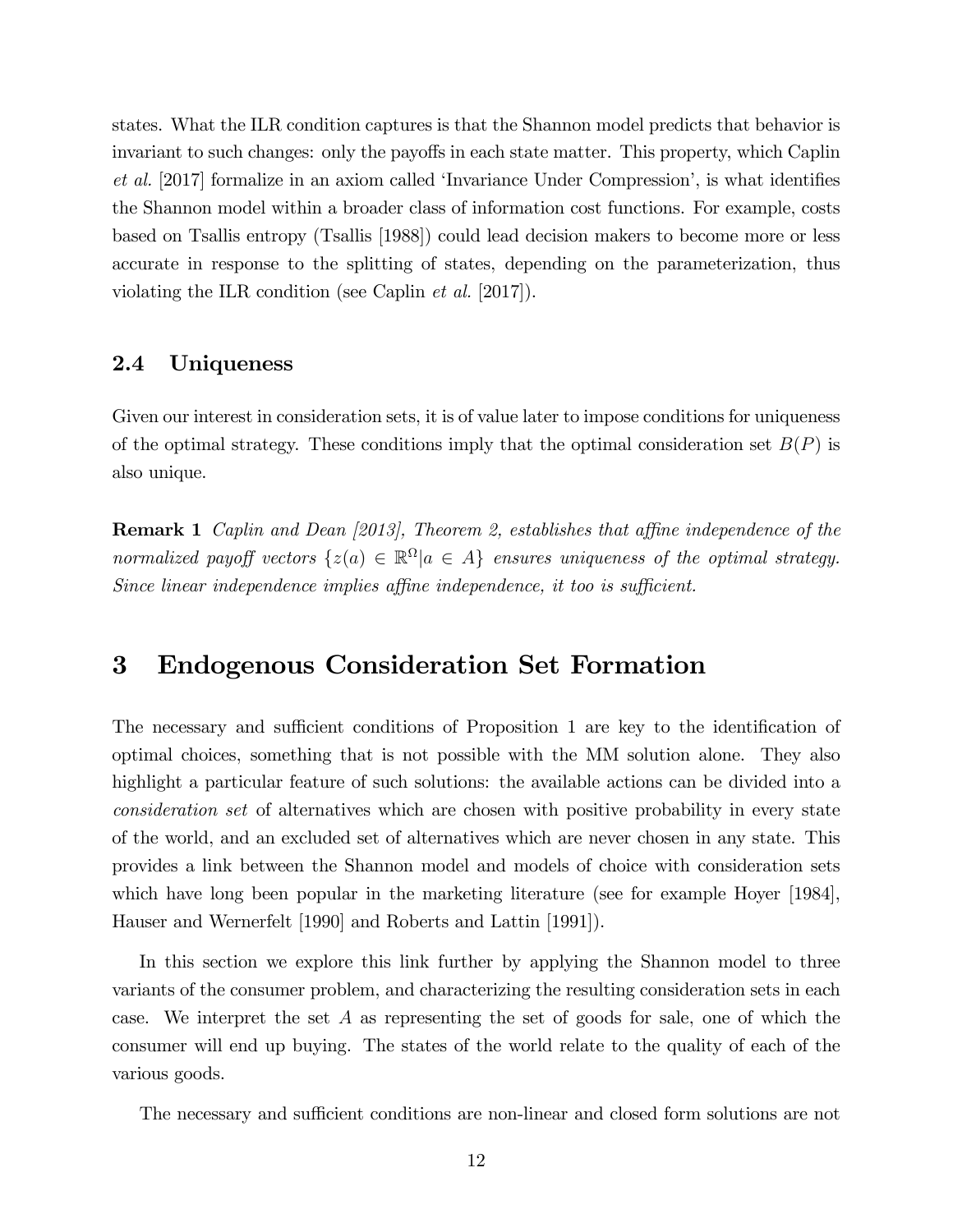generally available. The three variants of the consumer problem we consider differ in their complexity. The first we can solve in closed form. In this case, the consumer knows that exactly one of the available goods is of high quality, while the rest are of low quality. While somewhat stylized as a consumer problem, this setting allows for a particularly clean understanding of the consideration set resulting from the Shannon model. In the second case, we consider the 'classic' consumer problem in which the valuation of each alternative is drawn from an independent (but not necessarily identical) distribution. In this case we introduce a statistic that determines whether an action is or is not in the consideration set. Finally we discuss the case in which the valuation of different goods may be arbitrarily correlated.

In each case we interpret  $B(P)$  as the consideration set arising from the resulting choice behavior. In the standard formulation of the consideration set model, items outside that set are neither chosen nor 'considered' as candidates for choice (see for example Masatlioglu et al.  $[2012]$  and Manzini and Mariotti  $[2014]$ . Hauser and Wernerfelt  $[1990]$  state "The basic idea is that when choosing to make a purchase, consumers use at least a two-stage process. That is, consumers faced with a large number of brands use a simple heuristic to screen the brands to a relevant set called the consideration set" (p 393). There are many possible reasons for this lack of consideration,<sup>10</sup> including a lack of awareness of some alternatives or an attempt to save on cognitive costs. Our model fits best with the latter interpretation: effectively the DM first decides which alternatives they are going to choose from, based on payoffs and prior beliefs, then tailors their information gathering to selecting the best option from within that set. In some cases this means that nothing is learned about the goods outside the consideration set, so posterior beliefs about the quality of such goods are the same as prior beliefs. This is true in our model in the case in which valuations of different goods are independent (Consumer Problem 2). When valuations are not independent, learning about the quality of items in the consideration set can also lead the DM to update their beliefs about items outside it (as in Consumer Problem 3).<sup>11</sup> However, any learning about the value of alternatives outside of  $B(P)$  is incidental in that the DM would gather the same information if these items were not available: for any  $a \in A/B(P)$  and choice set  $A/a$  the DM will choose to acquire the same information as they would when faced with set A. This follows immediately from Proposition 1 and the one-to-one relationship between stochastic choice and chosen information structure. This property is similar to the identifying assumption of Masatlioglu et al. [2012], who assume that if an alternative is not in the consideration set,

 $10$ Hauser and Wernerfelt [1990] also state that "Empirically, quite a few definitions of evoked sets, relevant sets, and consideration sets have been used" (p.393).

 $11$ In Consumer Problem 1 nothing is learned about the value of options outside the consideration set despite the fact that valuations are not independent.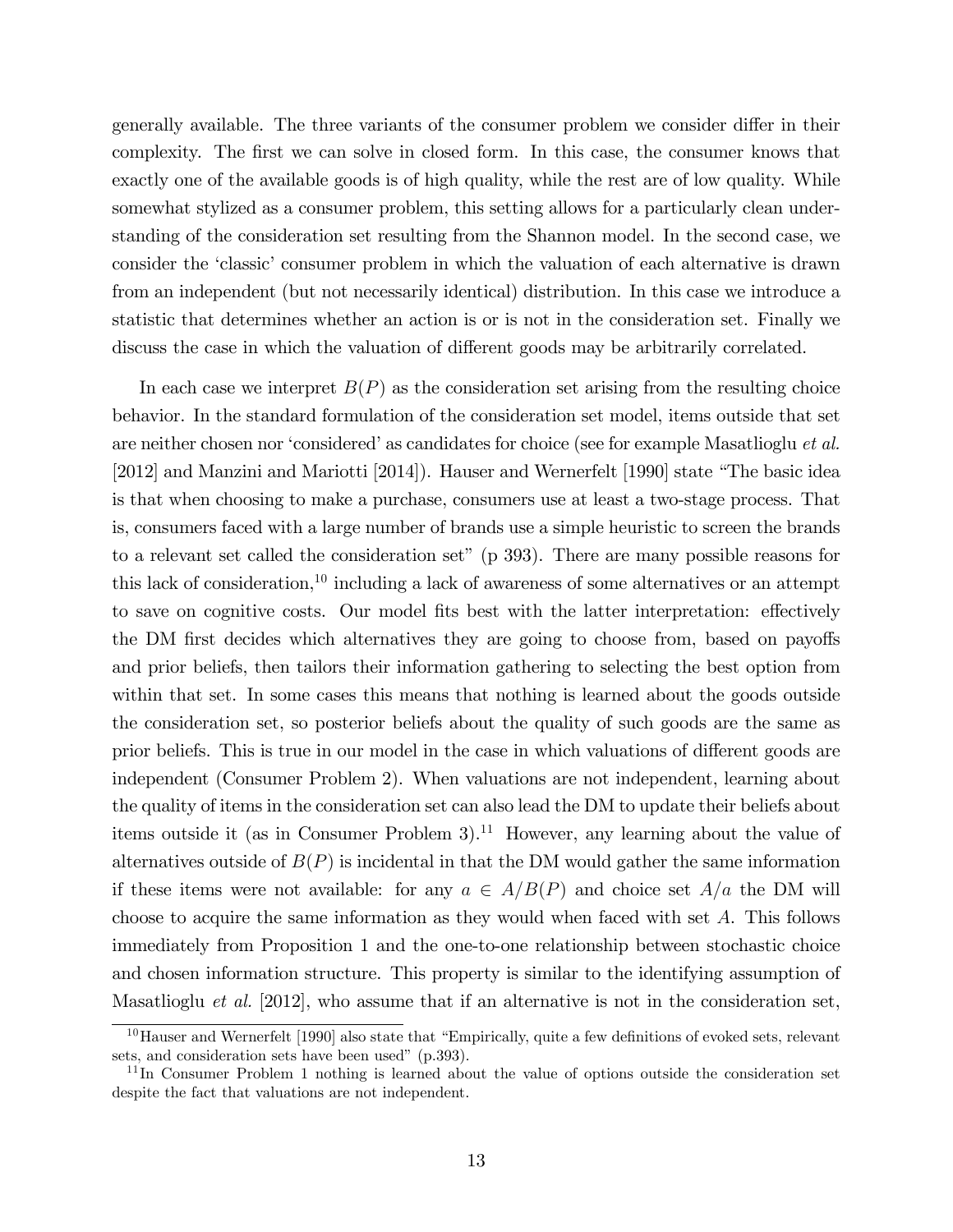then its removal from the choice set will not affect the consideration set. This is also true of the set  $B(P)$  in the Shannon model.

An immediate implication is that there is no information structure which, relative to the chosen information structure, conveys the same information about the value of actions inside  $B(P)$  but is less informative about the value of actions outside  $B(P)$  in the Blackwell sense. Such an information structure would be less informative overall, and so involve lower information costs, but would provide the same gross payoffs, contradicting the optimality of the chosen information structure.

### 3.1 Consumer Problem 1: Finding the Good Alternative

We begin with a simple yet canonical case. The consumer is faced with a range of possible goods identified as a set  $A = \{a_1, ..., a_M\}$ . One of these options is good. The others are bad. The utilities of the good and bad options are  $u_G$  and  $u_B$  respectively, with  $u_G > u_B$ . The DM has a prior on which of the available options is good. We define the state space to be the same as the action space,  $\Omega = A$ , with the interpretation that state  $\omega_i$  is the state in which option  $i$  is of high quality and all others are of low quality. Thus

$$
u(a_i, \omega_j) = u_G \text{ if } i = j
$$
  
=  $u_B$  otherwise.

 $\mu(\omega_i)$  is therefore the prior probability that option  $a_i$  yields the good prize. Without loss of generality, we order states according to perceived likelihood,

$$
\mu_i \equiv \mu(\omega_i) \ge \mu(\omega_{i+1}) \equiv \mu_{i+1}.
$$

The DM can expend attentional effort to gain a better understanding of where the prize is located. The cost of improved understanding is defined by the Shannon model with parameter  $\lambda > 0$ .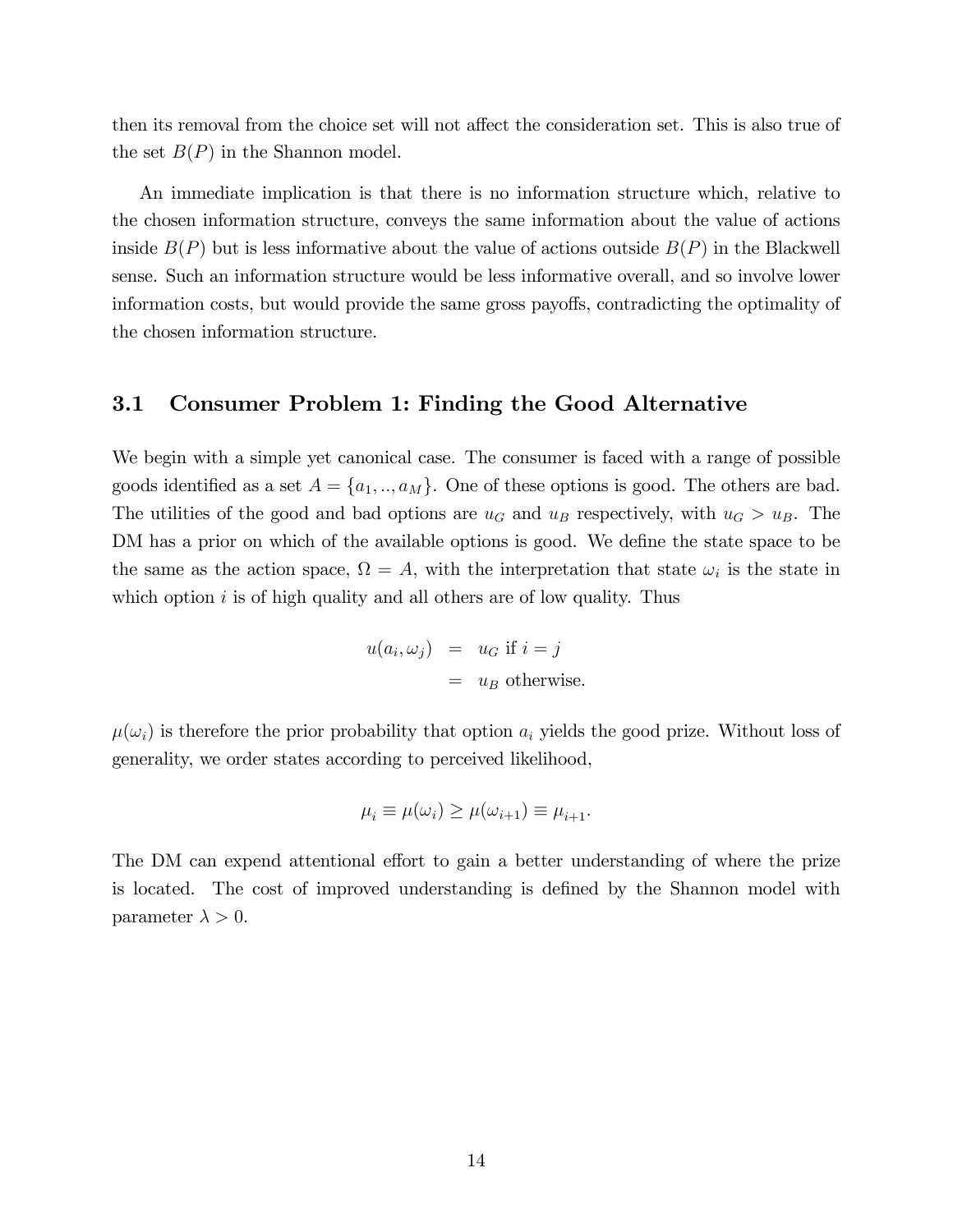#### 3.1.1 Characterization

To simplify characterization of the optimal strategy, it is convenient to transform parameters by defining x,  $\delta > 0$  as below,

$$
z(a_i, \omega_j) = \begin{cases} \exp\left(\frac{u_G}{\lambda}\right) \equiv x(1+\delta) & \text{if } i = j; \\ \exp\left(\frac{u_B}{\lambda}\right) \equiv x & \text{if } i \neq j. \end{cases}
$$

The optimal policy will depends on  $\delta$ , but not on x. Increases in the utility differential  $u_G - u_B$  and reductions in learning costs both affect the optimal policy through increases in  $\delta$ .

Substituting these payoffs in to the necessary and sufficient conditions  $(3)$  for some action  $a_i \in B(P)$  yields

$$
\frac{\delta \mu_i}{1 + \delta P(a_i)} + \sum_{a_j \in B(P)} \frac{\mu_j}{(1 + \delta P(a_j))} + \sum_{a_k \in A \setminus B(P)} \mu_k = 1.
$$

Since the latter two terms on the left-hand side are the same for all chosen actions, it follows that the optimal policy equalizes the first term:

$$
\frac{\mu_i}{1 + \delta P(a_i)}
$$

across  $a_i \in B(P)$ . This equality has two implications. First, actions that are more likely to be optimal are more than proportionately more likely to be taken:

$$
\mu_i > \mu_j \Longrightarrow P(a_i)/P(a_j) > \mu_i/\mu_j.
$$

Second, if the first K actions are taken with positive probability then the first order condition for the K<sup>th</sup> action and the equality of the  $\frac{\mu_i}{1+\delta P(a_i)}$  together imply,

$$
(\delta + K) \frac{\mu_K}{1 + \delta P(a_K)} = \sum_{k=1}^K \mu_k,
$$

which requires  $\mu_K$  to be greater than  $\frac{1}{K+\delta}\sum_{k=1}^K \mu_k$ . Suppose, for example,  $\delta = 1$ , then  $\mu_2/(\mu_1+\mu_2)$  must be greater than 1/3 if the first two actions are to be considered,  $\mu_5/(\sum_1^5 \mu_a)$ must be greater than  $1/6$  if the first five actions are to be considered, and so on.

Following up on these observations, Theorem 1 provides a complete characterization of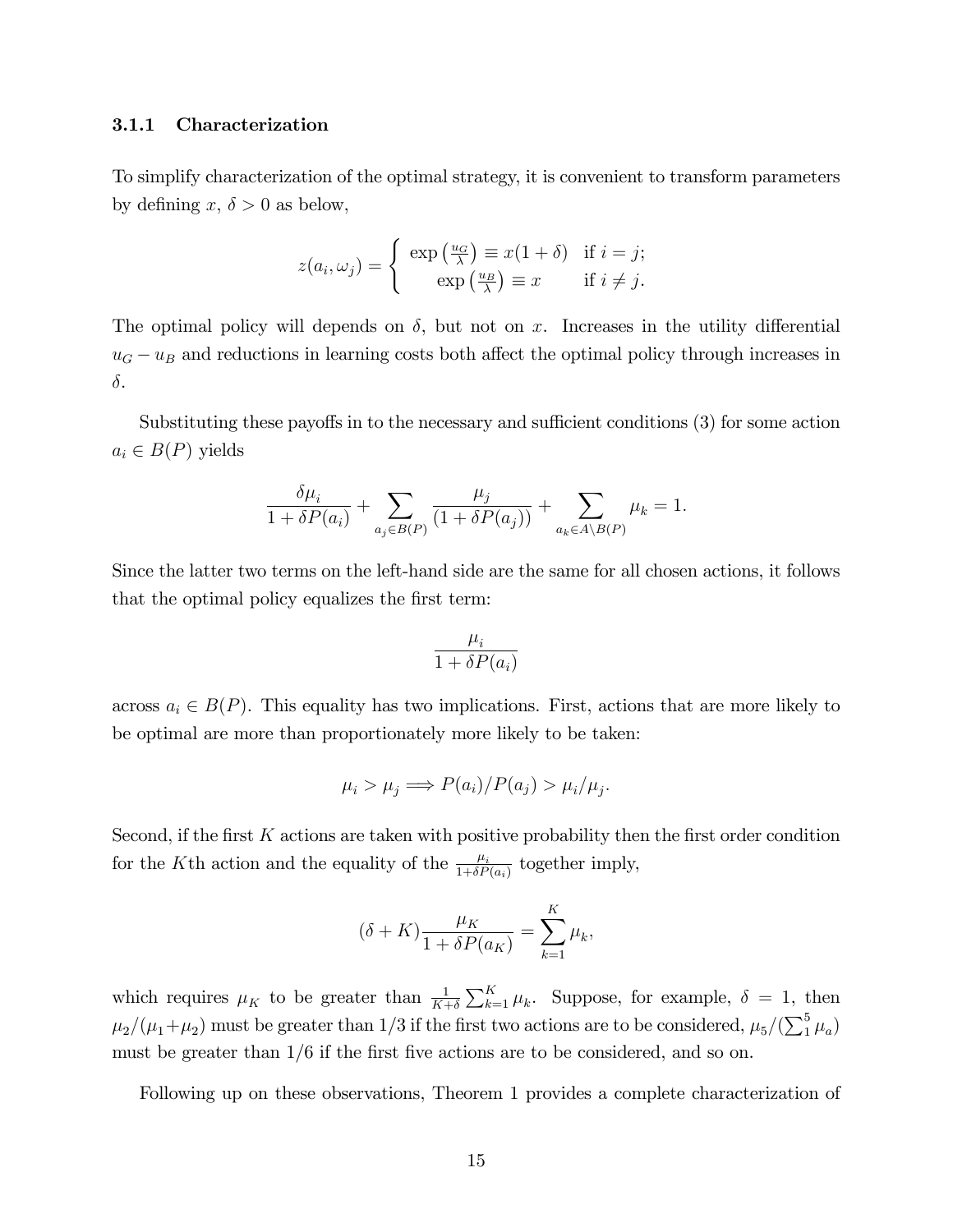the optimal strategy for this problem according to the Shannon Model. The proof is in the appendix.

Theorem 1 If  $\mu_M > \frac{1}{M^2}$  $\frac{1}{M+\delta}$  define  $K=M$ . If  $\mu_M<\frac{1}{M-\delta}$  $\frac{1}{M+\delta}$ , then define  $K < M$  as the unique integer such that,

$$
\mu_K > \frac{\sum_{k=1}^K \mu(\omega_k)}{K + \delta} \ge \mu_{K+1}.\tag{8}
$$

Then the optimal attention strategy involves,

$$
P(a_i) = \frac{\mu(\omega_i)(K+\delta) - \sum_{k=1}^{K} \mu(\omega_k)}{\delta \sum_{k=1}^{K} \mu(\omega_k)} > 0
$$
\n
$$
(9)
$$

for  $i \leq K$ , with  $P(a_i) = 0$  for  $i > K$ . Furthermore the posteriors associated with all chosen options  $a_i \leq K$  take the same form,

$$
\gamma^{i}(\omega_{j}) = \begin{cases} \frac{(1+\delta)\sum_{k=1}^{K} \mu(\omega_{k})}{K+\delta} \text{ for } i = j; \\ \frac{\sum_{k=1}^{K} \mu(\omega_{k})}{K+\delta} \text{ for } i \neq j \text{ and } j \leq K \\ \mu(\omega_{j}) \text{ for } j > K. \end{cases}
$$

This solution has some striking features. The first is that many alternatives are never chosen - in particular those for which the prior probability that the good is of high quality is low. Moreover, nothing is learned about these alternatives: the posterior probability that these goods are of high quality is the same as the prior probability, regardless of which good is actually chosen. This highlights the connection between the Shannon model and the theory of consideration sets. Finally, the same information constraint which leads to consideration set formation also causes choice 'mistakes' amongst considered alternatives: the probability that the high quality good is chosen is below one, even if this good is in the consideration set. In existing models of consideration sets formation such mistakes are typically either absent (for example in Masatlioglu et al. [2012] and Manzini and Mariotti [2014]), or are driven by a logistic error process which is unrelated to the formation of the consideration sets (Goeree [2008], Gaynor et al. [2016], Abaluck and Adams [2017]).<sup>12</sup>

A numerical example highlights these features.

 $12$ In this latter set of models stochasticity of choice between items in the consideration set is typically interpreted as arising from taste heterogeneity across consumers.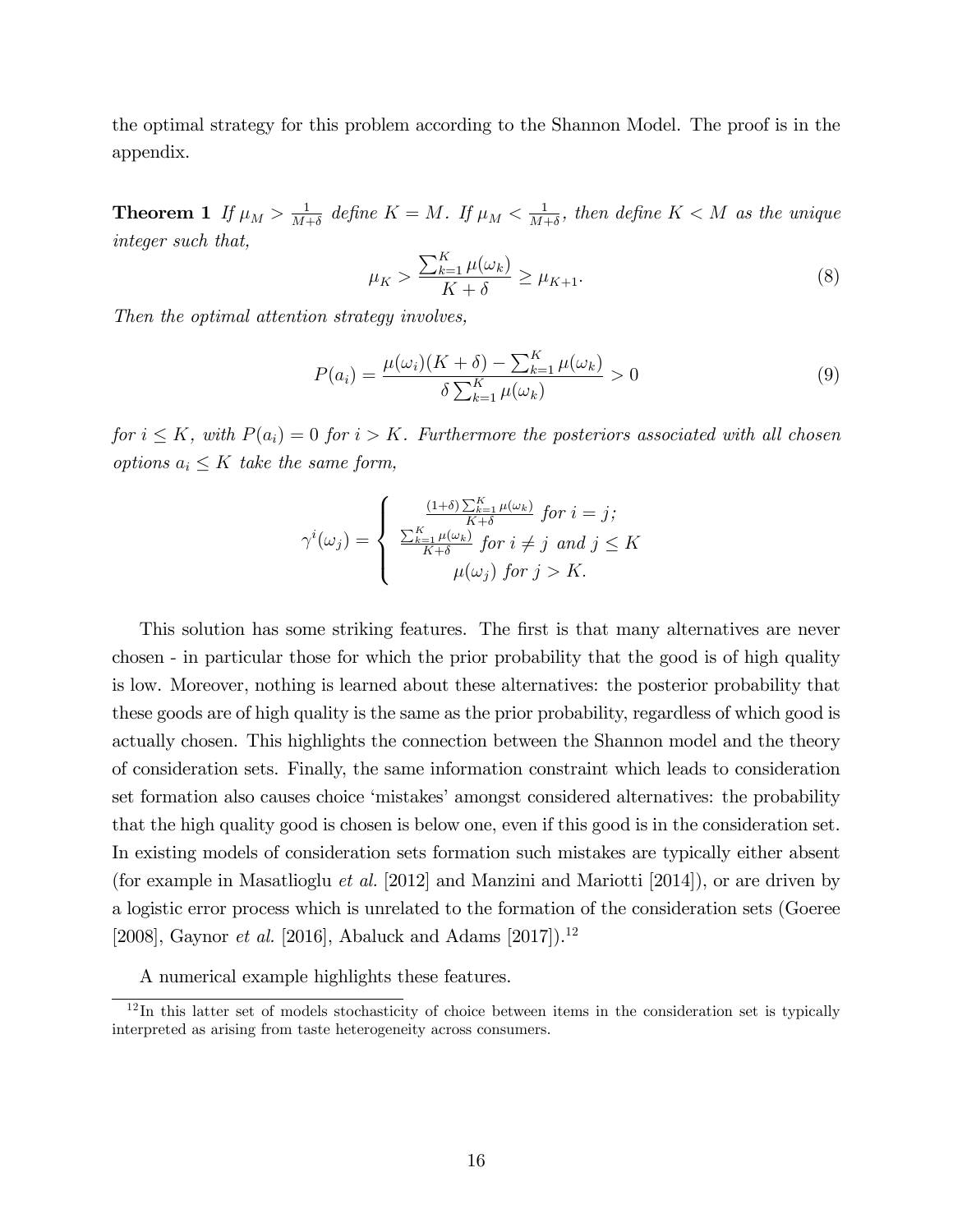#### 3.1.2 Example 1

Suppose that the  $u_G = 1$  and  $u_B = 0$ , there are 10 possible alternatives, and prior beliefs are distributed exponentially according to  $\mu(\omega_k) = \alpha \beta^{k-1}$ , for  $1 \leq k \leq 10$ , with  $\alpha = \frac{1-\beta}{1-\beta^{10}}$  $1-\beta^{10}$ to ensure that the prior probabilities sum to 1. In this case the number  $K$  of chosen options satisfies,

$$
(K+\delta) (1-\beta) \beta^{K-1} > (1-\beta^K) \ge (K+\delta) (1-\beta) \beta^K
$$
.

The precise nature of the solution will depend on the cost of information  $\lambda$  and the parameter of the exponential distribution  $\beta$ . Figure 1 illustrates the optimal policy for  $\beta = 0.8$  and four different levels of  $\lambda$ . 'Prior' refers to the prior probability that each of the 10 alternatives is the good option. 'Prob chosen' is the (unconditional) probability that each alternative is chosen, while 'Posterior' is the posterior probability of each alternative being of high quality conditional on it being chosen.



Figure 1 highlights the key features of the optimal policy according to the Shannon model in this setting. Looking first at the top left hand panel  $(\lambda = 1)$  we see that there is a distinct ëconsideration setíof three items which are chosen with positive probability. None of the other alternatives are ever chosen. However, even within the consideration set, the subject makes 'mistakes' - for each of the chosen alternatives, the probability of it in fact being high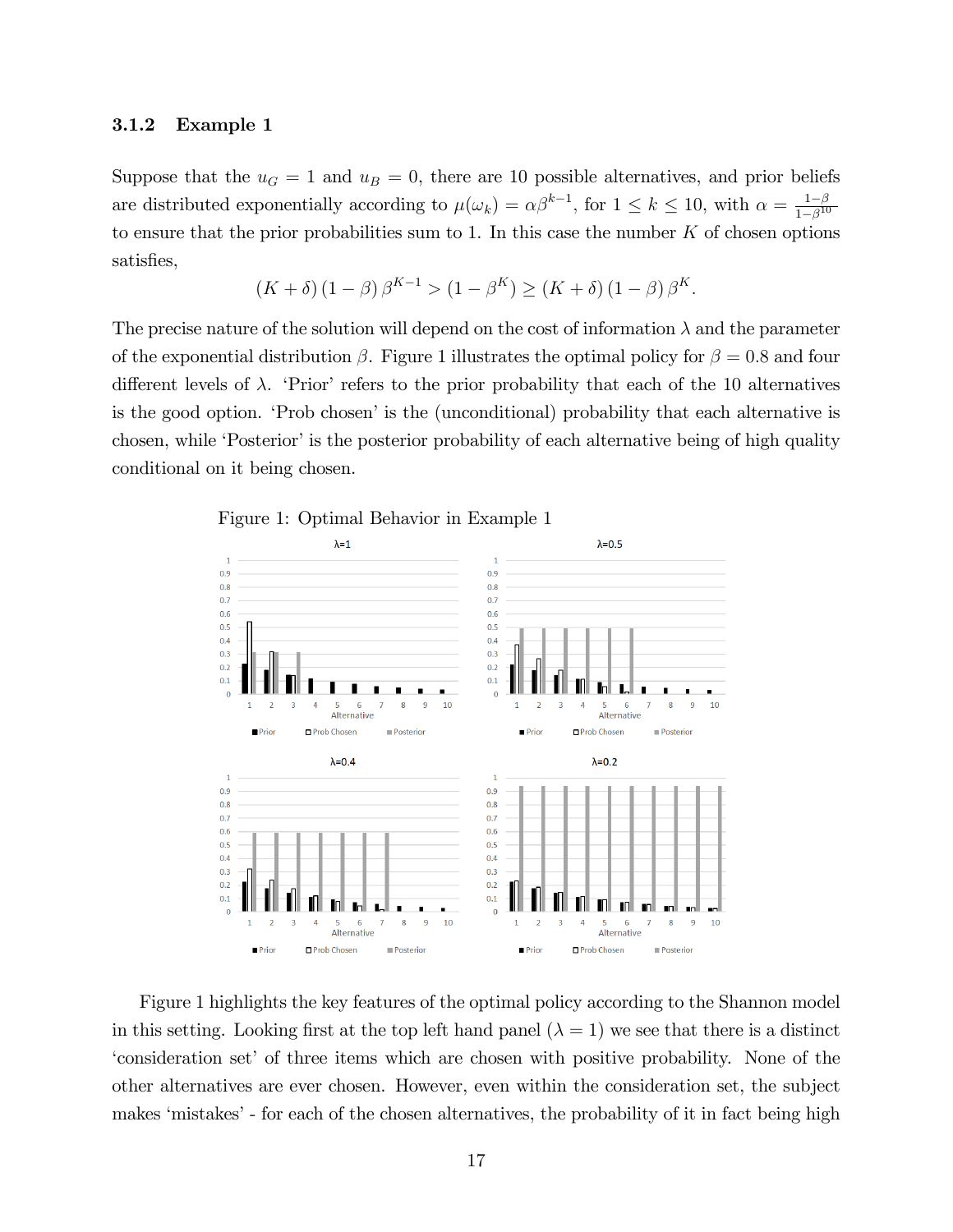quality is about  $31\%$ . Strikingly, this figure is exactly the same for all chosen alternatives: despite the fact they had different prior probabilities of being high quality, the decision maker learns exactly enough to make them all identical ex post, conditional on being chosen. This can be seen immediately from the ILR condition in Proposition 2. Finally, as  $\lambda$  decreases, the size of the consideration set increases and the probability of a mistaken choice falls, as can be seen from panels 2-4.

#### 3.1.3 Comparison with Necessary Conditions

This application highlights the advantage of the necessary and sufficient conditions described in Proposition 1 over the necessary conditions introduced in MM (specifically Corollary 2). The key observation is that the MM conditions do not make any reference to the unchosen actions, and do not therefore provide a corresponding check on whether or not higher expected utility would be possible were the set of chosen actions to be changed. As a result, one can find many subsets of  $A$  for which there exists a solution to the MM conditions, only one of which is in fact optimal. The following corollary identifies all such sets  $C \subset A$  for Consumer Problem 1.

**Corollary 1** Consider any non-empty set of options  $C \subseteq A$ . Let  $I_C \subset \mathbb{N}$  be the indices of the elements of C, (i.e.  $k \in I_C$  if and only if  $a_k \in C$ ). Then there exists a solution to the MM necessary conditions with all probabilities  $P(a_k) > 0$  for  $a_k \in C$  (and  $P(a) = 0$ otherwise) if and only if

$$
\frac{\min_{k \in I_C} \mu(\omega_k)}{\sum_{j \in I_C} \mu(\omega_j)} > \frac{1}{|C| + \delta}.\tag{10}
$$

The corollary follows from considering the decision problem in which the choice set contains only the elements C and the prior probabilities are  $\mu(\omega_k)/\sum_{j\in I_C} \mu(\omega_j)$  for every  $\omega_k \in C$ . The inequality condition in the corollary is then equivalent to the condition in Theorem 1 for all actions to be chosen.

As an application, consider again Example 1 in the proceeding section with  $\lambda = 1$ . Optimal behavior in this case means choosing with positive probability the first three alternatives, so  $B = \{a_1, a_2, a_3\}$ . This is the only set that allows a solution to the necessary and sufficient conditions of Proposition 1. Corollary 1 states that there are several other sets which do not admit a solution to these conditions, but do allow a solution to the MM necessary conditions. Consider for example the set  $C = \{a_1, a_3\}$ , so that  $I_C = \{1, 3\}$ . As  $\mu(\omega_1) \approx 0.22$ and  $\mu(\omega_3) \approx 0.14$ , the left hand side of inequality (10) is approximately 0.32. As  $\delta \approx 1.71$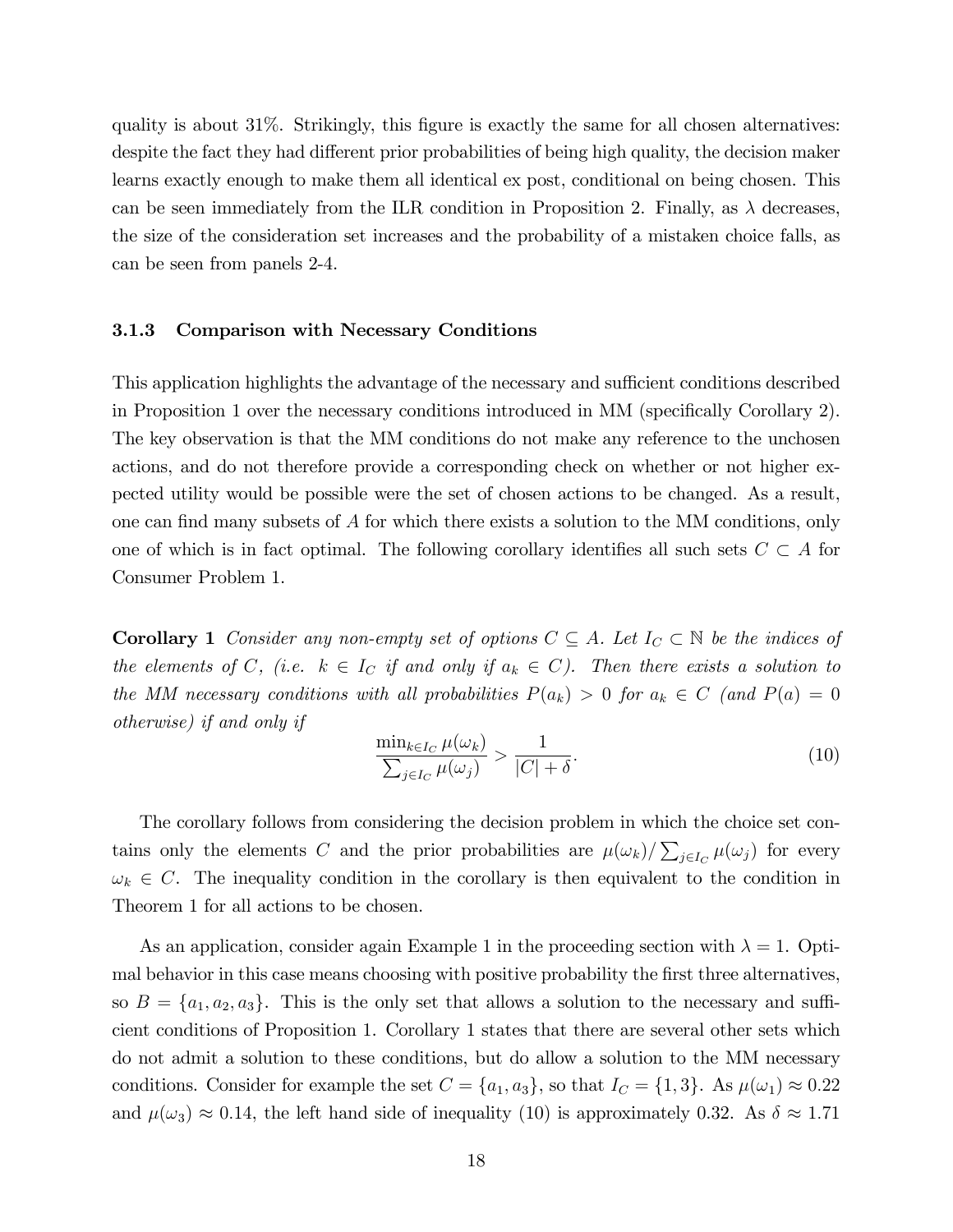and  $|C|=2$ , the right hand side equals approximately 0.27. Thus the corollary tells us that there exists a solution to the MM necessary conditions which assigns positive probability to  $a_1$  and  $a_3$  only, which is not a solution to the maximization problem.

Corollary 1 allows us to identify all such subsets. Note that singleton sets always satisfy this condition, as do all subsets of the true optimal set (as defined by Proposition 1) with sequential indices. How many other sets satisfy inequality (10) depends on model parameters. As  $\delta$  increases, so ever more sets satisfy the conditions. In the limit, for  $\delta$  so high that the true optimum is to pick all options with strictly positive probability, all subsets of available options satisfy the condition, and so admit a solution to the MM necessary conditions.

### 3.2 Consumer Problem 2: Independent Valuations

We now consider the case in which the consumer is faced with the choice between a number of different alternatives, the values of which are uncertain, but independently distributed. For example, a decision maker may be choosing which of several different cars to buy. Each car has a distribution of possible utilities it can deliver, depending on its price, fuel efficiency, reliability and so on. We make the assumption that the utility associated with one car is independent of that of any other. The consumer must decide which cars to consider, and what to learn about each considered car prior to purchase. The assumption of independence means that learning about the quality of one car does not imply anything about any other car.

The consumer is again faced with the choice of M possible actions  $A = \{a_1, \ldots, a_M\}$ . Let  $X \subset \mathbb{R}$  be the (finite) set of possible utility levels for all actions. We define the state space as  $\Omega = X^M$ . A typical state is therefore a vector of realized utilities for each possible action:

$$
\omega = \left(\begin{array}{c} \omega_1 \\ \omega_2 \\ \vdots \\ \omega_M \end{array}\right);
$$

where  $\omega_i \in X$  for all  $a_i \in A$ . The utility of a state/action pair is then given by

$$
u(a_i, \omega) = \omega_i.
$$

The assumption of independence implies that there exist probability distributions  $\mu_1, \ldots, \mu_M \in$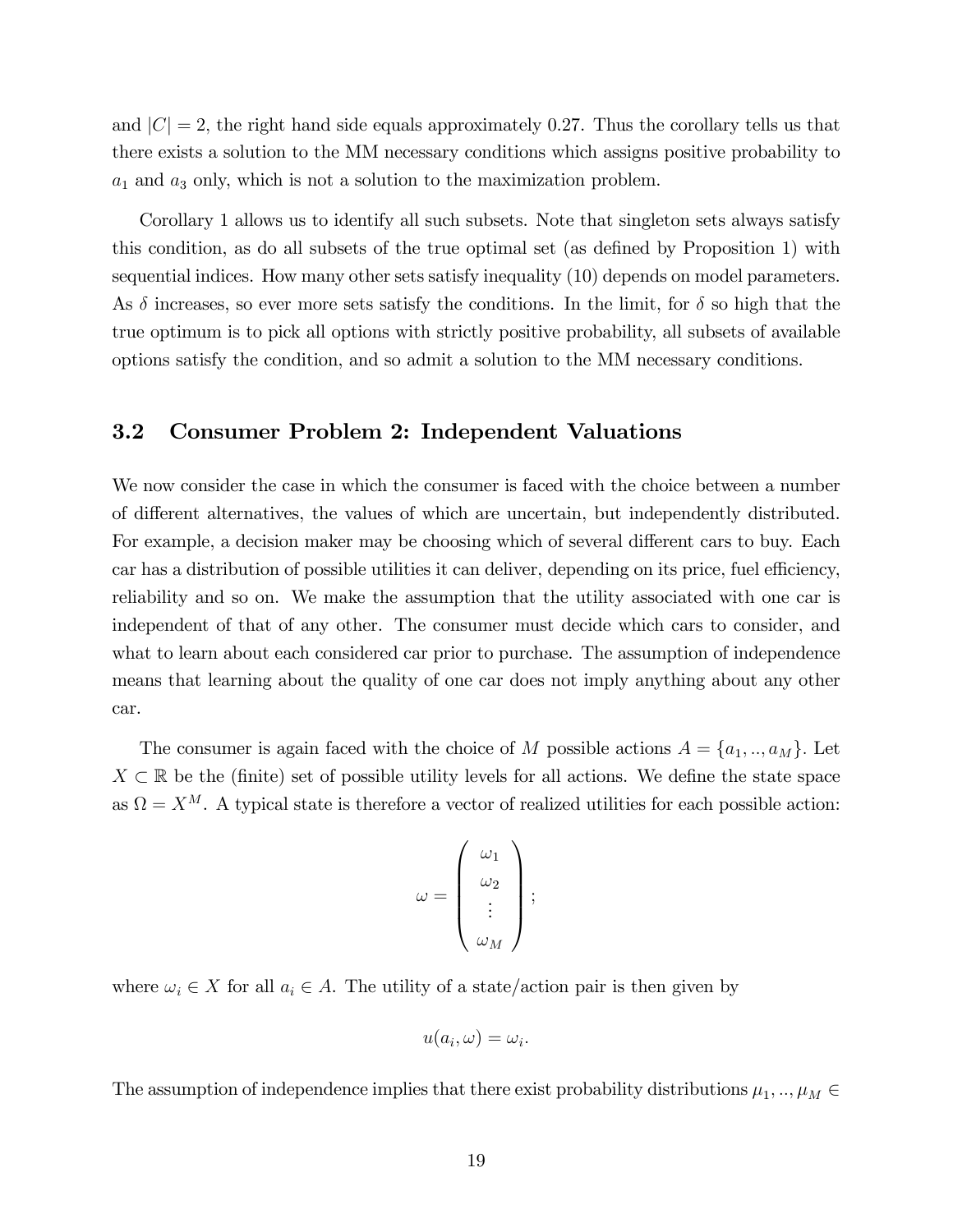$\Delta(X)$  such that, for every  $\omega \in \Omega$ :

$$
\mu(\omega) = \Pi_{i=1}^M \mu_i(\omega_i).
$$

We call a decision problem with this set up an *independent consumption problem*.

The optimal approach to information acquisition in the independent consumption problem once again includes a cut-off strategy determining a consideration set of alternatives about which the consumer will learn and from which they will make their eventual choice. However in this case, the cut-off is in terms of the expectation of the normalized utilities  $z(a,\omega) \equiv \exp(u(a,\omega)/\lambda)$  evaluated at prior beliefs.

**Theorem 2** Any optimal policy for an independent consumption problem will involve a cutoff  $c \in \mathbb{R}$  such that, for any  $a_i \in A$ ,  $P(a_i) > 0$  if

$$
Ez(a_i, \omega) = \sum_{\omega \in \Omega} z(a_i, \omega) \mu(\omega) = \sum_{\omega \in \Omega} \exp(\omega_i/\lambda) \mu_i(\omega_i) > c
$$

and  $P(a_i) = 0$  otherwise

Like the 'find the best alternative' case, we can think of the consumer as ranking alternatives and including the best alternatives in the consideration set. Here the ranking depends on the expectation of the transformed net utilities  $z(a_i, \omega)$  at the prior beliefs. This transformation reflects the importance of information acquisition. Consider two actions with the same ex ante expected payoffs, a safe action that pays its expected value in every state and a risky one whose payoff varies across states. In this case, the risky action will be more valuable, since the decision maker can tailor their information strategy in such a way that they take this action in high valuation states and avoid this action in low valuation states. This explains the convex transformation of the payoffs: variance is valuable in a learning environment.<sup>13</sup>

This also explains the role of the information cost. As  $\lambda$  rises, information becomes more costly, so that the ability to tailor choice to the state diminishes. As  $\lambda$  approaches infinity,  $Ez(a_i, \omega)/Ez(a_j, \omega)$  approaches  $Eu(a_i, \omega)/Eu(a_j, \omega)$  and choice is based on ex ante expected payoffs. As  $\lambda$  approaches zero, information becomes free and the best action is chosen in each state. An action remains unchosen only if it is not maximal in any state. In this case  $Ez(a_i, \omega)/Ez(a_j, \omega)$  approaches infinity for all j if and only if  $a_i$  is chosen.

 $13$ Recall that payoffs are in utility terms, so risk aversion does not play a role. See section 3.2.2.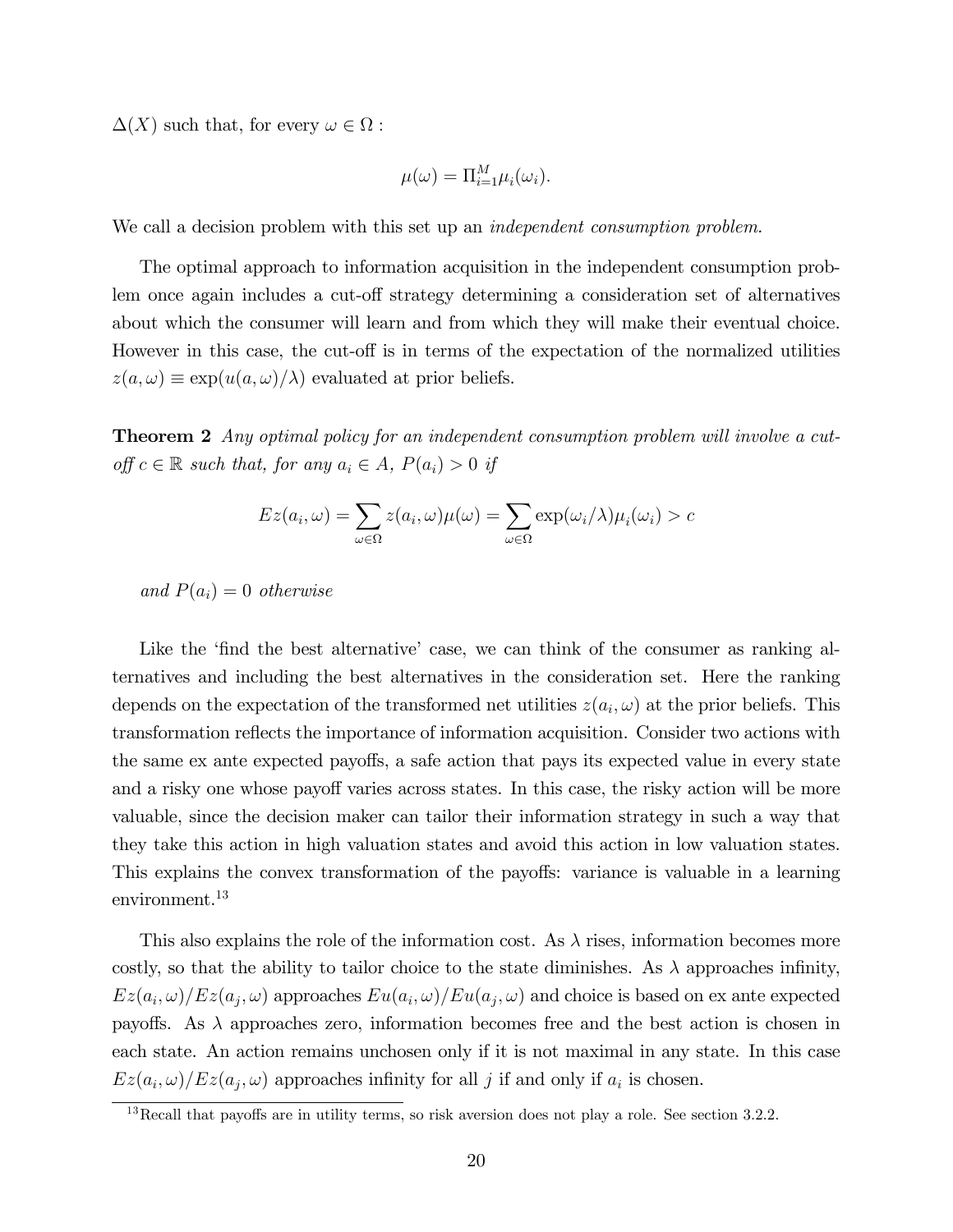In the independent consumption problem, the ordering of actions is far from obvious without applying the necessary and sufficient conditions. As the next example illustrates this means that the nature of the consideration set can change in surprising and non-monotonic ways with the cost of attention.

#### 3.2.1 Example 2

Consider an independent consumption problem in which there are three possible utility levels,

$$
X = \{0, 5.5, 10\}.
$$

There are six available actions. The first  $(a_1)$  has a value of 5.5 for sure and so is the 'safe' option. The other five  $(a_2, ..., a_6)$  have an ex-ante 50% chance of having value 10 and a 50% having value zero, and so can be seen as 'risky' options.

The solution to this decision problem in the Shannon model gives rise to 3 possible consideration sets: only  $a_1$  (safe only), only  $a_2, ..., a_6$  (risky only), or all options. Which consideration set is optimal depends on the level of the attention cost parameter  $\lambda$ . In order to characterize the relationship between information costs and consideration sets the following lemma is of use, as it establishes the conditions under which the 'risky only' consideration set is optimal.

**Lemma 1** Let  $(\mu, A)$  be an independent consumption problem and  $\{a_1, ... a_N\} = B \subset A$  be a set of ex ante identical actions (i.e.  $\mu_i(x) = \mu_j(x) = \mu_B(x)$  for all  $x \in X$  and  $i, j \leq N$ ). Then a strategy that picks each  $a_i \in B$  with the unconditional probability  $\frac{1}{N}$  and assigns conditional probabilities according to (2) is optimal if, for each  $a_j \notin B$ 

$$
\sum_{x \in X} \exp(x/\lambda) \mu_j(x) \leq \frac{1}{n} \left[ \sum_{\bar{x} \in X^N} \frac{\prod_{n=1}^N \mu_B(\bar{x}_n)}{\sum_{n=1}^N \exp(\bar{x}_n/\lambda)} \right]^{-1}.
$$

The relationship between attention costs and the associated consideration set is nonmonotonic. For example, for  $\lambda = 30$  only the safe option is chosen with positive probability, for  $\lambda = 20$  both the safe and risky options will be used, for  $\lambda = 2$  only the risky options will be used, while for  $\lambda = 1$  again all options are used. Figure 2 shows the unconditional probability of the sure thing and each of the risky alternatives being chosen at each value of  $\lambda$ . It shows 4 different regions for the parameter  $\lambda$ , each of which is related to a different consideration set. For very low values of  $\lambda$ , when information is very cheap, all alternatives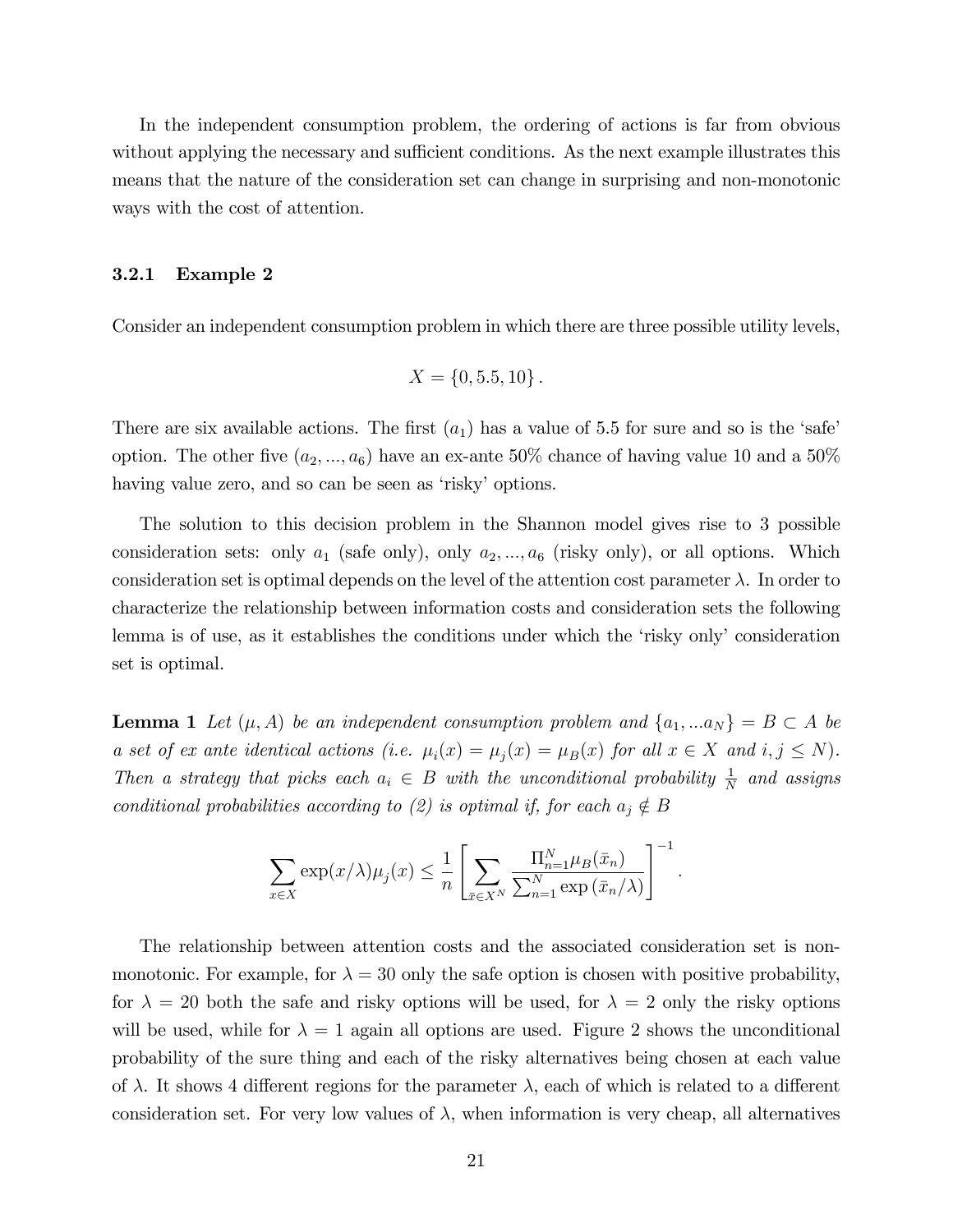are used. As  $\lambda$  increases, the probability that the safe option is chosen drops to zero. For still higher values of  $\lambda$ , the sure thing is once again used, along with the risky options. For the highest values of  $\lambda$  (when information is very expensive) only the sure thing is used.



Figure 2: Unconditional Choice Probabilities in Example 2.<sup>14</sup>

How is this change occurring, given the condition of Theorem 2? It turns out that increasing the value of  $\lambda$  has two distinct effects on behavior. First, it can change the ranking of the the risky and safe options in terms of their normalized utilities given prior beliefs. At low levels of  $\lambda$ , the risky option dominates the sure thing (the light grey region in Figure 2). However, as attention costs rise, eventually the normalized utility of the sure thing moves above that of the risky option (the dark grey region). Thus, for low attention costs, if only one type of action is to be used it must be the risky ones, while for high costs, only the sure thing can be used on its own.

A second effect of rising attention costs is to change the set of chosen alternatives: At very low cost levels, all options are above the threshold. As costs increase, the value of the threshold increases relative to that of the alternatives, the sure thing drops below it and only the risky options are used. Further cost rises lead to the sure thing moving back above the cost threshold.

Some intuition for this effect can be gained from Figure 3. This shows the probability that

<sup>&</sup>lt;sup>14</sup>Note that the scale uses increments of 0.1 for  $\lambda < 1$ , and 1 for  $\lambda > 1$ .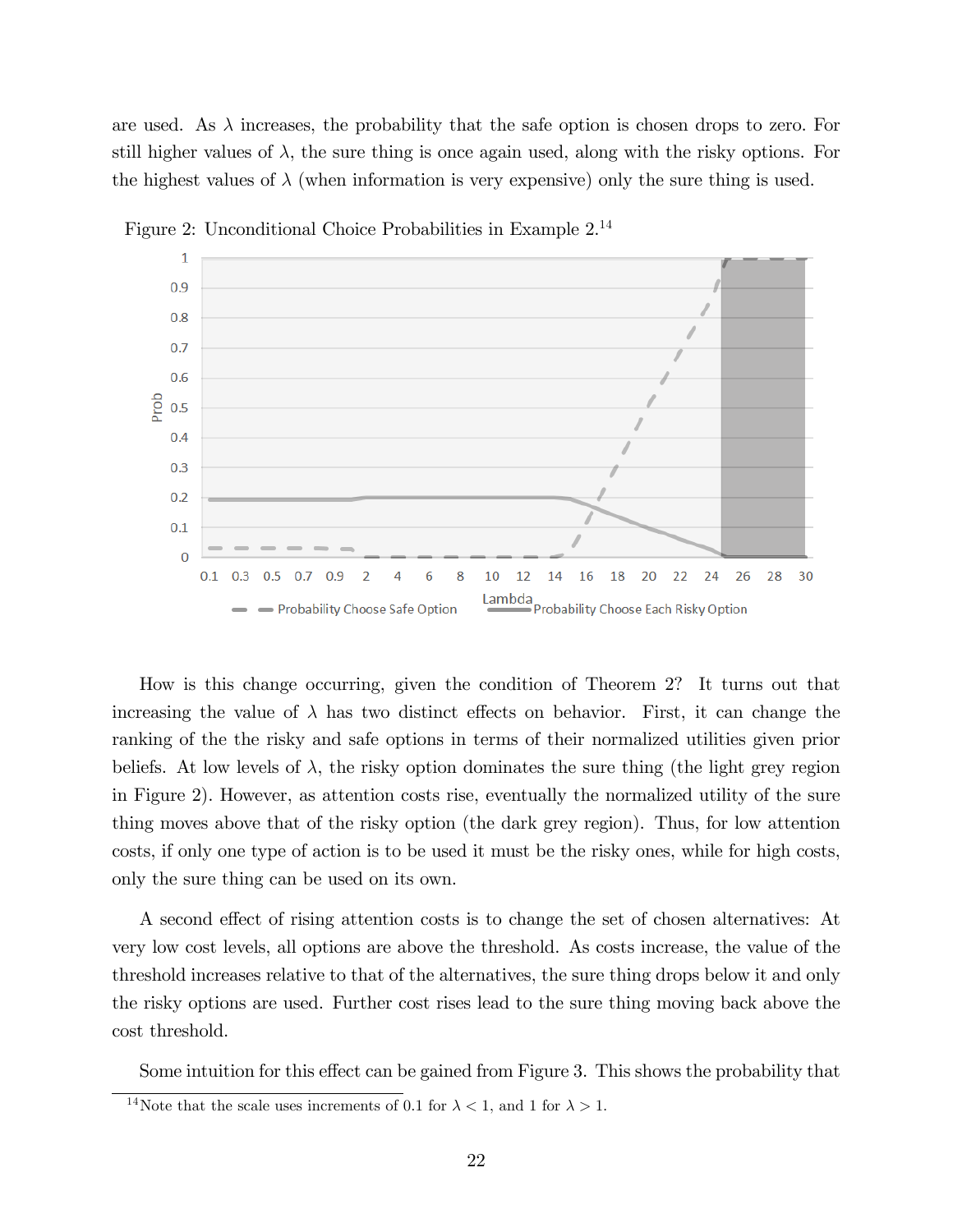the sure thing is chosen conditional on all the risky options being bad, and the probability that all the risky options are bad conditional on the sure thing being chosen. It illustrates that the sure thing plays very different roles in the consideration set at low and high information cost levels. At low cost levels, when the consumer is very well informed, the sure thing is only chosen when it is known with high probability that all the risky options are of low quality: in other words it is only chosen when it is actually the best option. As information costs rise, at some point it becomes too costly for the consumer to identify such states of the world, so the sure thing is no longer used. When the sure thing again enters the consideration set at higher cost levels, it is used in a very uninformed manner. The probability that all the risky options are bad if the sure thing is chosen is only about 4%, or slightly above the prior belief that this is the case. In this part of the attention cost region, the sure thing is used by the consumer as a way of mixing in an uninformed choice with their informed choice in order to lower costs. As  $\lambda$  rises, use of this uninformed option rises until eventually use of the risky options ceases.



Figure 3: Conditional Probabilities in Example 2.<sup>15</sup>

<sup>15</sup>Note that the scale uses increments of 0.1 for  $\lambda < 1$ , and 1 for  $\lambda > 1$ .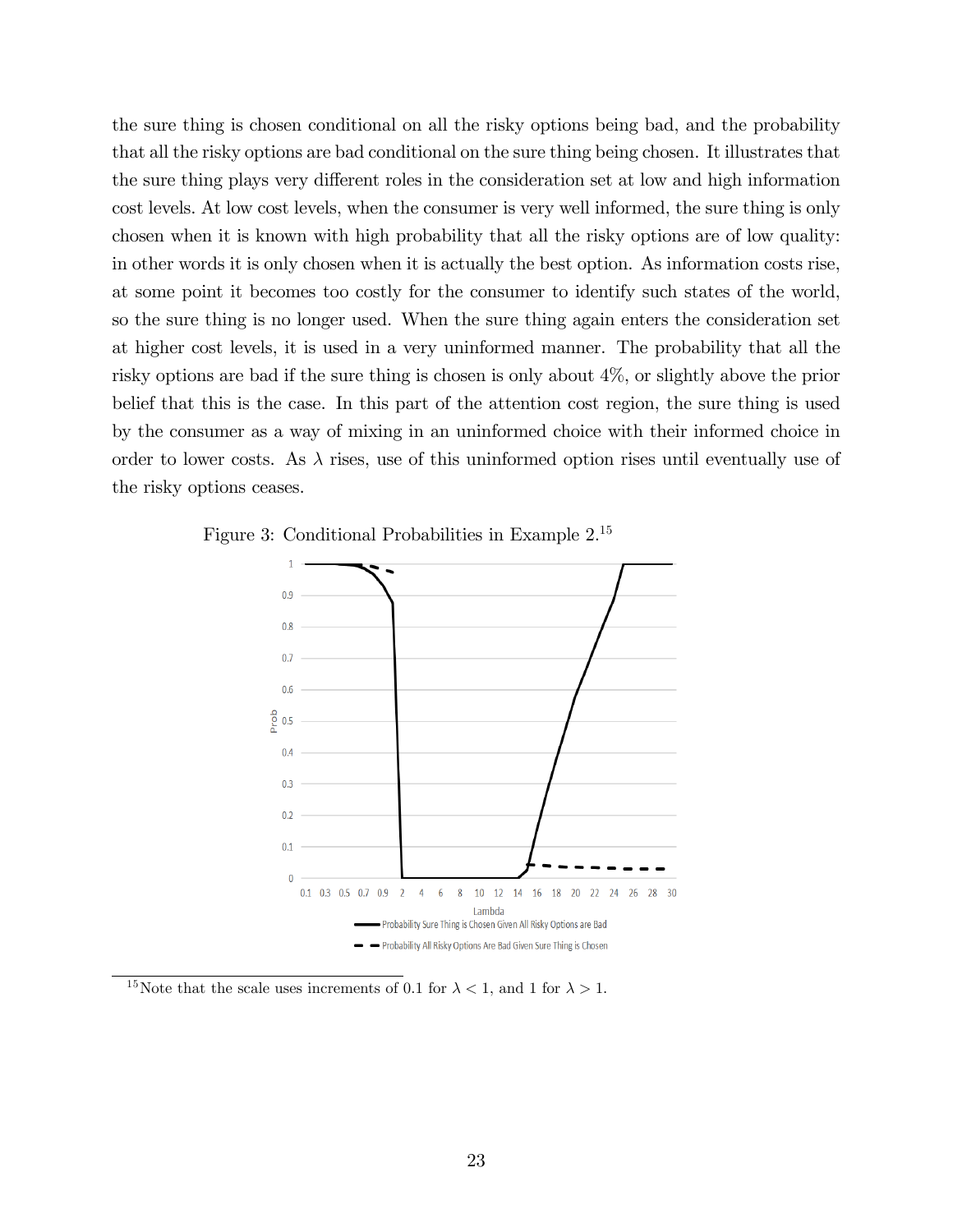#### 3.2.2 Information Cost and Risk Aversion

Our conditions can also be used to explore the relationship between risk aversion and information costs in consideration set formation. Intuitively, such a relationship exists because a more risk-averse individual requires a higher degree of certainty before they are prepared to choose a risky option, and that higher degree of certainty requires more information. Thus, an investor may be prepared to invest in risky stocks if the have low risk aversion, or low information costs, but not if they are risk averse and find information costly.

In order to explore this trade off, we can modify the set up of Example 2, so that the payoffs of each alternative are denominated in monetary units. The risky options pay off \$10 and \$0 if they are good or bad, while the sure thing pays of \$5 for sure. Monetary payoffs are converted to utility using the function,

$$
u(x) = \frac{x^{1-\rho}}{1-\rho}.
$$

As is standard, the parameter  $\rho$  determines the degree of risk aversion, with  $\rho = 0$  equivalent to risk neutrality.

We can now use Lemma 1 to map out the optimal consideration sets as a function of  $\lambda$  and  $\rho$ . The results are shown in Figure 4, which demonstrates the complex relationship between the two parameters. Broadly speaking, the intuition described above holds: use of the risky options increases both with lower information costs and lower risk aversion. At very low information costs, all options appear in the consideration set. However, at higher information costs, there are still values of  $\rho$  for which all options are chosen with positive probability. This occurs at intermediate levels of risk aversion, between the ërisky asset onlyí and ësafe asset onlyí areas of the parameter space. This region corresponds to the 'uninformed' use of the safe option described above.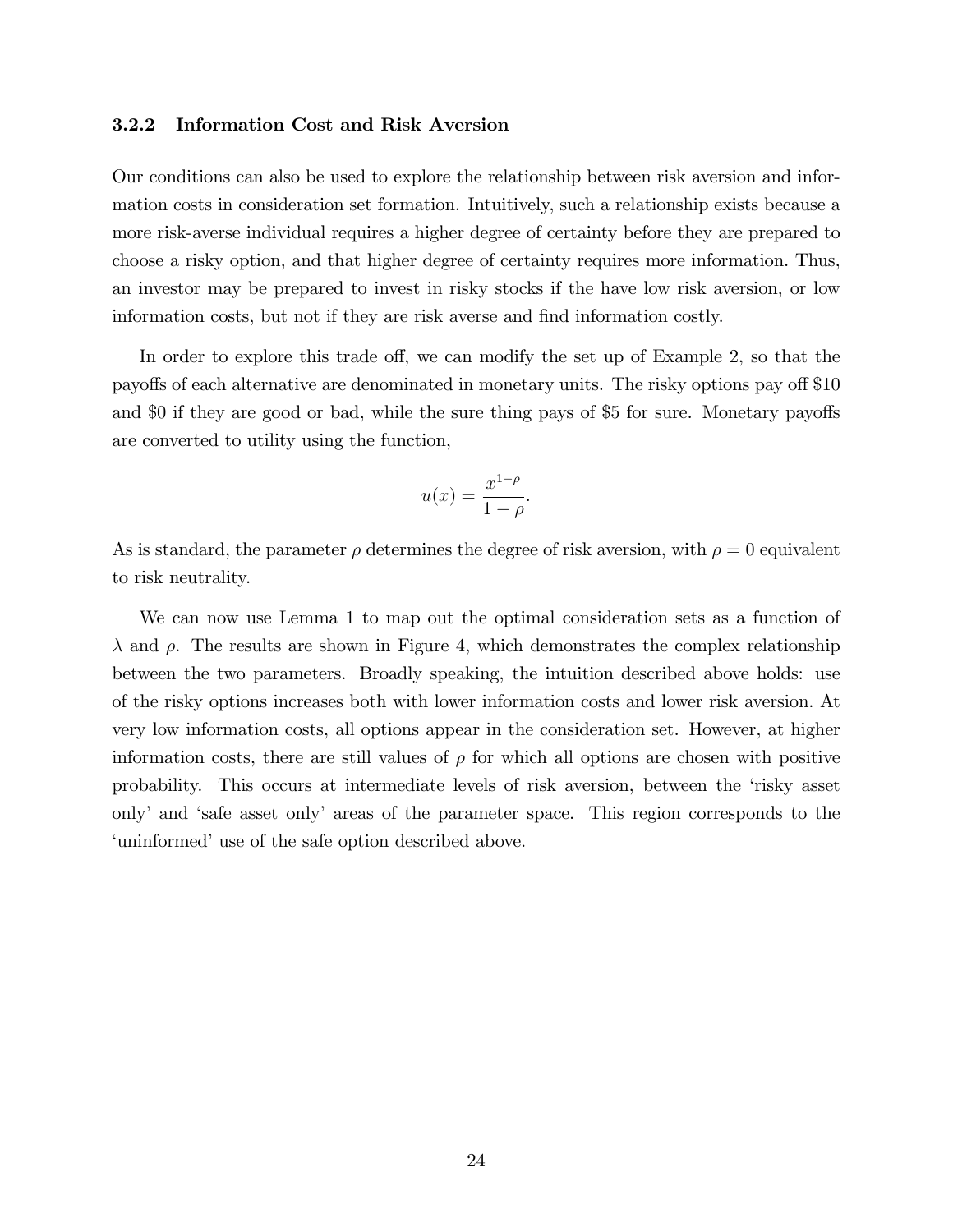

Figure 4: Consideration Sets as a Function of  $\rho$  and  $\lambda$ 

### 3.3 Consumer Problem 3: Correlated Valuation

The general case in which the value of the different alternatives may be arbitrarily correlated is more complex. We begin with a geometric interpretation of the model which borrows from Caplin et al. [2017]. We then present a simple 'market entry' test based on Proposition 1. We conclude this section with an example.

#### 3.3.1 A Geometric Interpretation

Bayes' rule implies a tight relationship between state dependent stochastic choice and posterior beliefs,  $\gamma^a(\omega) = P(a|\omega)\mu(\omega)/P(a)$ . We can use this relationship to rewrite problem (1) replacing  $P(a|\omega)$  with  $\gamma^a(\omega)$  and  $P(a)$ . The resulting maximization problem is of the form:

$$
\max_{\{P(a)\}_{a\in A}, \{\gamma^a\}_{a\in B(P)}\}} \sum_{a\in B(P)} P(a) \sum_{\omega \in \Omega} \gamma^a(\omega) u(a, \omega)
$$

$$
-\lambda \left[ \sum_{a\in A} P(a) \sum_{\omega \in \Omega} \gamma^a(\omega) \ln \gamma^a(\omega) - \sum_{\omega \in \Omega} \mu(\omega) \ln \mu(\omega) \right]
$$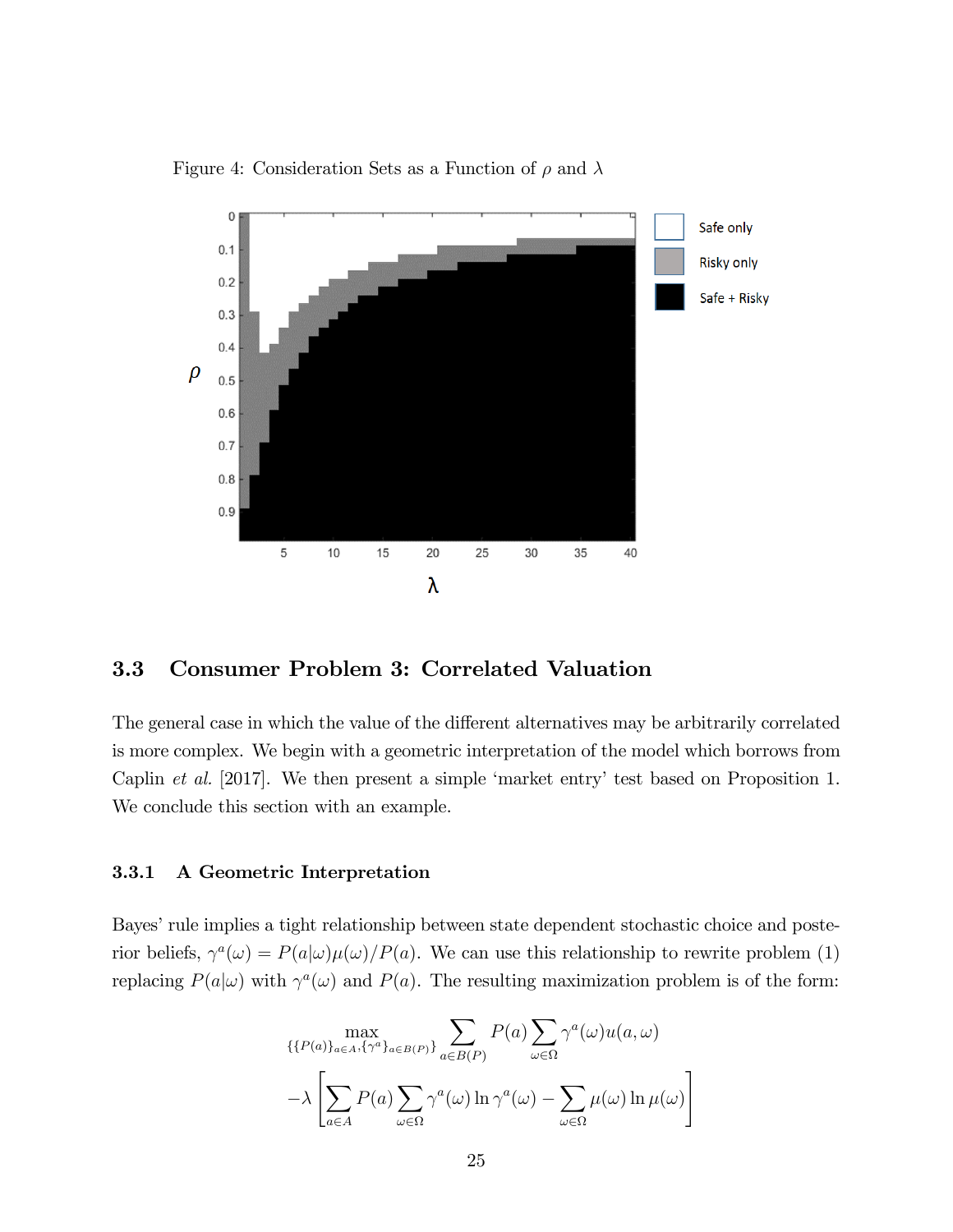Recall that  $N(\gamma^a)$  is the net utility of choosing action a and the resulting posterior  $\gamma^a$ , so the above optimization becomes

$$
\max_{\{\{P(a)\}_{a\in A}, \{\gamma^a\}_{a\in B(P)}\}} \sum_{a\in B(P)} P(a)N(\gamma^a) + \lambda \sum_{\omega \in \Omega} \mu(\omega) \ln \mu(\omega)
$$

where the latter term is independent of optimization. The optimal set of posteriors maximizes the expected value of these net utilities.



Figure 5 illustrates how this works in the simple case with two states  $\{\omega,\omega'\}$  and two actions  $A = \{a, b\}$ . The probability of state  $\omega'$  is represented on the horizontal axis. The cost associated with any posterior,  $\lambda \sum_{\omega} \gamma(\omega) \ln \gamma(\omega)$ , is given by the convex line below the axis. The expected payoff from action a as a function of the resulting posterior  $\gamma^a$ ,  $\sum_{\omega} \gamma^a(\omega) u(a,\omega)$ , is given by the downward-sloping dashed line running from  $u(a,\omega)$  to  $u(a, \omega')$ , while the upward-sloping dashed line illustrates the expected payoff to action b as a function of  $\gamma^b$ . The figure illustrates the case in which a pays more in state  $\omega$  and b pays more in state  $\omega'$ . The net utilities associated with each action are obtained by subtracting the information cost from the expected payoffs; these are represented by the two solid concave curves above the dotted lines.

Given the prior  $\mu$ , the value of a strategy that assigns probabilities to two posteriors  $\gamma^a$ and  $\gamma^b$  can be determined as follows. The net utilities associated with  $\gamma^a$  and  $\gamma^b$  are  $N(\gamma^a)$ and  $N(\gamma^b)$  respectively. Rational expectations implies that  $P(a)\gamma^a + (1 - P(a))\gamma^b = \mu$ . Hence the value of the strategy  $P(a)N(\gamma^a) + (1 - P(a))N(\gamma^b)$  is a weighted average of these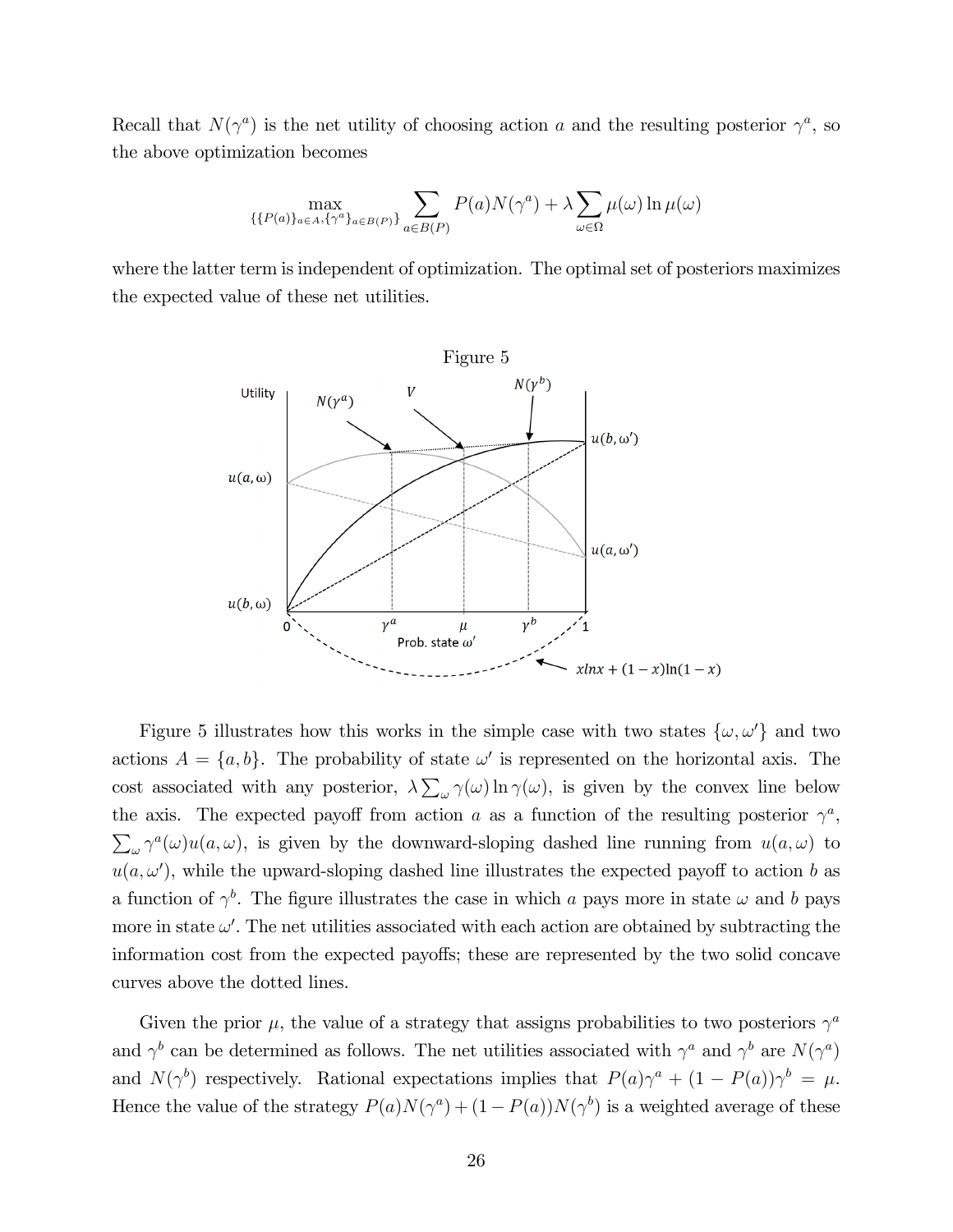net utilities. In fact, it is the height above  $\mu$  of the cord connecting  $N(\gamma^a)$  and  $N(\gamma^b)$ . The optimal strategy can be found by identifying the posteriors that support the highest possible chord as it passes over the prior. The posteriors in the figure have this property, and so would form part of an optimal strategy for this decision problem. Caplin *et al.* [2017] show that this insight generalizes to problems with many actions and many states: one graphs the net utilities and finds the point on the convex hull directly above the prior; the optimal posteriors are the points of tangency of the supporting hyperplane at this point and the net utility functions.

Our interest in this paper centers on the implications of this characterization for the optimal consideration set. In order for an action to be considered, its net utility must touch the supporting hyperplane. Except in cases of indifference, this means that the net utility function associated with this action would pierce the hyperplane associated with a problem that did not include this action. This is clearly more likely if the net utility associated with this action is higher (i.e. the payoffs are higher) or the plane is lower (i.e. the payoffs to the other actions are lower). But it also matters in which states the action pays off relative to the slope of the hyperplane: if the action pays off in states in which the hyperplane is low, then it will more likely prove valuable.

To see this, Figure 6 illustrates the net utility function for a problem with one action. Since there is only one action the convex hull of net utility is net utility itself, and the point of tangency of the supporting plane lies directly above the prior so that the prior is the optimal posterior. This makes sense since there is no incentive to gather information. The dark black line illustrates the supporting plane. A second action will prove valuable if its net utility pierces this plane, so that the supporting plane to the new problem at  $\mu$  is higher. When is this the case? As stated above, clearly an action that pays off more will have a greater chance. But the new action need not pay off more in all states. Actions tend to be more valuable if they pay off in states in which the hyperplane is low. There are two reasons that this may be the case. First, the action in the figure pays off more in state  $\omega$ , which implies that net utility tends to slope downward and so the plane tends to be lower in state  $\omega'$ . Actions that pay off in state  $\omega'$  are therefore more likely to be valuable. This is a hedging motive. Second, actions that pay off in more likely states are more valuable. In the figure,  $\mu$  places more weight on  $\omega'$ . This shifts the supporting plane to a point on the net utility curve with greater downward slope so that the plane is lower in  $\omega'$ . Again actions that pay off in state  $\omega'$  are more likely to be valuable.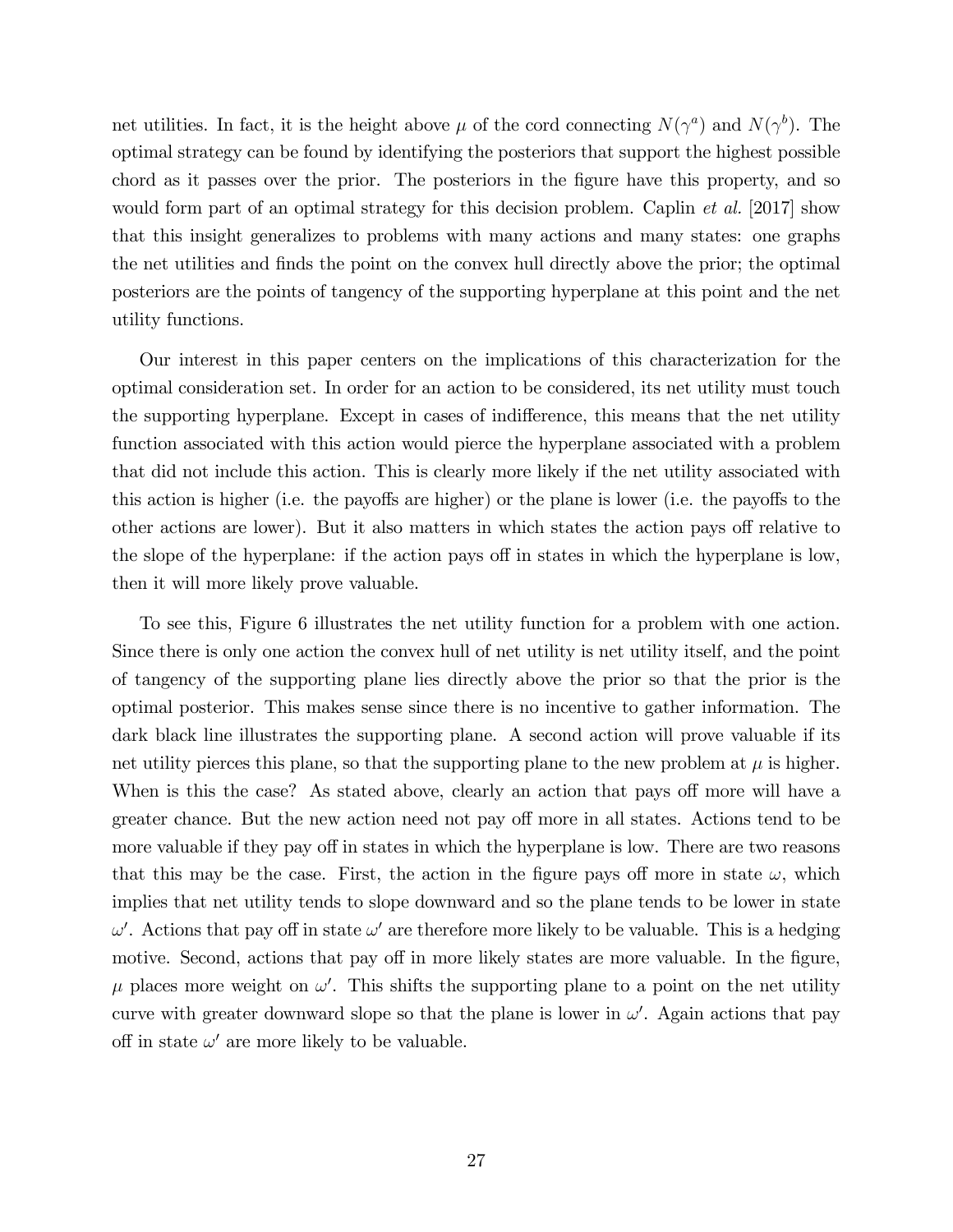

#### 3.3.2 A Simple 'Market Entry' Test

Calculating whether a net utility function lies above or below a supporting hyperplane can be quite involved. Fortunately, the necessary and sufficient conditions provide a simple test for whether an action should be added to a consideration set. All unchosen actions  $a \in A \setminus B(P)$ must satisfy the inequality

$$
\sum_{\omega \in \Omega} \frac{z(a,\omega)\mu(\omega)}{\sum_{b \in A} P(b)z(b,\omega)} \le 1
$$

We can therefore solve the model without action  $a$  and check to see whether this inequality is satisfied for a. This approach might prove particularly useful in models of market entry in which the  $P(b)$  represent the equilibrium pre-entry.

What types of goods pass the entry test? The following decomposition helps clarify:

$$
\sum_{\omega \in \Omega} \frac{z(a,\omega)\mu(\omega)}{\sum_{b \in A} P(b)z(b,\omega)} = Ez(a,\omega) + E\left(\frac{1}{\sum_{b \in A} P(b)z(b,\omega)}\right) + \text{cov}\left(z(a,\omega), \frac{1}{\sum_{b \in A} P(b)z(b,\omega)}\right).
$$

The first term is familiar from the case of uncorrelated actions: a higher expected level of  $z(a,\omega)$  makes an action more desirable. The second term relates to the unconditional expected value of already chosen actions. This term is the same for all actions and therefore does not itself distinguish between chosen and unchosen actions. The third term is new and represents the hedging motive discussed above. A high covariance term means the action tends to pay off more in states in which other actions pay off less.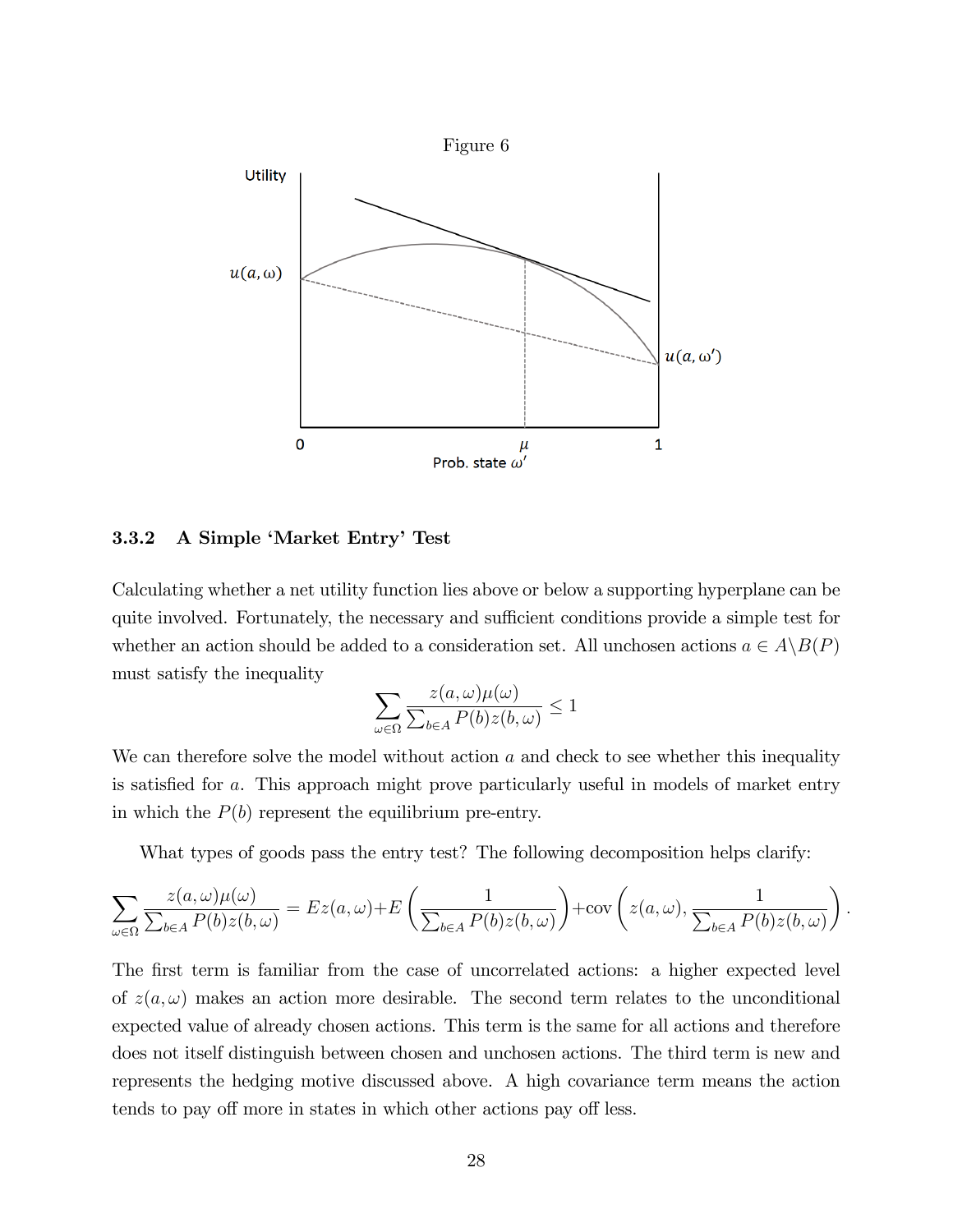#### 3.3.3 Example 3

Consider a choice set consisting of three alternatives,  $a, b$  and  $c$ . The value of each of these alternatives is determined by an underlying state drawn from  $\Omega = {\omega_1, \omega_2}$ , each of which is equally likely. The payoff of each action in each state (in utility terms) is described in Table 1.

| Table 1     |            |            |                |
|-------------|------------|------------|----------------|
| Alternative | $\omega_1$ | $\omega_2$ | $E(z(x))^{16}$ |
| a.          | 5          | 5          | 1.65           |
|             | 6          | 0          | 1.41           |
| r           |            | 15         | 2.74           |

Using Proposition 1, it is easy to show that, for  $\lambda = 10$ , only alteratives b and c will be in the consideration set - i.e. will be chosen with positive probability. This is despite the fact that a has a higher expected normalized utility than b at prior beliefs, as can be seen from the last column of Table 1. The reason for this is that option b provides a better hedge than a for option c. The presence of option c induces the consumer to find out with high precision whether the state of the world is  $\omega_1$  or  $\omega_2$ . Having done so, they sometimes learn that  $\omega_1$  is very likely to be the true state, in which case they prefer b to  $a$ <sup>17</sup>

Example 3 illustrates that the cutoff strategy from Consumer Problem 2 breaks down because the optimal strategy now potentially depends on all the available actions. Even risk neutral consumers may utilize the 'hedging' value of a given action, if it is of high quality in states where others are low quality. Such actions increase the value to learning, because it means appropriate action can be taken regardless of what is learned.

In the decision making environment of Example 3, a new alternative will not enter the consideration set unless it satisfies

$$
1 \leq \frac{1}{2} \frac{z(d,\omega_1)}{P(b)z(b,\omega_1) + P(c)z(c,\omega_1)} + \frac{1}{2} \frac{z(d,\omega_2)}{P(b)z(b,\omega_2) + P(c)z(c,\omega_2)}
$$
  
= 
$$
\frac{1}{2} \left[ \frac{z(d,\omega_1)}{1.41} + \frac{z(d,\omega_2)}{2.74} \right]
$$

This condition can then be used to find the 'minimum cost' way of ensuring that a product will be enter into the consideration set. In other words, the assignment of  $u(d, \omega_1), u(d, \omega_2) \ge$  $0$  which guarantees that  $d$  be in the consideration set, while minimizing the expected utility

<sup>&</sup>lt;sup>16</sup> z(.) calculated assumping  $\lambda = 10$ .

 $17A$  similar example appears in Matejka and McKay [2015].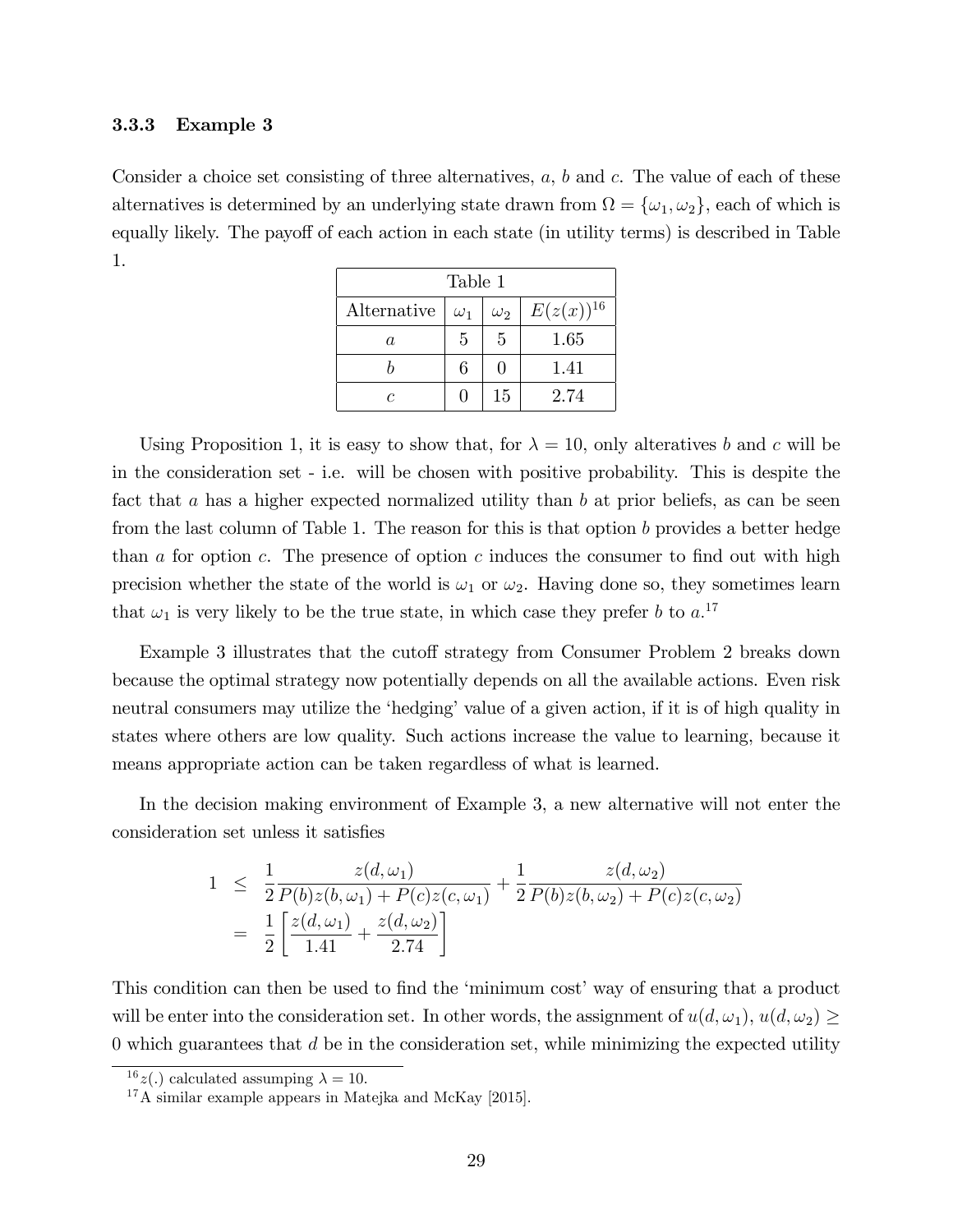of d at prior beliefs. In the above example, it is clear that the solution to this problem is to set  $u(d, \omega_2) = 0$  and set  $u(d, \omega_1)$  in order to make  $\frac{1}{2}$  $\frac{z(d,\omega_1)}{1.41} = 1$ . This allocation puts maximal utility on the state which has the lowest expected value of normalized utility given current choice patterns.

# 4 The ILR Conditions, Priors, and Consideration Sets

One feature that makes the Shannon model difficult to solve is the necessity of finding sets of posteriors that average to the prior. This complicates Önding the optimal consideration set associated with any given prior. It turns out that the converse problem of finding priors associated with any given consideration set is somewhat simpler to characterize. In this section we show how the ILR conditions partition  $\Delta(\Omega)$  into sets of priors, each of which is associated with a given consideration set. For simplicity we consider only cases in which the uniqueness condition of Remark 1 holds, meaning that there is a unique optimal consideration set consistent with each decision problem.

DeÖne

$$
f(x;a,b) = \sum_{\omega \in \Omega} \left[ \frac{z(b,\omega)}{z(a,\omega)} \right] x(\omega)
$$

where  $x \in \mathbb{R}^{|\Omega|}$  and  $a, b \in A$ , and consider the equation

$$
f(x;a,b) = 1.\t(11)
$$

This equation defines a plane of dimension  $|\Omega| - 1$  in  $\mathbb{R}^{|\Omega|}$  which divides  $\mathbb{R}^{|\Omega|}$  into two sets: one in which  $f(x; a, b) > 1$ , and another in which  $f(x; a, b) < 1$ . If both a and b are chosen, the ILR conditions,  $\frac{\gamma^a(\omega)}{z(a,\omega)} = \frac{\gamma^b(\omega)}{z(b,\omega)}$  $\frac{\gamma^{\circ}(\omega)}{z(b,\omega)}$ , imply that,

$$
f(\gamma^a; a, b) = \sum_{\omega \in \Omega} \left[ \frac{z(b, \omega)}{z(a, \omega)} \right] \gamma^a(\omega) = \sum_{\omega \in \Omega} \gamma^b(\omega) = 1.
$$

Hence  $f(\gamma^a; a, b) = 1$  implicitly defines the set of possible posteriors  $\gamma^a$  for action a such that both action  $a$  and action  $b$  are chosen with positive probability. Moreover, according to the likelihood ratio inequalities for unchosen options, the set of  $\gamma^a$  such that  $f(\gamma^a; a, b) \leq 1$ , represent the set of possible posteriors for action  $a$  such that  $a$  is chosen and  $b$  is not chosen.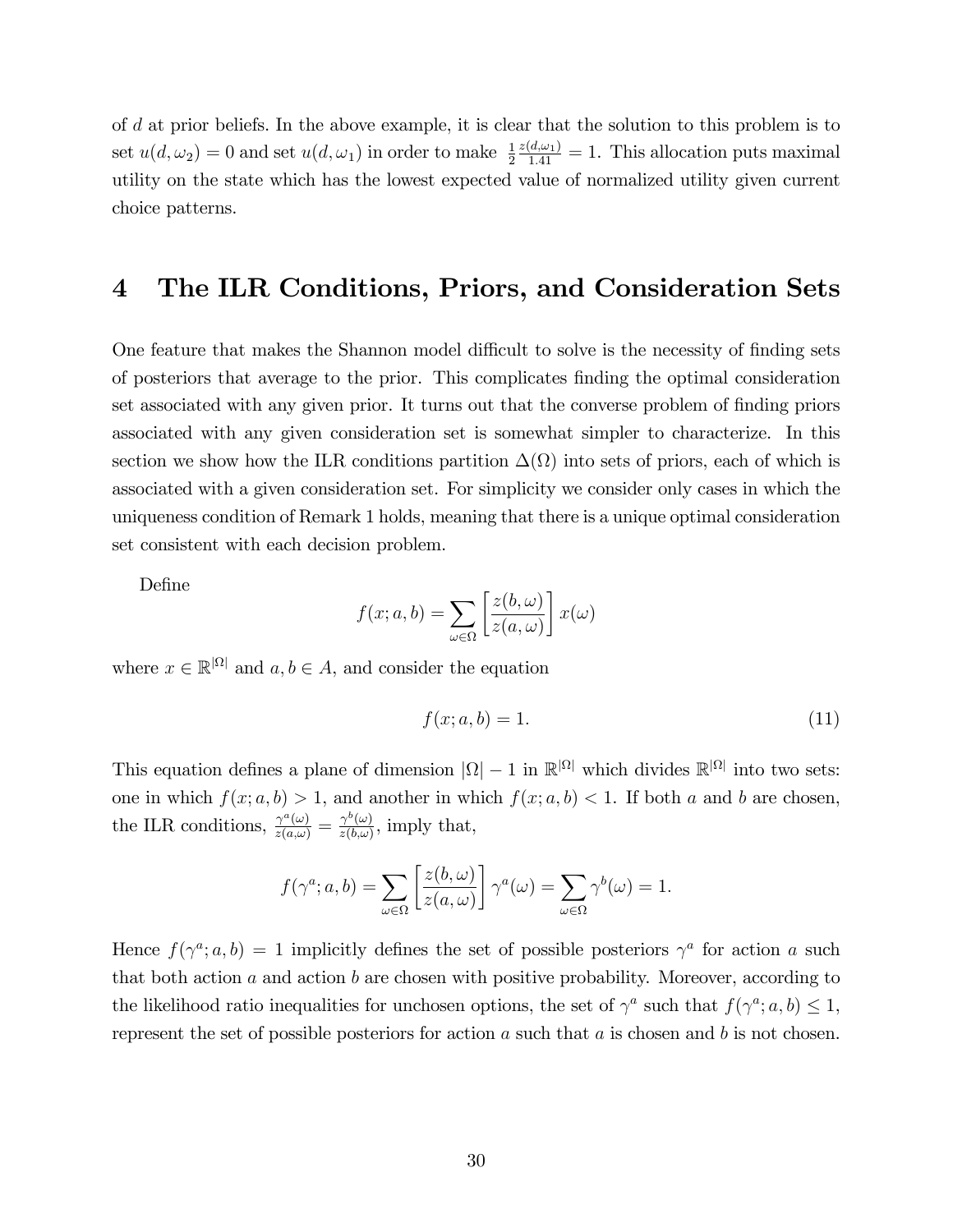

Figure 7 illustrates (11) for Consumer Problem 1 of section 3.1 with three states and three actions. It shows a two dimensional representation of the probability simplex from  $\mathbb{R}^3$ . The vertex labeled  $\omega_1$  represents the point  $(1,0,0)$  at which the probability of state  $\omega_1$  is equal to one. The other vertices have similar interpretations. Recall that utility is high,  $u_G$ , if the index on the state matches the index on the action and low,  $u_B$ , otherwise. With these payoffs, the plane  $f(x; a_1, a_3) = 1$  intersects the simplex along the solid line in the figure.<sup>18</sup> This divides the simplex into two regions. In the shaded region,  $f(x; a_1, a_3) < 1$ . In the other region  $f(x; a_1, a_3) > 1$ . In this example, the solid line runs through the point  $x = \omega_2$ because  $a_1$  and  $a_3$  both pay  $u_B$  in state  $\omega_2$ , and so  $\frac{z(a_3,\omega_2)}{z(a_1,\omega_2)} = \frac{\exp(u_B/\lambda)}{\exp(u_B/\lambda)} = 1$ . The points along the solid line are the potential  $\gamma^{a_1}$  for which the ILR conditions may hold for both actions  $a_1$  and  $a_3$ . The shaded region represents the potential  $\gamma^{a_1}$  that are consistent with action  $a_1$  being chosen and action  $a_3$  not being chosen. The dashed line represents the points at which  $f(x; a_1, a_2) = 1$ . This represents the set of the potential values for  $\gamma^{a_1}$  for which the ILR conditions may hold for actions  $a_1$  and  $a_2$ . The point **A** lies at the intersection of the two lines. If all three actions are chosen, then we must have  $\gamma^{a_1} = \mathbf{A}$ .

We now show how the inequalities partition  $\Delta(\Omega)$  into priors which support different consideration sets. Given a non-empty subset  $B \subseteq A$ , define  $S_B \subseteq \Delta(\Omega)$  as the set of priors for which  $B$  is the consideration set. Note that this set may be empty if  $B$  is not

<sup>&</sup>lt;sup>18</sup>In general, the plane will contain the simplex if  $z(a, \omega) = z(b, \omega)$  for all  $\omega$ , and the plane will fail to intersect the simplex if  $z(a, \omega) > z(b, \omega)$  or  $z(a, \omega) > z(b, \omega)$  for all  $\omega$ .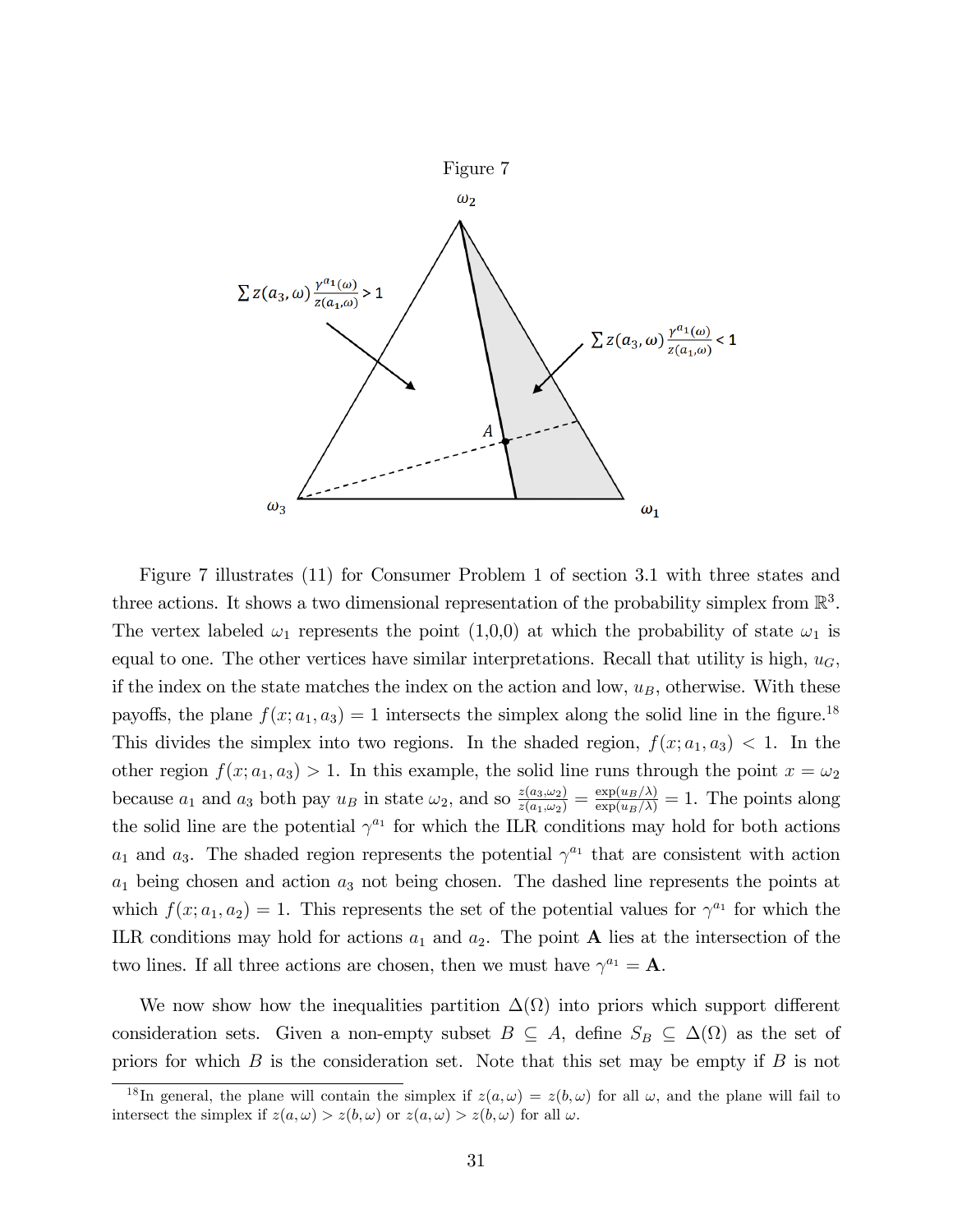the consideration set for any prior. We show now how our understanding of the sets of posteriors that are associated with a given consideration set allows us to characterize the corresponding priors as the set of all convex combinations.

The convexification operation is somewhat subtle to specify. The first step is to choose  $\bar{a} \in B$  and to define  $\Gamma_B^{\bar{a}}$  as the set of posteriors for action  $\bar{a}$  which are consistent with the consideration set B,

$$
\Gamma_B^{\bar{a}} = \{ x \in \Delta(\Omega) \, | \, f(x; \bar{a}, b) \le 1 \text{ for all } b \in A \setminus \bar{a} \text{ with equality for } b \in B \setminus \bar{a} \}. \tag{12}
$$

The second step is to select  $\hat{\gamma}_{\bar{a}} \in \Gamma_B^{\bar{a}}$ , and then use the ILR conditions to generate  $\hat{\gamma}_b(\hat{\gamma}_{\bar{a}})$  for all  $b \in B$  as follows:

$$
\hat{\gamma}_b(\omega)=\frac{z(b,\omega)}{z(\bar{a},\omega)}\hat{\gamma}_{\bar{a}}(\omega)
$$

For  $b = \bar{a}$ , this is simply the identity mapping.

The key result is that for B to be the consideration set,  $\mu$  must lie in the interior of the convex hull of the  $\hat{\gamma}_{b}(\hat{\gamma}_{\bar{a}})$  for some  $\hat{\gamma}_{\bar{a}} \in \Gamma_B^{\bar{a}}$ . The proof is in the appendix. Note that the symmetry of the ILR conditions imply that the particular choice of  $\bar{a} \in B$  is inconsequential to this construction.

**Theorem 3** Given  $\mu \in \Delta(\Omega)$ , B is the consideration set for the decision problem  $(\mu, A)$  if and only if, given,  $\bar{a} \in B$ ,

$$
\mu \in S_B = \cup_{\hat{\gamma}_{\bar{a}} \in \Gamma_B^{\bar{a}}} int \{ conv\{\hat{\gamma}_b(\hat{\gamma}_{\bar{a}}) | b \in B\}
$$

Figure 8 illustrates this construction for the consumer problem in section 3.1 with three states and three actions. First consider  $S_A$ . This is the set of priors for which all actions are chosen. The consideration set B is equal to the set of actions A. We select  $a_1 \in A$ , and construct  $\Gamma_A^{a_1}$  as the set of  $x \in \Delta(\Omega)$  such that  $f(x; a_1, a_3) = 1$  and  $f(x; a_1, a_2) = 1$ . The solid lines  $\omega_2$ **H** and  $\omega_3$ **D** show the intersection of the planes  $f(x; a_1, a_3) = 1$  and  $f(x; a_1, a_2) = 1$ with the simplex. Their intersection pins down  $\gamma^{a_1}$  at point **A**. This is  $\Gamma_A^{a_1}$ . Since  $\Gamma_A^{a_1}$  is a point, there is only one possible selection  $\hat{\gamma}_{a_1} \in \Gamma_A^{a_1}$ , and  $\hat{\gamma}_{a_2}(\hat{\gamma}_{a_1})$  and  $\hat{\gamma}_{a_3}(\hat{\gamma}_{a_1})$  are points as well. Since

$$
\sum_{\omega \in \Omega} \frac{z(a_1, \omega)}{z(a_2, \omega)} \hat{\gamma}_{a_2}(\hat{\gamma}_{a_1}) = \sum_{\omega \in \Omega} \frac{z(a_1, \omega)}{z(a_2, \omega)} \frac{z(a_2, \omega)}{z(a_1, \omega)} \hat{\gamma}_{a_1} = 1,
$$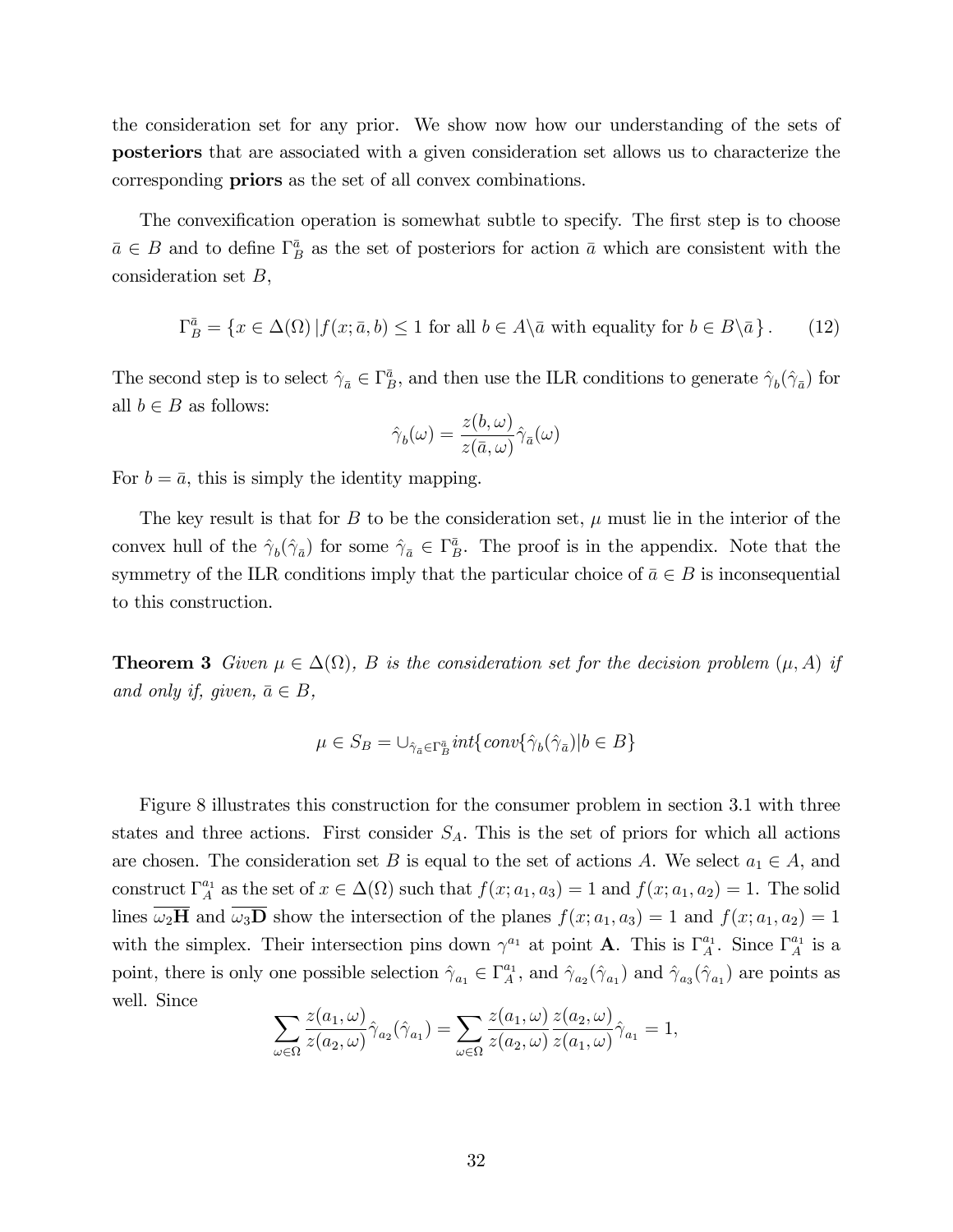$\hat{\gamma}_{a_2}(\hat{\gamma}_{a_1})$  lies on the plane  $f(x, a_2, a_1)$ . Moreover

$$
\sum_{\omega \in \Omega} \frac{z(a_3, \omega)}{z(a_2, \omega)} \hat{\gamma}_{a_2}(\hat{\gamma}_{a_1}) = \sum_{\omega \in \Omega} \frac{z(a_3, \omega)}{z(a_2, \omega)} \frac{z(a_2, \omega)}{z(a_1, \omega)} \hat{\gamma}_{a_1} = \sum_{\omega \in \Omega} \frac{z(a_3, \omega)}{z(a_1, \omega)} \hat{\gamma}_{a_1}
$$

so  $\hat{\gamma}_{a_2}(\hat{\gamma}_{a_1})$  lies on the plane  $f(x, a_2, a_1)$ . The dashed lines show the intersection of the planes  $f(x; a_2, a_1) = 1$  and  $f(x; a_2, a_3) = 1$  with the simplex. Their intersection pins down  $\gamma^{a_2}$  at point **B**. Similarly, the dot-dashed lines pin down  $\gamma^{a_3}$  at **C**.  $S_A$  corresponds to the interior of the convex hull of these three points, which is the interior of the triangle **ABC** in the figure. Note that every point in  $ABC$  is equal to the average of the points  $A$ ,  $B$  and  $C$  with strictly positive weights. These weights are the action probabilities  $P(a)$  from the optimal strategy. On the boundary of  $\overline{ABC}$  some action probability falls to zero and the consideration set shrinks.

Now consider  $S_{\{a_1,a_2\}}$ .  $\Gamma_{\{a_1,a_2\}}^{a_1}$  $f_{\{a_1,a_2\}}$  is the set of points for which  $f(x; a_1, a_2) = 1$  and  $f(x; a_1, a_3) \le$ 1. This corresponds to the line segment  $\overline{AD}$  in the figure. The ILR conditions map  $\overline{AD}$ to the line segment  $\overline{BE}$  via the function  $\hat{\gamma}_{a_2}(\Gamma_{\{a_1,a_2\}}^{a_1})$ .  $S_{\{a_1,a_2\}}$  includes all points that lie between these two line segments but not the line segments themselves. This includes points along **AB** which lie on the boundary of  $S_A$ , meaning that  $S_{\{a_1, a_2\}}$  is equal to the trapezoid **ADEB** excluding the line segments  $\overline{AD}$  and  $\overline{BE}$ . We can construct  $S_{\{a_1, a_3\}}$  and  $S_{\{a_2, a_3\}}$  in a similar manner.  $S_{\{a_1\}}$  is the set of points at which  $f(x; a_1, a_2) \leq 1$  and  $f(x; a_1, a_3) \leq 1$ . This is the trapezoid  $\overline{\text{ADFH}}$ . Similar constructions apply for  $S_{\{a_2\}}$  and  $S_{\{a_3\}}$ .

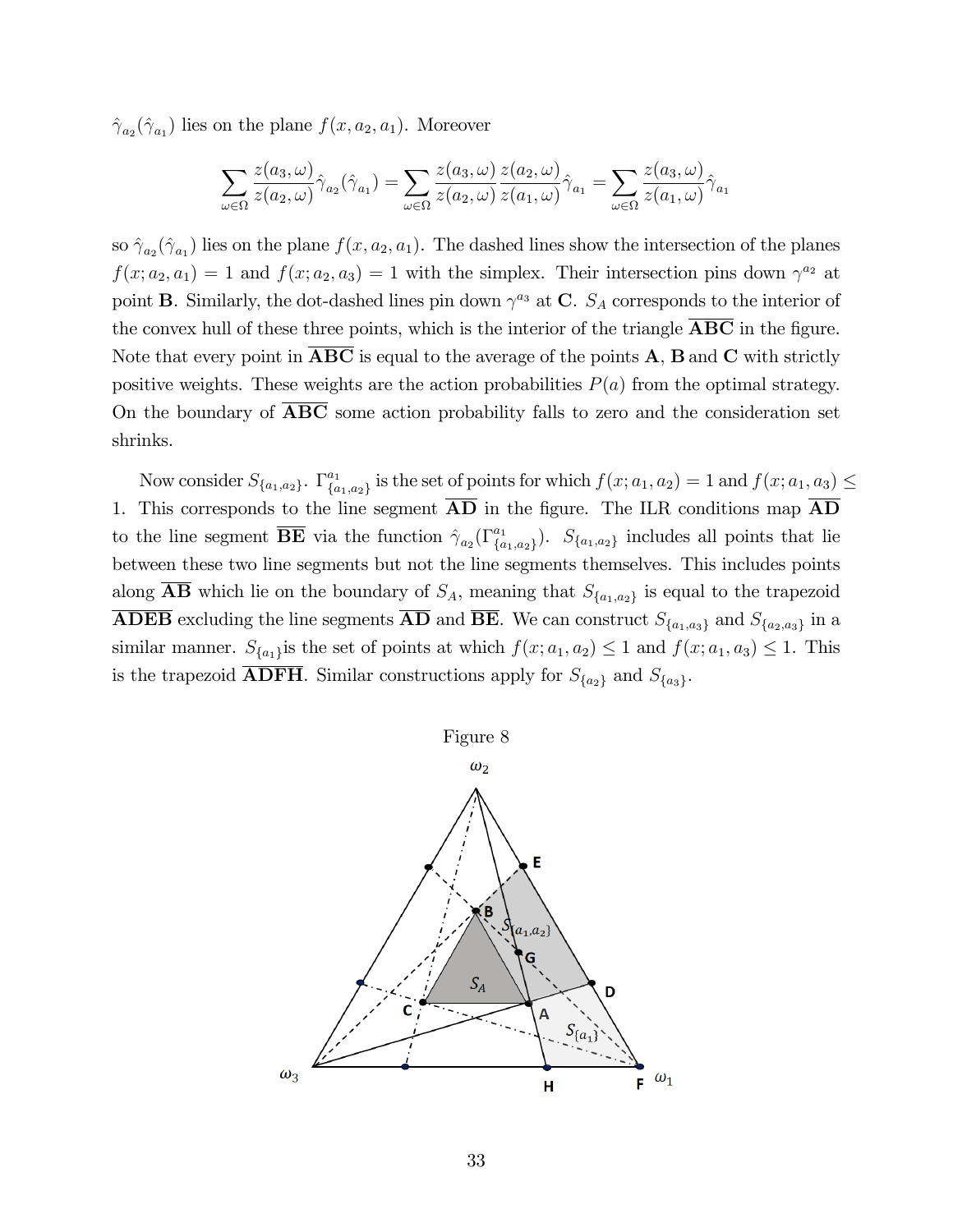Note that the convexification operation is essential. One might be tempted to associate the set of priors for which B is the consideration set with the set of  $\mu$  such that  $f(\mu; a, b) \geq 1$ for all  $a, b \in B$ . These conditions, however, are neither necessary nor sufficient. That  $f(\mu; a, b) \geq 1$  is not sufficient can be seen from the figure: for all priors  $\mu$  in the triangle  $\overline{\text{ABG}}$ , we have  $f(\mu; a, b) \ge 1$  for all  $a, b \in A$ , but  $a_3$  is not in the consideration set. Example 4 in the appendix describes a case in which necessity fails:  $f(\mu; a, b) < 1$  and both a and b lie in the consideration set. What matters is not the location of the prior, but the location of the posteriors that average to the prior.

We highlight several features of this construction. First, we can find the set of posteriors consistent with  $\bar{a} \in B$  merely by looking at the set of posteriors that satisfy a system of equalities and inequalities in  $(12)$ . Second, knowing one chosen posterior is sufficient to construct all of the posteriors and the action probabilities: for a given  $\hat{\gamma}_{\bar{a}}$ , the ILR inequalities determine  $B$ , the ILR conditions determine the other posteriors, and Bayes' rule determines the values of  $P(a)$  given  $\mu$ .

Finally, the construction illustrates that the conditions under which all actions are taken are very strict. If there are as many actions as states and since the normalized payoffs are linearly independent,  $\Gamma_A^a$  can only contain one posterior. This posterior determines the others through the ILR conditions which then determines the set of priors consistent with all actions being chosen. Any other priors will leave some action unchosen. Moreover, this set shrinks toward the uniform distribution as the payoffs to all become more similar.

# 5 Literature Review

Our paper provides new techniques for solving models of rational inattention which have been popular in economics since their introduction by  $Sims [2003].^{19}$  Specifically, we augment the results of Matejka and McKay [2015] to provide conditions which are both necessary and sufficient for optimality (see also Stevens [2014]).

Within the literature on rational inattention, our results are related to the recent work by Jung et al. [2015] (henceforth JKMS). They show that in a wide class of models in which the state of the economy is continuous (or multi-variate) and the full information optimal policy would be a continuous function of this state, the optimally inattentive policy

<sup>19</sup>See for example the application of the model to investment decisions (e.g van Nieuwerburgh and Veldkamp [2009]), global games (Yang [2015]), pricing decisions (Mackowiak and Wiederholt [2009], Matějka [2015], Martin [2017]), and delegation (Lindbeck and Weibull [2017]).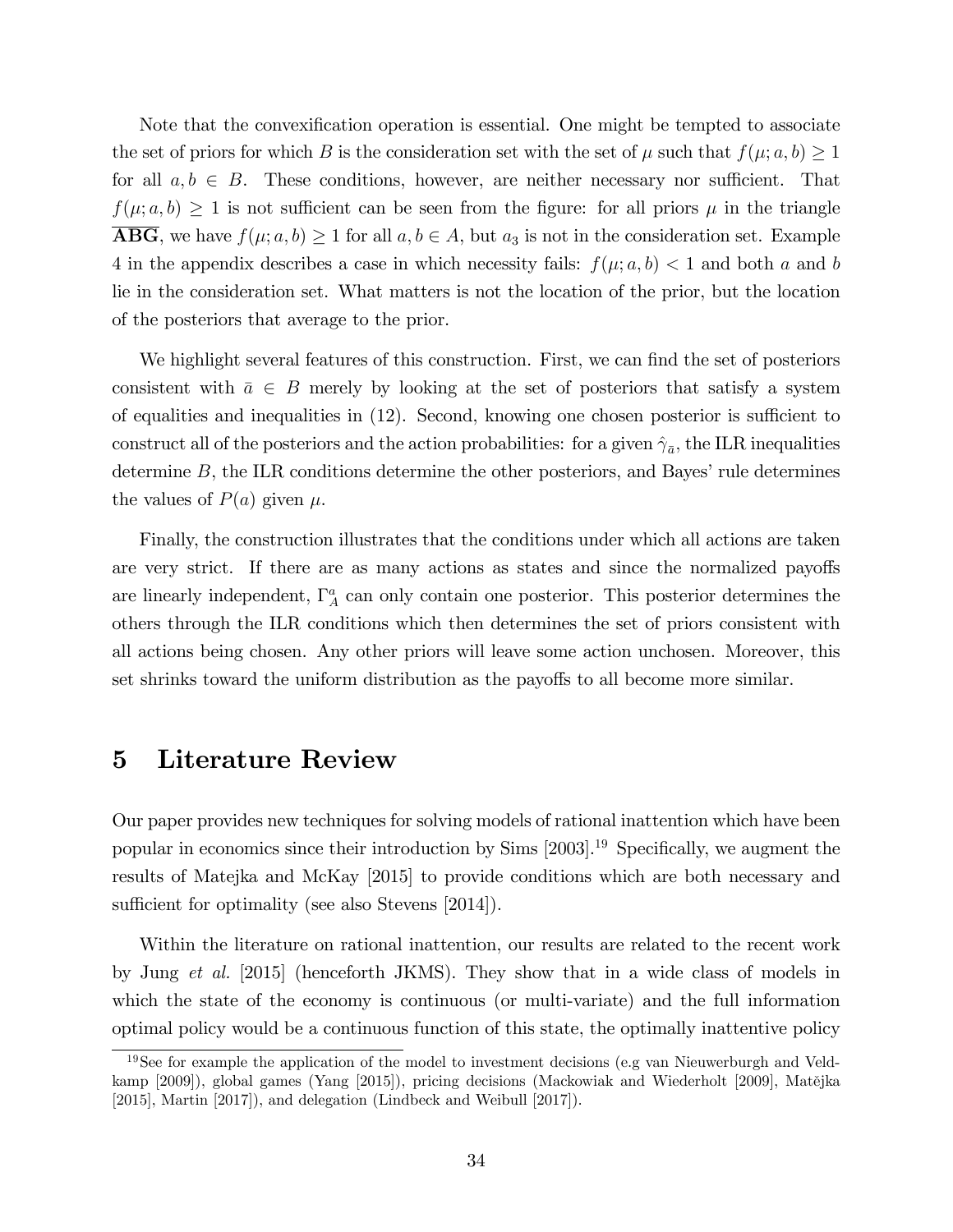is instead discrete (or of lower dimension). Like our paper, JKMS begin with the observation that a rationally attentive decision maker may choose only a subset of the available actions. Whereas our focus is on the characteristics of the chosen actions, JKMS provide conditions under which the consideration set  $B$  is of lower dimension than the action space  $A$  or the uncertainty  $\Omega$ . Their conditions involve the smoothness of the payoff function – they require the payoffs to be analytic and integrable  $-$  conditions that have no bite when the state space is Önite.

There are several recent papers that have tackled the concept of consideration sets from a theoretical perspective. Masatlioglu *et al.* [2012] (henceforth MNO) take a 'revealed preference' approach, using the identifying assumption that if an alternative  $x$  is not in the consideration set for some choice set  $S$ , removing x will not change the consideration set. They use this condition to provide necessary and sufficient conditions for a data set to be consistent with choice from consideration sets.<sup>20</sup> Unlike our approach, consideration sets in MNO do not come about as the result of optimizing behavior, although our model does satisfy their identifying restriction. This means on the one hand that their model is potentially more flexible, while on the other it provides fewer comparative static predictions. MNO also assume the absence of mistakes within the consideration set. A combination of deterministic consideration sets and preference maximization mean that MNO's model predicts that choice will be deterministic. More recently, Demuynck and Seel [2017] have also taken a revealed preference approach to consideration set formation, in which they assume that some commodities in a bundle may not be observed, while the literature on demand estimation has taken various different approaches to identifying consideration sets (see for example Goeree [2008] and Abaluck and Adams [2017]). These papers also treat the consideration set as exogenous, rather than deriving from some optimizing process.

Another recent approach is that of Manzini and Mariotti [2014], who assume that consideration sets are formed stochastically, with any given alternative having a fixed probability of being considered. Again, consideration is not the result of optimization, and choice within the consideration set is always optimal, but the random nature of consideration leads to random choice. Unlike our model, all alternatives are chosen with some positive probability, meaning that, by our definition, all alternatives are in the consideration set. On a technical level, our model would violate the I-Asymmetry and I-independence axioms of Manzini and Mariotti [2014]. This is because the Manzini-Mariotti model is based on the existence of an underlying, state independent ranking over alternatives. This ranking can be uncovered from particular observations in the data, and axioms then place consistency requirements

<sup>&</sup>lt;sup>20</sup>See Lleras *et al.* [2017] and Dean *et al.* [2017] for similar approaches.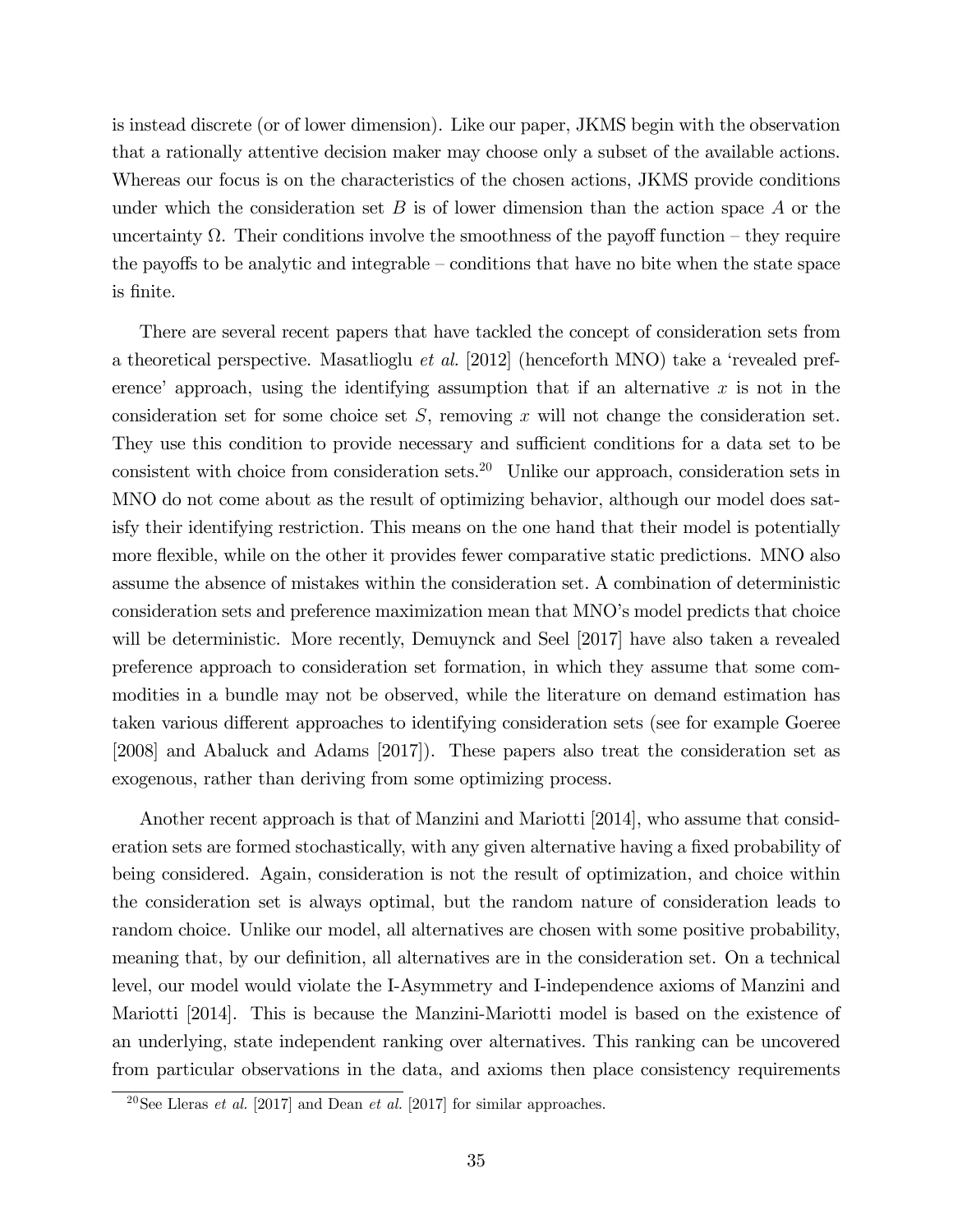on the resulting revealed preference relations. Because our model has no such ranking it is easy to construct examples by which alternative  $x$  is strictly revealed preferred to alternative y (according to the Manzini-Mariotti model) and visa versa. Similar reasoning means that our model is distinct from the Menu-Dependent Stochastic Feasibility model of Brady and Rehbeck [2016], a variant of the Manzini-Mariotti model.<sup>21</sup>

A further model of consideration set formation is the search and satisficing approach, originally suggested by Simon [1955]. In such a model, alternatives are considered one by one until one is found which is 'good enough'. As discussed in Caplin *et al.* [2011], satisficing can be seen as the result of an optimizing procedure in the face of information costs. While this paper considers only the case in which alternatives are ex ante identical, Gabaix et al. [2006] discuss the extension to a situation in which the decision maker may have different priors about the quality of different alternatives. However, the same paper shows that extending this model to the case in which search only reveals partial information about the quality of the alternative is generally intractable.

Their is a much longer history of research into consideration sets in marketing. Classic examples include Roberts and Lattin [1991] and Hauser and Wernerfelt [1990]. Typically, these papers run into the same tractability problems discussed in Gabaix *et al.* [2006]. These are solved by making strong distributional assumptions on the nature of information, and using this to derive various moments of the choice distribution. As far as we are aware, none of these papers have considered the approach of using rational inattention to model consideration set formation.

### 6 Conclusion

We introduce new necessary and sufficient conditions for the solution of the Shannon model. These conditions allow for the identification of the set of actions that will be chosen with positive probability at the optimum. We follow up on this by using the model to analyze optimal consideration set formation. This allows us to identify the optimal consideration set and the optimal pattern of mistakes within the consideration set in a tractable and reasonable manner. The results may be of interest for those in economics and marketing analyzing properties of demand systems.

 $^{21}$ Our model could, for example generate violations of the Asymmetric Sequential Independence axiom.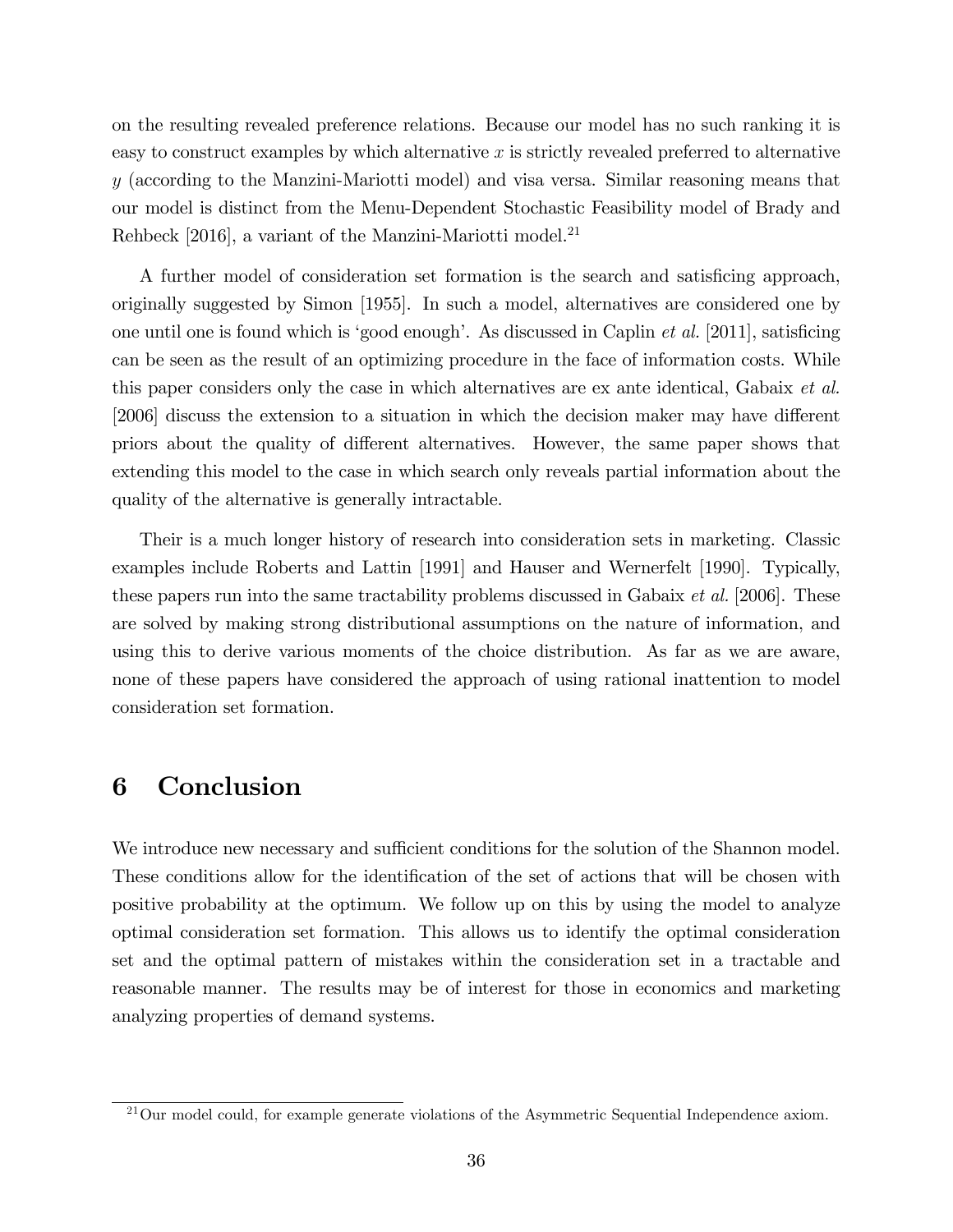# References

- Jason Abaluck and Abi Adams. What do consumers consider before they choose? identification from asymmetric demand responses. 2017.
- Marina Agranov and Pietro Ortoleva. Stochastic choice and preferences for randomization. Journal of Political Economy,  $125(1):40-68$ , 2017.
- Jose Apesteguia, Miguel A Ballester, and Jay Lu. Single-crossing random utility models.  $Econometrica, 85(2):661–674, 2017.$
- Richard L Brady and John Rehbeck. Menu-dependent stochastic feasibility. Econometrica,  $84(3):1203-1223$ , 2016.
- Andrew Caplin and Mark Dean. Behavioral implications of rational inattention with shannon entropy. NBER Working Papers 19318, National Bureau of Economic Research, Inc, August 2013.
- Andrew Caplin, Mark Dean, and Daniel Martin. Search and satisficing. The American Economic Review,  $101(7):2899-2922$ , 2011.
- Andrew Caplin, Mark Dean, and John Leahy. Rationally inattentive behavior: Characterizing and generalizing shannon entropy. 2017. Unpublished.
- Raj Chetty, Adam Looney, and Kory Kroft. Salience and taxation: Theory and evidence. American Economic Review,  $99(4):1145-1177, 2009$ .
- Andrew Ching, Tülin Erdem, and Michael Keane. The price consideration model of brand choice. Journal of Applied Econometrics,  $24(3):393-420$ , 2009.
- Thomas M Cover and Joy A Thomas. Elements of information theory. John Wiley & Sons, 2012.
- Geoffroy De Clippel, Kfir Eliaz, and Kareen Rozen. Competing for consumer inattention. *Journal of Political Economy*,  $122(6):1203-1234$ ,  $2014$ .
- Mark Dean, Özgür Kıbrıs, and Yusufcan Masatlioglu. Limited attention and status quo bias. Journal of Economic Theory,  $169:93-127$ ,  $2017$ .
- Thomas Demuynck and Christian Seel. Revealed preference with limited consideration. American Economic Journal: Microeconomics, 2017.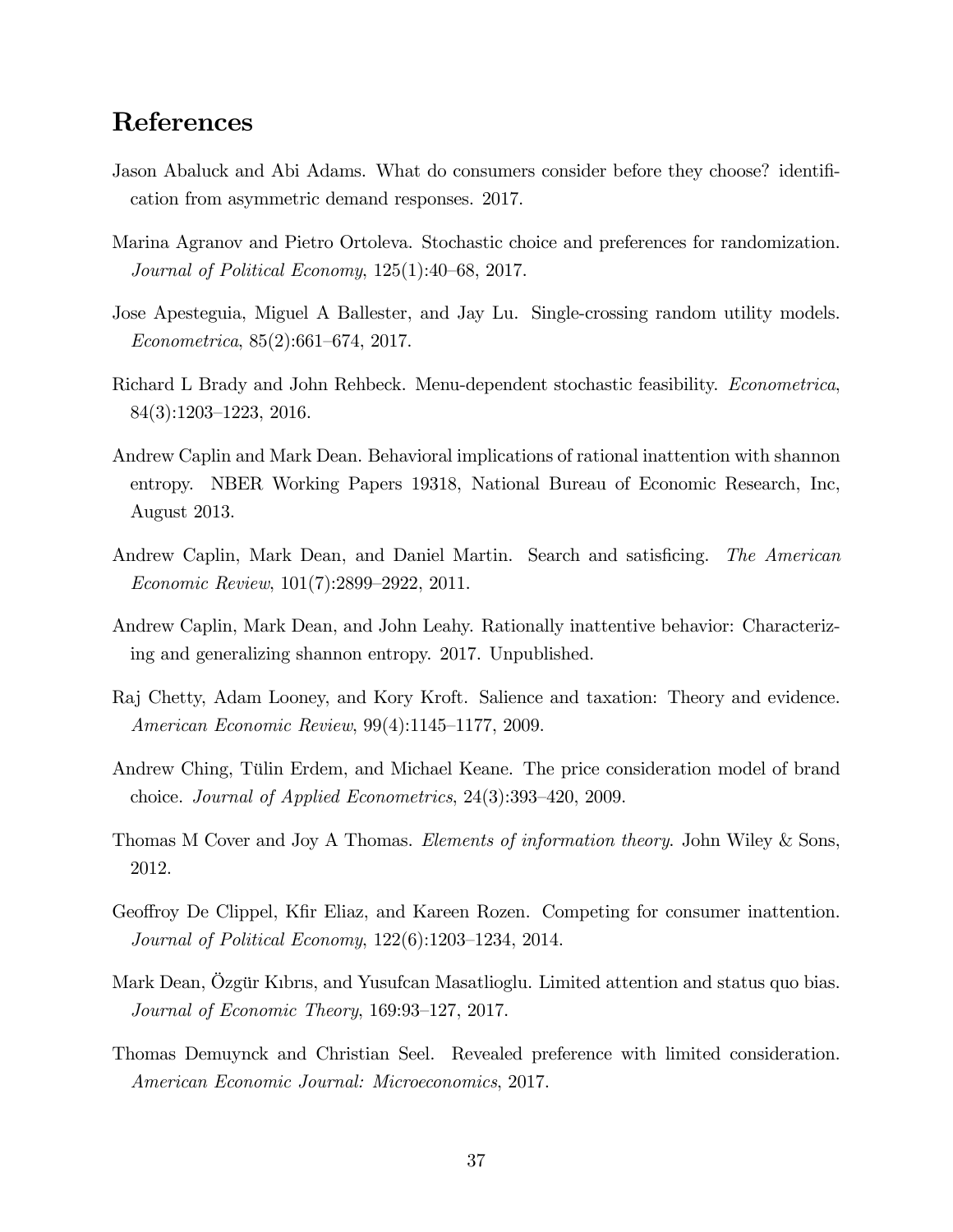- Kfir Eliaz and Ran Spiegler. Consideration sets and competitive marketing. The Review of Economic Studies,  $78(1):235-262$ , 2011.
- Xavier Gabaix, David Laibson, Guille Moloche, and Stephen Weinberg. Costly information acquisition: Experimental analysis of a boundedly rational model. American Economic  $Review, 96(4):1043–1068, 2006.$
- Martin Gaynor, Carol Propper, and Stephan Seiler. Free to choose? reform, choice, and consideration sets in the english national health service. The American Economic Review,  $106(11):3521-3557, 2016.$
- Sen Geng. Decision time, consideration time, and status quo bias. Economic Inquiry,  $54(1):433-449, 2016.$
- Michelle Sovinsky Goeree. Limited information and advertising in the us personal computer industry. *Econometrica*,  $76(5):1017-1074$ , 2008.
- John R. Hauser and Birger Wernerfelt. An evaluation cost model of consideration sets. Journal of Consumer Research,  $16(4)$ :pp. 393–408, 1990.
- Wayne D. Hoyer. An examination of consumer decision making for a common repeat purchase product. Journal of Consumer Research,  $11(3)$ :pp. 822–829, 1984.
- Junehyuk Jung, Jeong-Ho Kim, Filip Matejka, Christopher A Sims, et al. Discrete actions in information-constrained decision problems. Technical report, working paper, 2015.
- Nicola Lacetera, Devin Pope, and Justin Sydnor. Heuristic thinking and limited attention in the car market. American Economic Review,  $102(5):2206-2236$ , 2012.
- Assar Lindbeck and Jörgen Weibull. Delegation to a rationally inattentive agent. Technical report, 2017.
- Juan Sebastian Lleras, Yusufcan Masatlioglu, Daisuke Nakajima, and Erkut Y Ozbay. When more is less: Limited consideration. *Journal of Economic Theory*, 170:70–85, 2017.
- Bartosz Mackowiak and Mirko Wiederholt. Optimal sticky prices under rational inattention. American Economic Review,  $99(3)$ :769–803, June 2009.
- Paola Manzini and Marco Mariotti. Stochastic choice and consideration sets. Econometrica,  $82(3):1153-1176, 2014.$
- Paola Manzini and Marco Mariotti. Dual random utility maximisation. 2016.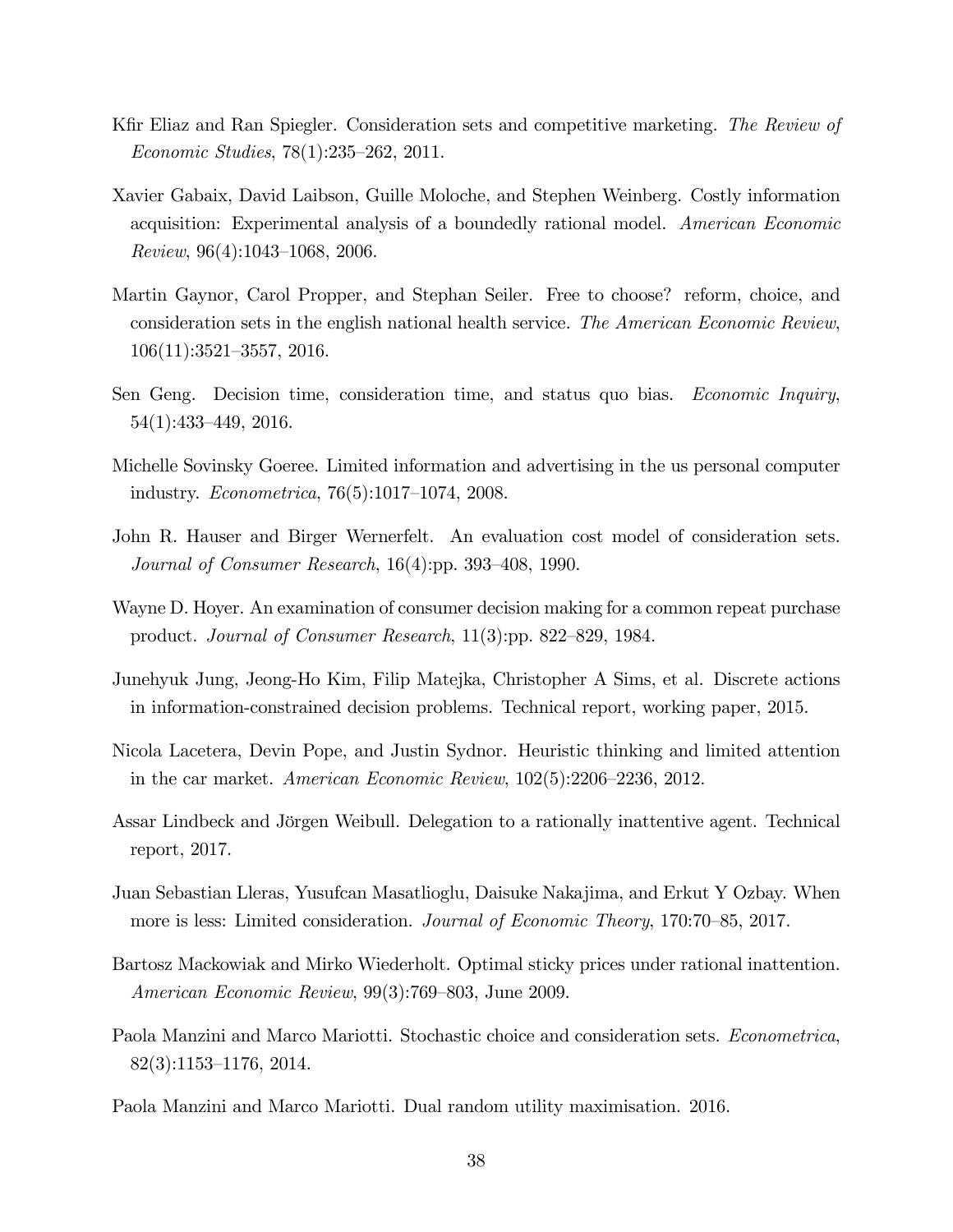- Daniel Martin. Strategic pricing with rational inattention to quality. *Games and Economic* Behavior, 104:131-145, 2017.
- Yusufcan Masatlioglu, Daisuke Nakajima, and Erkut Y Ozbay. Revealed attention. American Economic Review,  $102(5):2183-2205$ , 2012.
- Filip Matejka and Alisdair McKay. Rational inattention to discrete choices: A new foundation for the multinomial logit model. American Economic Review,  $105(1):272-98$ , 2015.
- Filip Matějka. Rationally inattentive seller: Sales and discrete pricing. The Review of Economic Studies,  $83(3):1156-1188$ , 2015.
- Frederick Mosteller and Philip Nogee. An experimental measurement of utility. The Journal of Political Economy, pages  $371-404$ , 1951.
- Elena Reutskaja, Rosemarie Nagel, Colin F Camerer, and Antonio Rangel. Search dynamics in consumer choice under time pressure: An eye-tracking study. The American Economic Review,  $101(2):900-926$ , 2011.
- John H. Roberts and James M. Lattin. Development and testing of a model of consideration set composition. Journal of Marketing Research,  $28(4)$ :pp. 429–440, 1991.
- Babur De Los Santos, Ali Hortaçsu, and Matthijs Wildenbeest. Testing models of consumer search using data on web browsing and purchasing behavior. American Economic Review,  $102(6):2955-2980$ , Oct 2012.
- Herbert Simon. A behavioral model of rational choice. The Quarterly Journal of Economics,  $69(1):99-118$ , Feb 1955.
- Christopher A. Sims. Implications of Rational Inattention. Journal of Monetary Economics,  $50(3):665-690, 2003.$
- Luminita Stevens. Coarse pricing policies. Available at SSRN 2544681, 2014.
- Constantino Tsallis. Possible generalization of boltzmann-gibbs statistics. Journal of statistical physics,  $52(1-2)$ :479–487, 1988.
- Stijn van Nieuwerburgh and Laura Veldkamp. Information immobility and the home bias puzzle. *Journal of Finance*,  $64(3):1187-1215$ , 06 2009.
- Ming Yang. Coordination with flexible information acquisition. *Journal of Economic Theory*,  $158:721-738$ , 2015.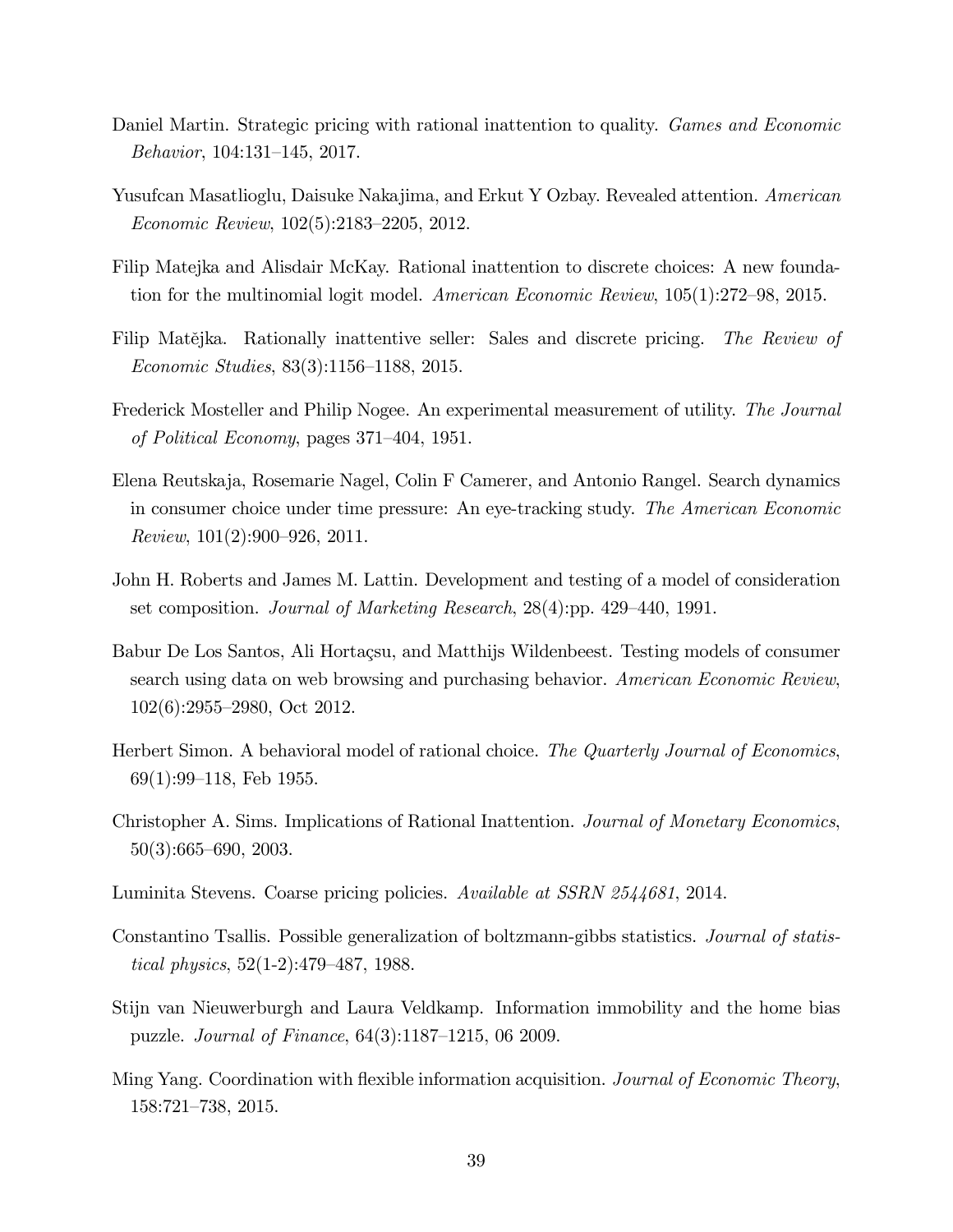# 7 Appendix

**Proof of Theorem 1.** A necessary condition for chosen set  $B \subset A$  to be optimal is that, for each  $a \in B$ ,  $\lambda$ 

$$
\sum_{\omega \in \Omega} \frac{z(a,\omega)}{\sum_{b \in A} P(b)z(b,\omega)} \mu(\omega) = 1
$$

Substituting in the specific payoffs, the key equation has simple form,

$$
\sum_{\omega \in \Omega} \frac{z(a,\omega)}{\sum_{b \in A} P(b)z(b,\omega)} \mu(\omega) = \frac{x(1+\delta)\mu_i}{x(1+\delta P(a_i))} + \sum_{a_j \in B \setminus a_i} \frac{x\mu_j}{x(1+\delta P(a_j))} + \sum_{a_k \in A \setminus B} \mu_k
$$

$$
= \frac{\delta \mu_i}{1+\delta P(a_i)} + \sum_{a_j \in B} \frac{\mu_j}{(1+\delta P(a_j))} + \sum_{a_k \in A \setminus B} \mu_k = 1.
$$

In light of the fact that the sum of all priors is 1 we can subtract  $\sum_{a_k\in A\setminus B}\mu_k$  from both sides and define the key ratio,

$$
\rho_i = \frac{\mu_i}{1 + \delta P(a_i)},
$$

for all  $a_i \in B$ , we arrive at,

$$
\delta \rho_i + \sum_{a_j \in B} \rho_j = \sum_{a_j \in B} \mu_j \Longrightarrow \rho_i = \frac{\sum_{a_j \in B} \mu_j - \sum_{a_j \in B} \rho_j}{\delta}.
$$

Note that the RHS above is independent of  $a_i$ . Hence all  $\rho_j$  for  $a_j \in B$  are identical, whereupon substitution yields,

$$
\rho_i = \frac{\sum_{a_j \in B} \mu_j}{|B| + \delta}.
$$

We can back out the implied probabilities for  $a_i \in B$  as,

$$
1 + \delta P(a_i) = \frac{\mu_i}{\rho i} = \frac{\mu_i (|B| + \delta)}{\sum_{a_k \in B} \mu_k};
$$

so that,

$$
P(a_i) = \frac{\mu_a (|B| + \delta)}{\delta \sum_{a_k \in B} \mu_k} - \frac{1}{\delta}.
$$

We now apply analogous logic to unchosen options  $a_i \in A \backslash B$  for which the corresponding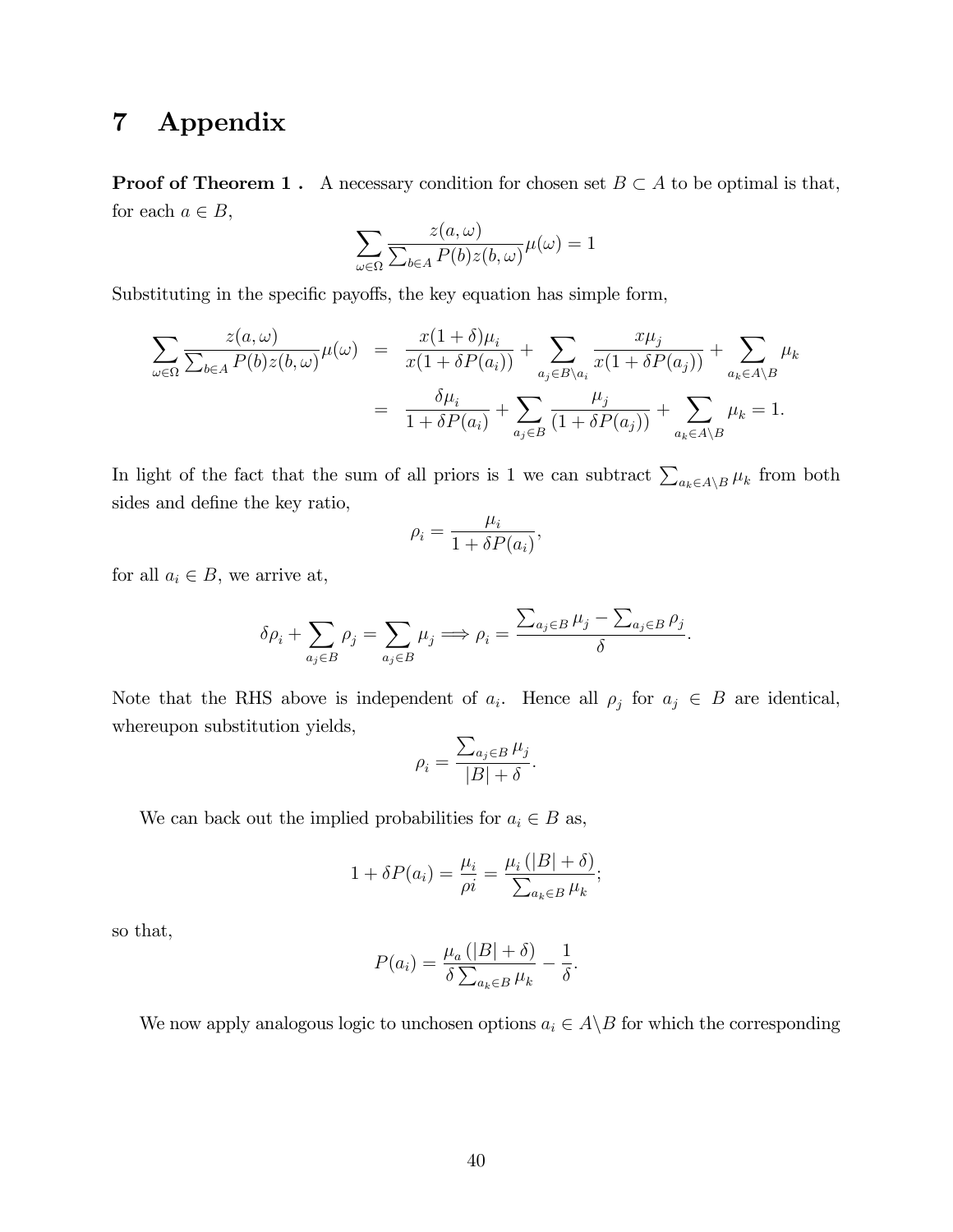necessary inequality is,

$$
\sum_{\omega \in \Omega} \frac{z(a,\omega)}{\sum_{b \in A} P(b)z(b,\omega)} \mu(\omega) = \sum_{a_j \in B} \frac{\mu_j}{(1 + \delta P(a_j))} + \sum_{a_k \in A \setminus B} \mu_k + \delta \mu_i \le 1,
$$

Substituting the known value of  $\rho_j$  for  $a_j \in B$  and subtracting  $\sum_{a_j \in A \setminus B} \mu_j$  from both sides in light of the fact that the sum of all priors is 1 we arrive at,

$$
\delta \mu_i \leq \sum_{a_j \in B} \left[ \mu_j - \frac{\mu_j}{(1 + \delta P(a_j))} \right] = \sum_{a_j \in B} \left[ \mu_j - \rho_j \right]
$$

$$
= \sum_{a_j \in B} \left[ \mu_j - \frac{\sum_{a_j \in B} \mu_j}{|B| + \delta} \right] = \frac{\delta \sum_{a_j \in B} \mu_j}{|B| + \delta}.
$$

We conclude that the necessary and sufficient conditions for optimality are satisfied by the specification of a set of chosen options  $B \subset A$  if and only if the implied probabilities of chosen options  $a \in B$  are all non-negative,

$$
a_i \in B \Longrightarrow \mu_i > \frac{\sum_{k \in B} \mu_k}{(|B| + \delta)}.
$$

while the corresponding inequality is satisfied by unchosen options,

$$
a_j \in A \backslash B \Longrightarrow \mu_j \leq \frac{\sum_{k \in B} \mu_k}{(|B| + \delta)}.
$$

Note that if  $\mu_M > \frac{1}{M}$  $\frac{1}{M+\delta}$ , then setting  $B = A$  verifies all conditions. Otherwise, if  $\mu_M \leq$ 1  $\frac{1}{M+\delta}$ , then we identify integer  $K < M$  such that,

$$
\mu_K > \frac{\sum_{k=1}^K \mu_k}{K+\delta} \geq \mu_{K+1}.
$$

To see that there is such an integer, note first that  $\mu_1 > \frac{\mu_1}{1+\mu_2}$  $\frac{\mu_1}{1+\delta}$ , and that,

$$
\mu_M \le \frac{\sum_{k=1}^K \mu_k}{M + \delta} = \frac{1}{M + \delta}.
$$

Hence one can count up from  $k = 1$  to identify the smallest integer  $K < M$  such that,

$$
\mu_K > \frac{\sum_{k=1}^K \mu_k}{K+\delta} \geq \mu_{K+1}.
$$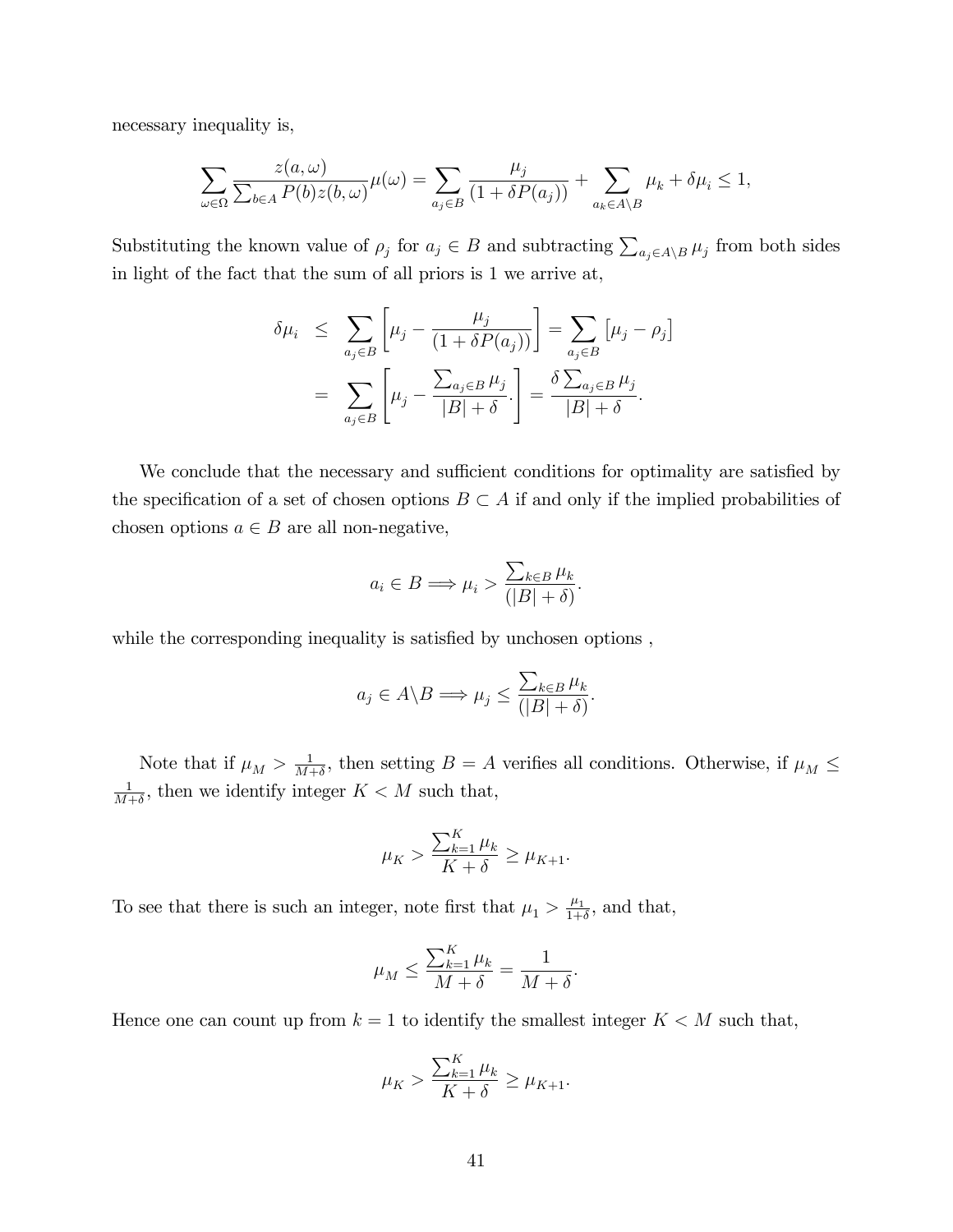With such K identified, the fact that  $\mu_K > \frac{\sum_{k=1}^K \mu_k}{K + \delta}$  $\frac{k+1}{K+\delta}$  verifies that the same is true for all  $a_i \in A$  for which  $\mu_i \ge \mu_K$ , while the fact that  $\mu_{K+1} \le \frac{\sum_{k=1}^K \mu_k}{K+\delta}$  $\frac{k=1 \mu_k}{K+\delta}$  verifies that the same is true for all  $a_j \in A$  for which  $\mu_j \leq \mu_K$ . Hence we have satisfied all necessary and sufficient conditions to identify action set  $B = \{1, 2, ..., K\}$  and corresponding probabilities  $P(a_i) > 0$ on  $a_i \in B$  to characterize the optimal attention strategy.

Note that for  $a_i \in B$  the posteriors satisfy,

$$
\gamma^{i}(\omega_{j}) = \frac{z(a_{i}, \omega_{j})\mu_{j}}{\sum_{k=1}^{K} P(a_{k})z(a_{k}, \omega_{j})}.
$$

Hence, for  $b = a$ ,

$$
\gamma^{i}(\omega_{i}) = \frac{x(1+\delta)\mu_{i}}{\sum_{k=1}^{K} P(a_{k})z(a_{k}, \omega_{j})} = \frac{x(1+\delta)\mu_{i}}{x(1+\delta P(a_{i}))} = (1+\delta)\rho_{i} = \frac{(1+\delta)\sum_{k}\mu_{k}}{K+\delta}.
$$

Moreover for  $b \neq a$  and  $b \leq K$ ,

$$
\gamma^{i}(\omega_{j}) = \frac{x\mu_{j}}{\sum_{k=1}^{K} P(a_{k}) z(a_{k}, \omega_{j})} = \frac{x\mu_{j}}{x(1 + \delta P(a_{i}))} = \rho_{i} = \frac{\sum_{k} \mu_{k}}{K + \delta}.
$$

Finally, for  $b > K$ ,

$$
\gamma^{i}(\omega_{j}) = \frac{x\mu j}{\sum_{k=1}^{K} P(a_{k}) z(a_{k}, \omega_{j})} = \frac{x\mu_{i}}{x} = \mu_{j}.
$$

This completes the proof.  $\blacksquare$ 

**Proof of Theorem 2** The proof is by contradiction. The expected utility of an action  $a_i$  at prior beliefs is

$$
E(u(a_i,\omega)) = \sum_{\omega \in \Omega} u(a_i,\omega)\mu(\omega) = \sum_{\omega_j \in X} \omega_j \mu_i(\omega_j).
$$

Independence implies that this expression is independent of any other action. The same is true of the expected value of the normalized utilities  $z(a, \omega) \equiv \exp(u(a, \omega)/\lambda).$ 

We use  $Ez^{a_i}$  to refer to this expectation,

$$
Ez^{a_i} = \sum_{\omega_j \in X} \exp(\omega_j/\lambda)\mu_i(\omega_j).
$$

Suppose that there exist two actions  $a_k$  and  $a_l$  such that  $Ez^{a_k} < Ez^{a_l}$  and yet  $a_k$  is chosen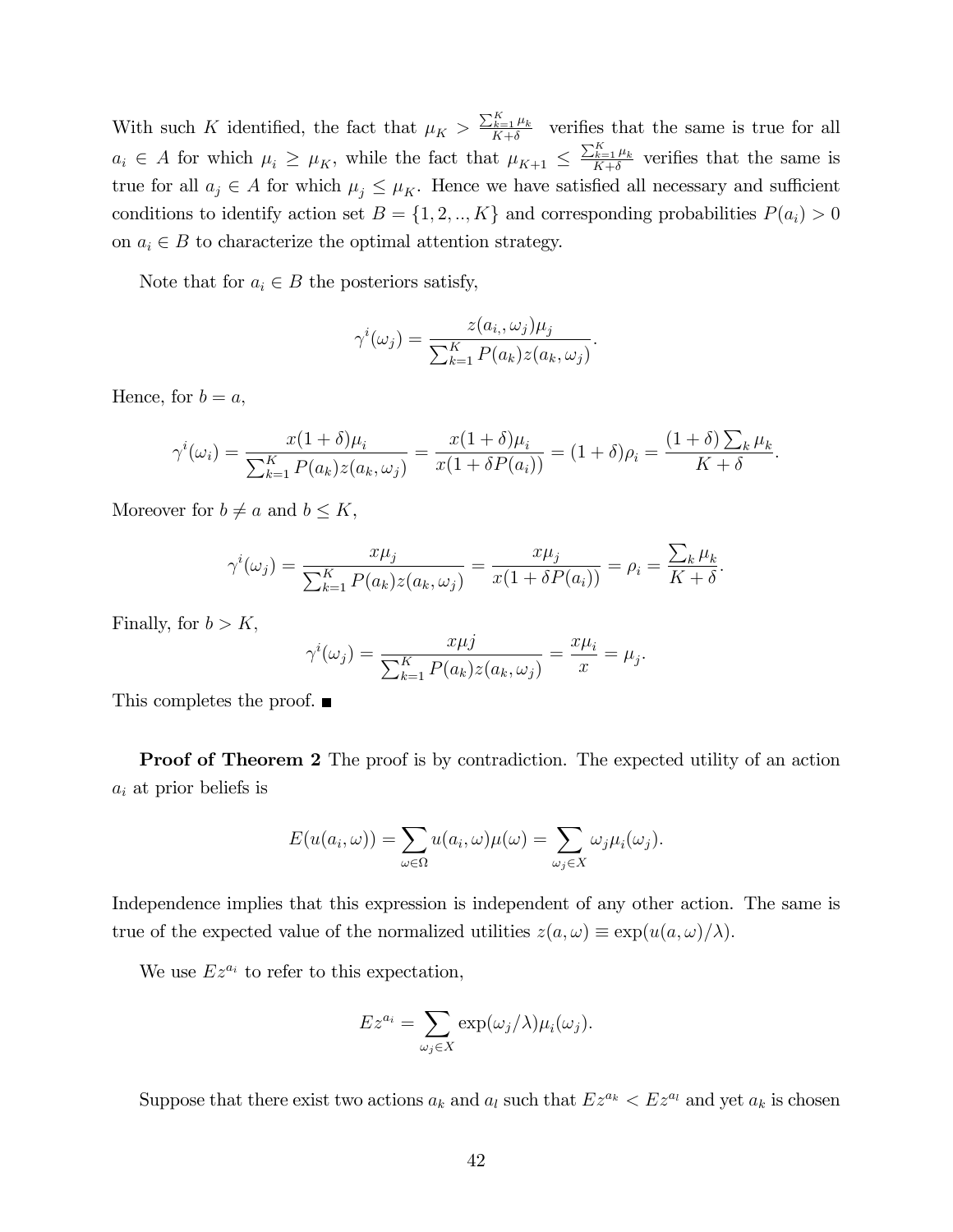with positive probability and  $a_l$  is not. Define

$$
\Sigma(\omega) = \left(\sum_{a_i \in B} P(a_i) z(a_i, \omega)\right)^{-1}.
$$

The necessary and sufficient conditions imply

$$
E z^{a_k} \Sigma = \sum_{\omega \in \Omega} \left[ \frac{z(a_k, \omega)}{\Sigma(\omega)} \mu(\omega) \right] = 1 \ge \sum_{\omega \in \Omega} \left[ \frac{z(a_l, \omega)}{\Sigma(\omega)} \mu(\omega) \right] = E z^{a_l} \Sigma.
$$

The fact that  $a_l$  is not chosen means that  $a_l \notin B$ , which implies that  $\Sigma_{\omega}$  is independent of  $z(a_l, \omega)$ , as  $\Sigma(\omega)$  is a function of  $z(a_i, \omega)$  for every  $a_i \in B$ , all of which are independent of  $z(a_l, \omega)$ . It follows that

$$
Ez^{a_l}\Sigma = Ez^{a_l}E\Sigma.
$$

Furthermore, by assumption

$$
Ez^{a_l}E\Sigma > Ez^{a_k}E\Sigma,
$$

so that,

 $Ez^{a_k}\Sigma > Ez^{a_k}E\Sigma.$ 

which can only hold if,

$$
cov(z^{a_k}, \Sigma) > 0.
$$

By definition:

$$
cov(z^{a_k}, \Sigma) \equiv E \frac{z^{a_k} - Ez^{a_k}}{\sum_{a_i \in B} P(a_i)z(a_i, \omega)}
$$
  
\n
$$
= E \frac{z^{a_k} - Ez^{a_k}}{P(a_k)z(a_k, \omega) + \sum_{a_i \in B/a_k} P(a_i)z(a_i, \omega)}
$$
  
\n
$$
= E \left\{ E \left\{ \frac{z^{a_k} - Ez^{a_k}}{P(a_k)z(a_k, \omega) + \sum_{a_i \in B/a_k} P(a_i)z(a_i, \omega)} \Big| \sum_{a_i \in B/a_k} P(a_i)z(a_i, \omega) \right\} \right\}
$$
  
\n
$$
= E \left\{ cov \left( z^{a_k}, \frac{1}{P(a_k)z(a_k, \omega) + \sum_{a_i \in B/a_k} P(a_i)z(a_i, \omega)} \right) \Big| \sum_{a_i \in B/a_k} P(a_i)z(a_i, \omega) \right\};
$$

where the second to last line follows from the law of iterated expectations and the last line follows from the independence of  $a_k$  and the other elements of B which implies that  $Ez^{a_k}$ is independent of  $\sum_{a_i \in B/a_k} P(a_i)z(a_i,\omega)$ . For given  $\sum_{a_i \in B/a_k} P(a_i)z(a_i,\omega)$  it is clear that  $\operatorname{cov} \biggl( z^{a_k}, \frac{1}{P(a_k)z(a_k, \omega)+\sum_{a_i \in B/a_k} P(a_i)z(a_i, \omega)}$ is negative. As the expectation of a collection of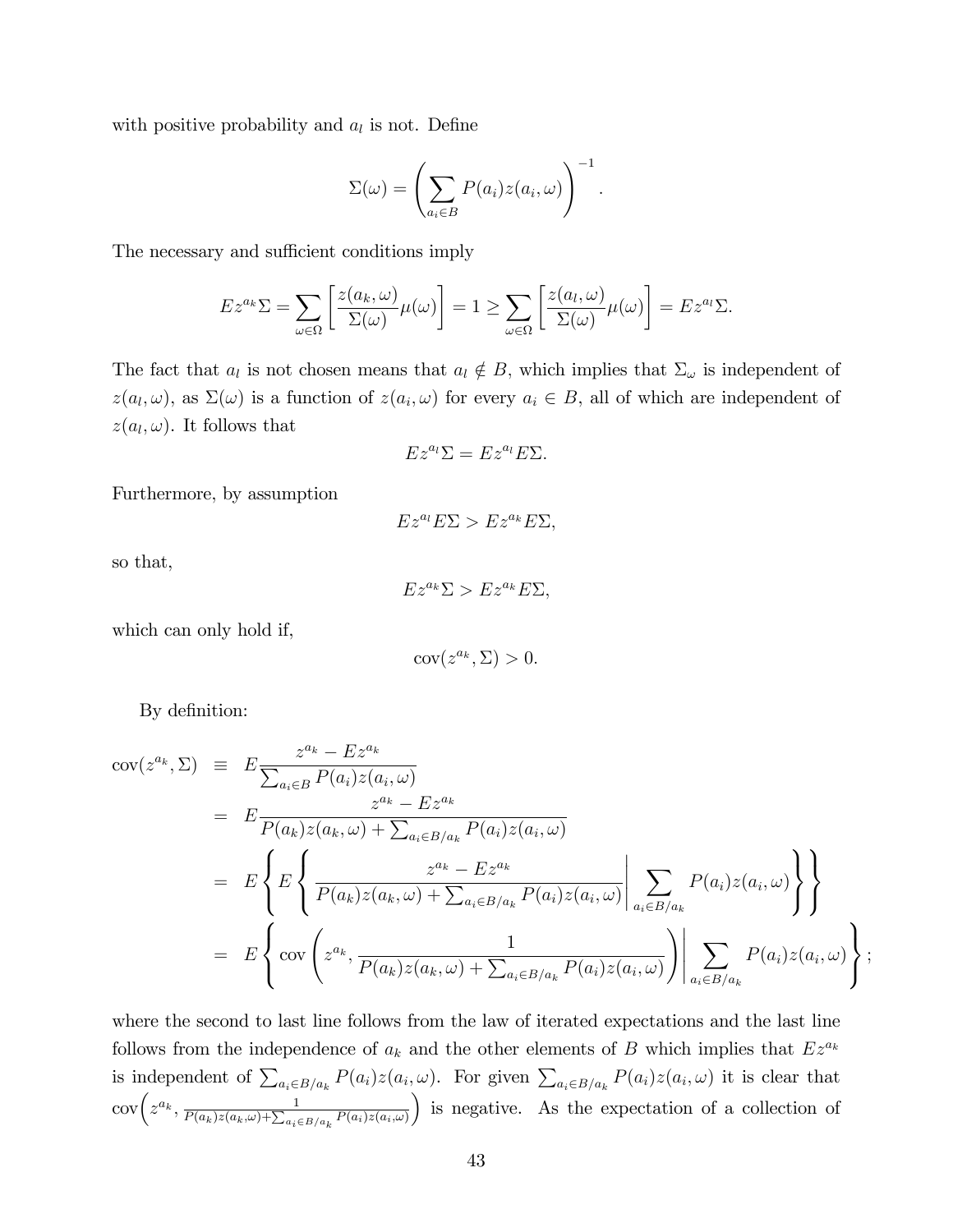negative numbers is negative,

$$
cov(z^{a_k}, \Sigma) < 0.
$$

This contradiction establishes the proof.

**Proof of Lemma 1** First we show that a strategy of choosing  $a \in B$  with probability 1  $\frac{1}{N}$  satisfies the necessary and sufficient conditions of Proposition 1 for all  $a \in B$ . Given the proposed strategy and the independence of the decisions

$$
\sum_{\omega \in \Omega} \frac{z(a,\omega)\mu(\omega)}{\sum_{b \in B} P(b)z(b,\omega)} = \sum_{\omega \in \Omega} \frac{z(a,\omega)\Pi_{i=1}^M \mu_i(\omega_i)}{\sum_{b \in B} \frac{1}{N}z(b,\omega)}
$$

for all  $a \in B$ . The denominator depends only on the first N elements of the state vector, so we can sum across the other states giving,

$$
\sum_{x \in X^N} \frac{\exp\left(x_a/\lambda\right) \Pi_{i=1}^N \mu_B(x_i)}{\frac{1}{N} \left[\sum_{i=1}^N \exp\left(x_i/\lambda\right)\right]}.
$$
\n(13)

We now subdivide  $X^N$  into equivalence classes as follows: given  $x_1, x_2 \in X^N$  then  $x_1$  and  $x_2$ are members of the same equivalence class  $\hat{X}$  if  $x_2$  is a permutation of  $x_1$ . We rewrite (13)

$$
\sum_{\hat{X}} \sum_{x \in \hat{X}} \frac{\exp(x_a/\lambda) \prod_{i=1}^N \mu_B(x_i)}{\frac{1}{N} \left[ \sum_{i=1}^N \exp(x_i/\lambda) \right]}.
$$

Note that conditional on  $x \in \hat{X}$ , the denominator,  $\sum_{i=1}^{N} \exp(x_i/\lambda)$ , and the probability,  $\Pi_{i=1}^{N} \mu_B(x_i)$ , are constant. Therefore

$$
\sum_{\hat{X}} \sum_{x \in \hat{X}} \frac{\exp(x_a/\lambda) \prod_{i=1}^N \mu_B(x_i)}{\frac{1}{N} \left[ \sum_{i=1}^N \exp(x_i/\lambda) \right]} = \sum_{\hat{X}} \frac{\prod_{i=1}^N \mu_B(x_i) \sum_{x \in \hat{X}} \exp(x_a/\lambda)}{\frac{1}{N} \left[ \sum_{i=1}^N \exp(x_i/\lambda) \right]}
$$

$$
\sum_{\hat{X}} \sum_{x \in \hat{X}} \frac{N \exp(x_a/\lambda) \mu(\hat{X})}{|\hat{X}| \left[\sum_{i=1}^N \exp(x_i/\lambda)\right]}
$$

$$
= \sum_{\hat{X}} \mu(\hat{X}) \frac{N \sum_{x \in \hat{X}} \exp(x_a/\lambda)}{|\hat{X}| \sum_{i=1}^N \exp(x_i/\lambda)}.
$$

Let  $\mu(\hat{X})$  denote the probability  $x \in \hat{X}$ . We have  $\mu(\hat{X}) = |\hat{X}|\Pi_{i=1}^{N}\mu_B(x_i)$ . Note also that  $\sum_{x \in \hat{X}} \exp(x_a/\lambda)$  and  $\sum_{i=1}^N \exp(x_i/\lambda)$  share common terms in common proportions. The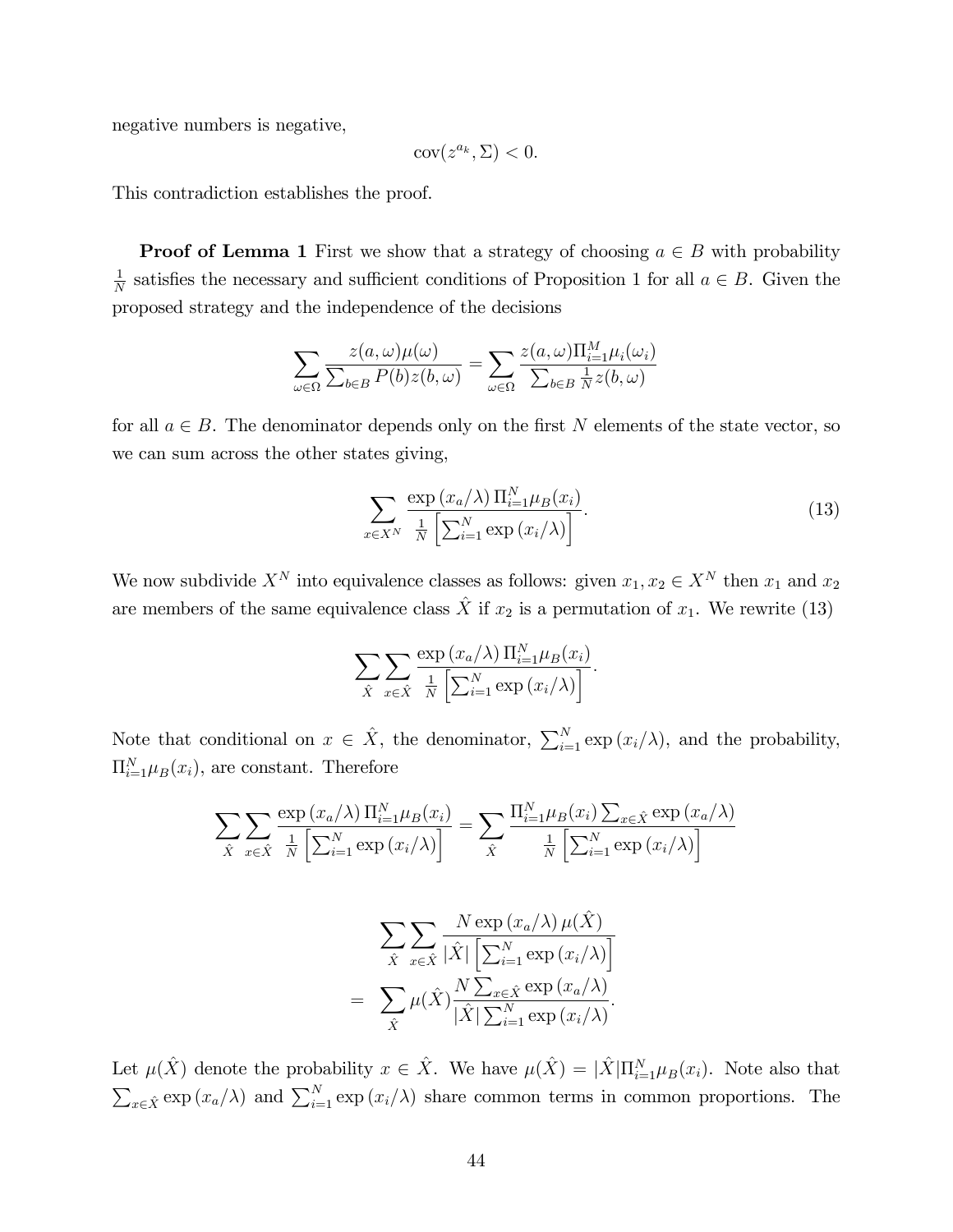only difference is the frequency in which these terms appear.  $\sum_{x \in \hat{X}} \exp(x_a/\lambda)$  has  $|\hat{X}|$  terms and  $\sum_{i=1}^N \exp(x_i/\lambda)$  has N terms.  $\sum_{x \in \hat{X}} \exp(x_a/\lambda) / \sum_{i=1}^N \exp(x_i/\lambda)$  is therefore equal to  $|X|/N$ . Substituting these results, we have

$$
\sum_{\hat{X}} \frac{\Pi_{i=1}^N \mu_B(x_i) \sum_{x \in \hat{X}} \exp(x_a/\lambda)}{\frac{1}{N} \left[ \sum_{i=1}^N \exp(x_i/\lambda) \right]} = \sum_{\hat{X}} \frac{\frac{\mu(\hat{X})}{|\hat{X}|} |\hat{X}|}{\frac{1}{N} N} = \sum_{\hat{X}} \mu(\hat{X}) = 1.
$$

Hence the conditions of Proposition 1 hold for  $a \in B$ .

To complete the proof we need to show that for all  $a \in A \backslash B$ ,

$$
\sum_{\omega \in \Omega} \frac{z(a,\omega)\mu(\omega)}{\sum_{b \in A} P(b)z(b,\omega)} \le 1.
$$

Given independence and the proposed strategy this becomes,

$$
\sum_{x \in X} \exp(x/\lambda) \mu_a(x) \sum_{\bar{x} \in X^N} \frac{\Pi_{i=1}^N \mu_B(\bar{x}_i)}{\frac{1}{N} \sum_{i=1}^N \exp(\bar{x}_i/\lambda)} \le 1.
$$

This relationship holds given the conditions of the lemma, completing the proof.

#### Proof of Theorem 3

We first prove that if B is the optimal consideration set for some prior  $\mu \in \Delta(\Omega)$ , then  $\mu \in S_B$ . Suppose that  $\mu \in \Delta(\Omega)$  and suppose that B is the optimal consideration set. This means that there exists  $\{P(a)\}_{a\in A}$  with  $B(P) = B$  and  $\{\hat{\gamma}^a\}_{a\in B}$  which satisfy the conditions of Proposition 2. Fix  $\bar{a} \in B$  and consider  $\hat{\gamma}^{\bar{a}}$ . The ILR conditions imply that for any  $b \in B \setminus a$ 

$$
f(\hat{\gamma}^{\bar{a}}; \bar{a}, b) \equiv \sum_{\omega \in \Omega} \left[ \frac{z(b, \omega)}{z(\bar{a}, \omega)} \right] \hat{\gamma}^{\bar{a}}(\omega) = \sum_{\omega \in \Omega} \hat{\gamma}^{b}(\omega) = 1
$$

and the likelihood ratio inequalities imply that for any  $c \notin \hat{\Omega}$ 

$$
f(\hat{\gamma}^{\bar{a}}; \bar{a}, c) \equiv \sum_{\omega \in \Omega} \left[ \frac{z(c, \omega)}{z(\bar{a}, \omega)} \right] \hat{\gamma}^{\bar{a}}(\omega) \le 1
$$

Hence  $\hat{\gamma}^{\bar{a}} \in \Gamma_B^{\bar{a}}$ . The ILR conditions imply that

$$
\hat{\gamma}^b(\omega)=\frac{z(b,\omega)}{z(a,\omega)}\hat{\gamma}^{\bar{a}}(\omega)
$$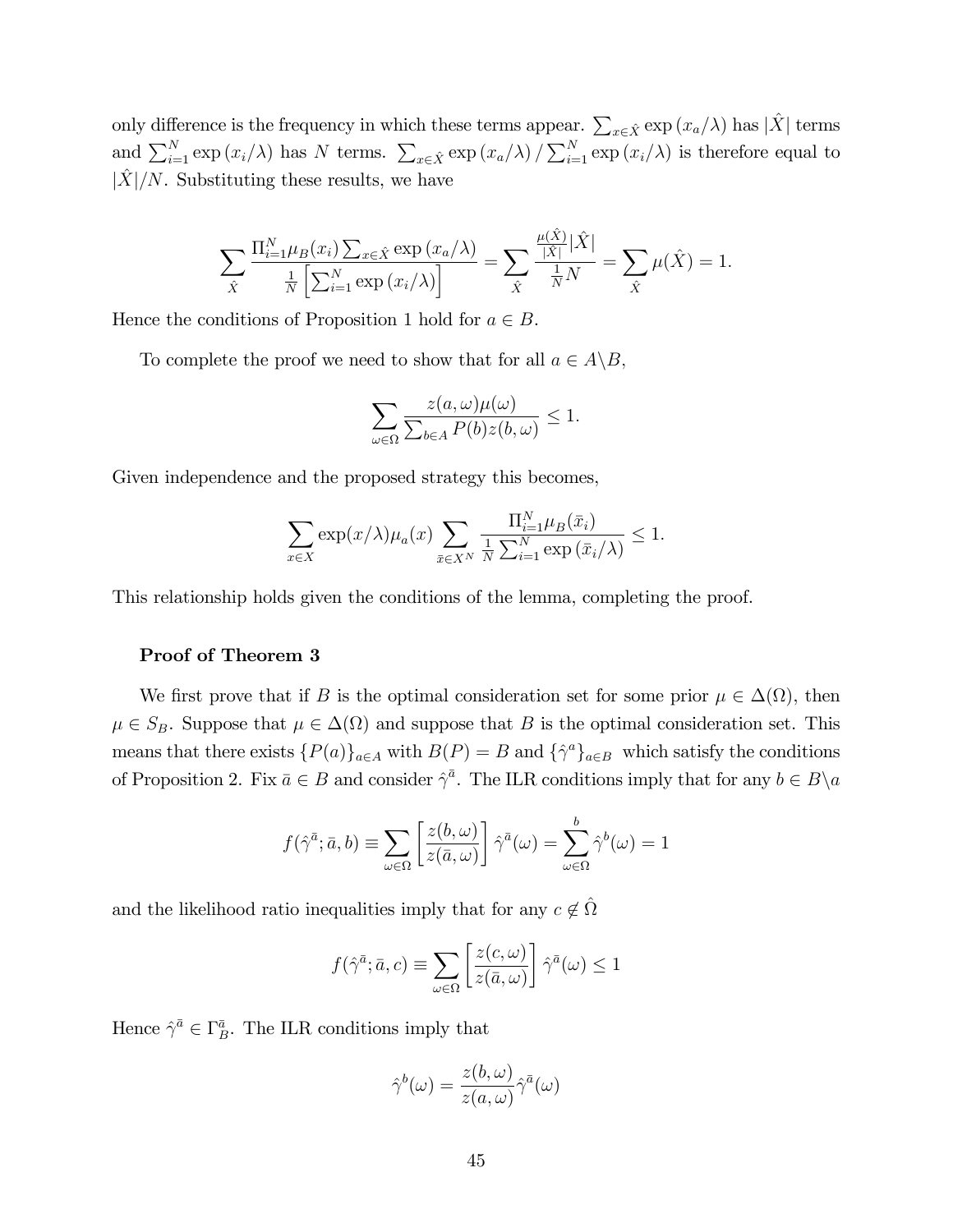hence  $\hat{\gamma}^b = \hat{\gamma}^b(\hat{\gamma}^{\bar{a}})$ . Bayes' rule implies that

$$
\mu(\omega) = \sum_{b \in B} P(b) \hat{\gamma}^b(\omega)
$$

Since all actions  $b \in B$  are chosen, it follows that

$$
\mu \in \text{int}\{\text{conv}\{\hat{\gamma}_b(\hat{\gamma}_a)|b \in B\}
$$

and hence  $\mu \in S_B$ .

We now show that if  $\mu \in S_B$  then B is the optimal consideration set. Suppose that  $\mu \in S_B$ . There exists  $\bar{a} \in B$ ,  $\hat{\gamma}^{\bar{a}} \in \Gamma_B^{\bar{a}}$ ,  $\hat{\gamma}^b = \hat{\gamma}^b(\hat{\gamma}^{\bar{a}})$  and  $P(b) > 0$  such that

$$
\mu(\omega) = \sum_{b \in B} P(b) \hat{\gamma}^b(\omega).
$$

We need to show that the  $\hat{\gamma}^b$  lie in the simplex and satisfy the ILR conditions for chosen acts and the likelihood ratio inequalities for unchosen acts. To see that  $\hat{\gamma}^b \in \Delta(\Omega)$ , note first that  $\hat{\gamma}^{\bar{a}} \in \Gamma_B^{\bar{a}}$  implies  $\hat{\gamma}^{\bar{a}} \in \Delta(\Omega)$ . Now  $z(b,\omega) = \frac{\exp(u(b,\omega))}{\lambda} > 0$  for all  $b \in A$  and  $\omega \in \Omega$ , so

$$
\hat{\gamma}^b(\omega) = \frac{z(b,\omega)}{z(a,\omega)} \hat{\gamma}^{\bar{a}}(\omega) \ge 0.
$$

Finally,

$$
\sum_{\omega \in \Omega} \gamma^{b}(\omega) = \sum_{\omega \in \Omega} \frac{z(b, \omega)}{z(a, \omega)} \hat{\gamma}^{\bar{a}}(\omega) = f(\hat{\gamma}^{\bar{a}}; \bar{a}, b) = 1
$$

where the final equality follows from the fact that  $\hat{\gamma}^{\bar{a}} \in \Gamma_B^{\bar{a}}$ . Hence  $\hat{\gamma}^b \in \Delta(\Omega)$ . The ILR conditions hold by construction. Consider  $b \in B$  and  $c \in A \backslash B$ 

$$
\sum_{\omega \in \Omega} \left[ \frac{\gamma^b(\omega)}{z(b, \omega)} \right] z(c, \omega) = \sum_{\omega \in \Omega} \left[ \frac{z(c, \omega)}{z(\bar{a}, \omega)} \right] \gamma^{\bar{a}}(\omega) \le 1
$$

where the first equality follows from the construction of  $\gamma^b$  and the second from the definition of  $\Gamma_B^{\bar{a}}$ . Hence the likelihood ratio inequalities hold as well. We conclude the B is the consideration set. This completes the proof of the Theorem.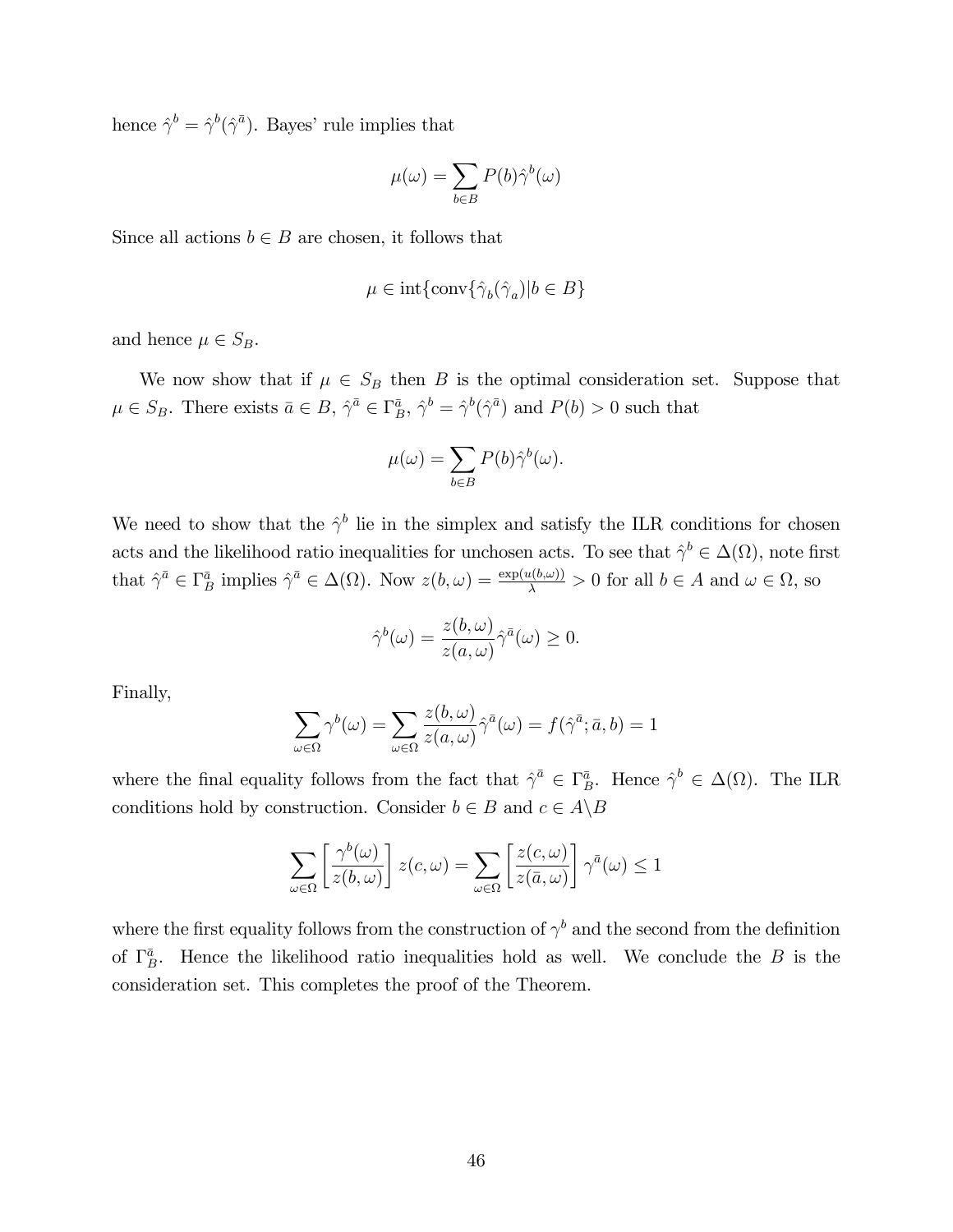### 7.1 Example 4

Consider a symmetric tracking problem with 21 states with labels  $\{-10, 9, 8 \ldots 0, \ldots 10\}$ . Suppose that the loss function is quadratic in the distance between the guess a and the state  $\omega,$ 

$$
u(a,\omega) = - ||(a,\omega)||^2,
$$

and that  $\lambda = 10$ . Finally suppose that the prior  $\mu$  has a truncated Cauchy distribution, the density of which is,

$$
\frac{1}{c}\frac{1}{4(\omega-11)^2+1},
$$

where c is a constant of integration. This density is centered at zero.

In this case, the optimal policy is approximately

$$
P(0) = 0.9859302
$$
  
\n
$$
P(-9) = P(9) = 0.0065017
$$
  
\n
$$
P(-10) = P(10) = 0.0005332
$$

Given the weight that the Cauchy distribution places on zero relative to its neighbors (in this case  $\mu(0) = .6$  and  $\mu(1) = .12$ , it is optimal to pick zero with a high probability, and not pick anything close to zero. But given the fat tails of the Cauchy distribution, it is optimal to pick something far from zero, and since the distribution is relatively flat far from zero (in this case  $\mu(9) = .0018$  and  $\mu(10) = .0015$ ) it is optimal to pick neighboring points.

In this example  $a_9$  and  $a_{10}$  are both chosen with positive probability and the likelihood ratio inequalities are satisfied,

$$
f(\gamma^{a_9}, a_9, a_{10}) = 1,
$$

but,

$$
f(\mu, a_9, a_{10}) = .6766 < 1.
$$

So, it is not true that  $a$  and  $b$  both being considered implies,

$$
f(\mu, a, b) \ge 1.
$$

The explanation is that  $\gamma^{a_9}$  is very different than  $\mu$ .

$$
\gamma^{a_9}(0) = .0002
$$
 and  $\mu(0) = .6005$   
 $\gamma^{a_9}(8) = .2247$  and  $\mu(8) = .0023$